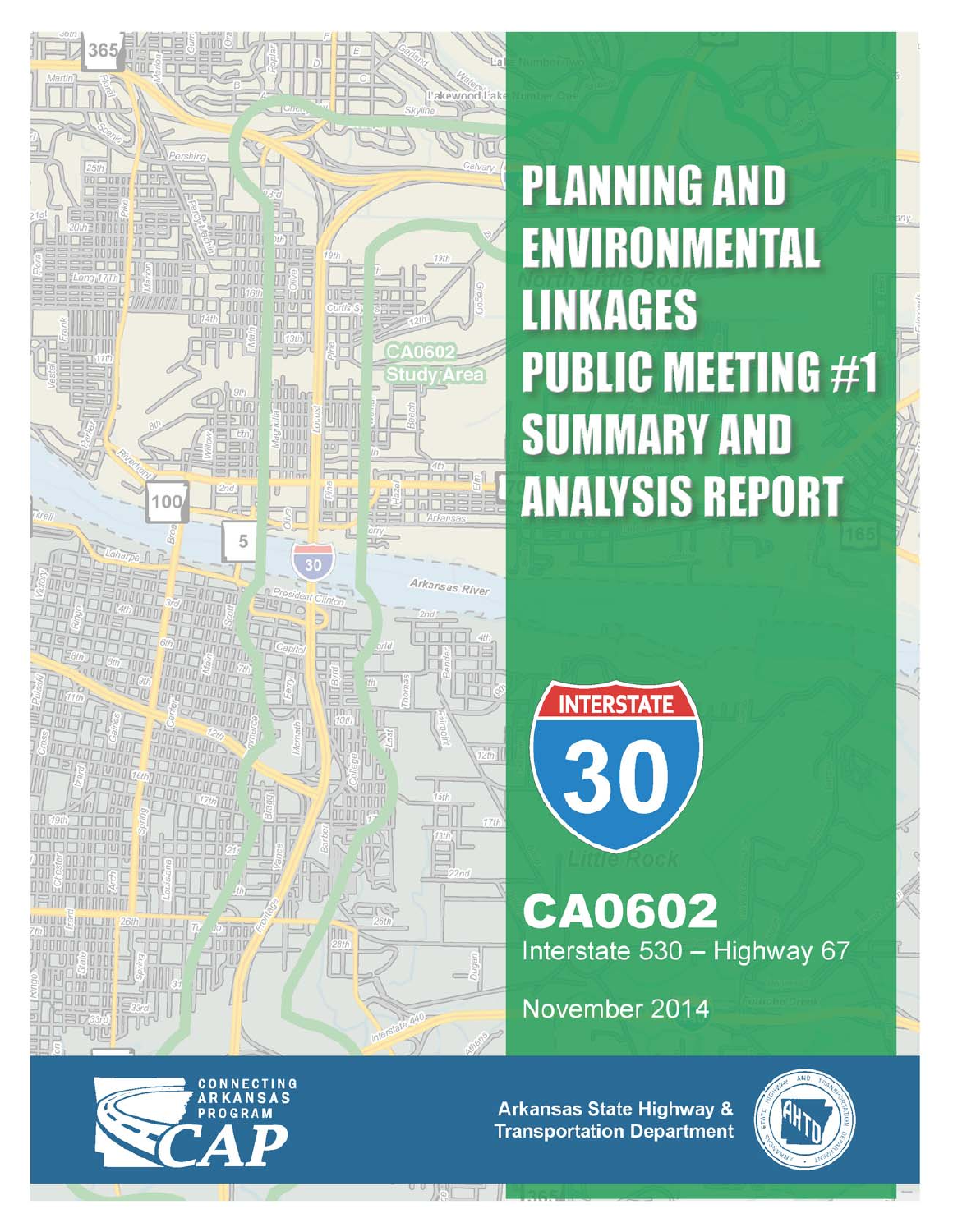# **TABLE OF CONTENTS**

| 2.0 |  |  |  |  |  |  |
|-----|--|--|--|--|--|--|
|     |  |  |  |  |  |  |
|     |  |  |  |  |  |  |
|     |  |  |  |  |  |  |
|     |  |  |  |  |  |  |
|     |  |  |  |  |  |  |

# **LIST OF TABLES**

| Table 7. Comment Forms, Emails, and Letters Received and Response Codes 11   |  |
|------------------------------------------------------------------------------|--|
|                                                                              |  |
| <b>Exhibit Board (Public Meeting Station 4)</b>                              |  |
|                                                                              |  |
| Exhibit Board (Public Meeting Station 4)                                     |  |
| Table 10. Comments from Large Notepad (Public Meeting Station 6)  30         |  |
| Table 11. Comments from Aerial Photograph Maps (Public Meeting Station 6) 31 |  |
|                                                                              |  |
|                                                                              |  |

# **LIST OF FIGURES**

# **ATTACHMENTS**

| Attachment A | <b>Advertisements</b> |
|--------------|-----------------------|
|              |                       |

- Attachment B Sign In Sheets
- Attachment C Materials and Photographs
- Attachment D Comments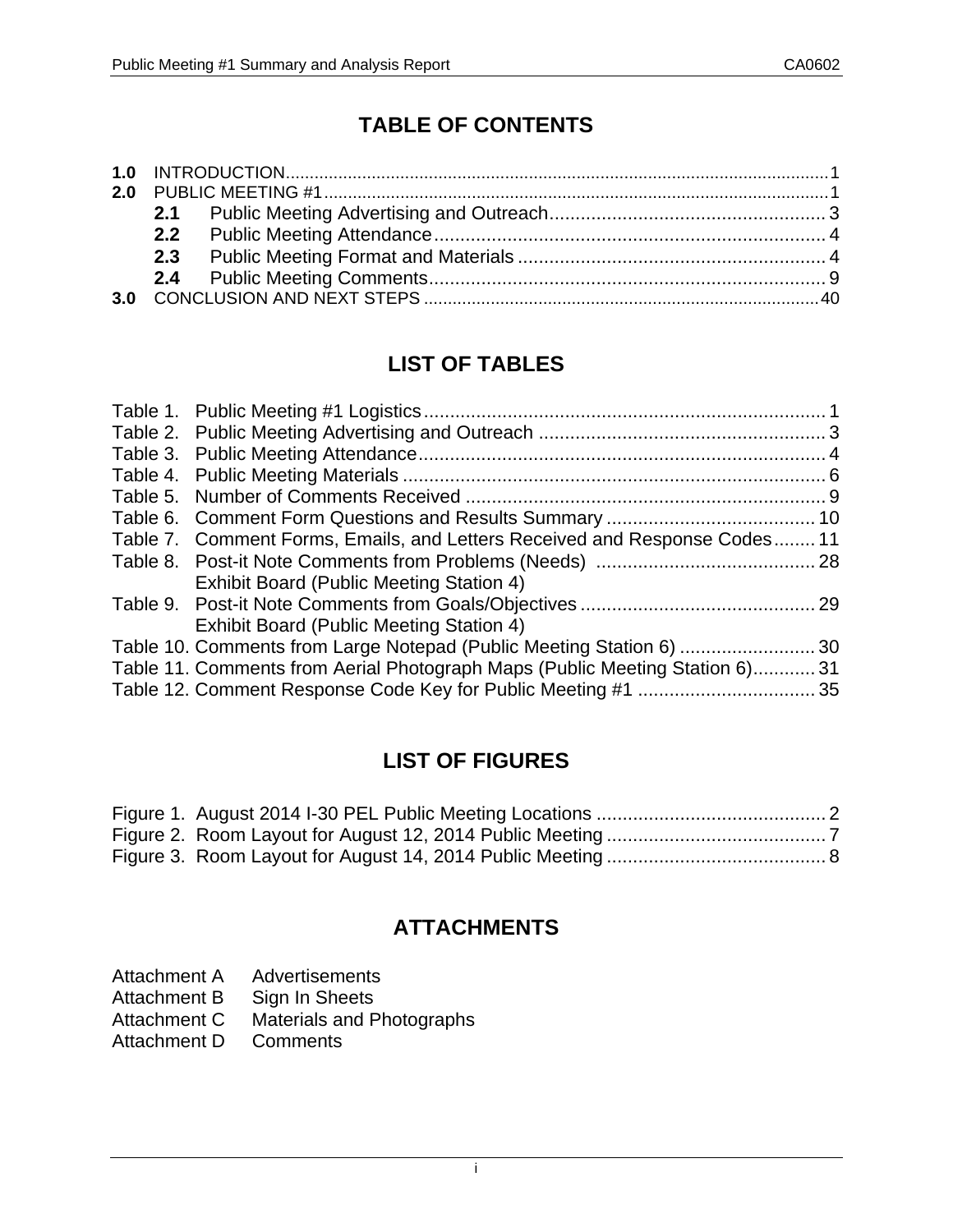## **1.0 INTRODUCTION**

In April 2014, the Arkansas Highway State Transportation Department (AHTD) began the Interstate 30 (I-30) Planning and Environmental Linkages (PEL) Study to identify the purpose and need for improvements within the I-30 PEL study area, determine possible viable alternatives for a long-term transportation solution, and recommend alternatives that can be carried forward seamlessly into the National Environmental Policy Act (NEPA) process. As part of the I-30 PEL Study, a series of three public meetings are to be held to allow the public to provide feedback on transportation needs and possible solutions in the study area. This report describes the first set of public meetings held in August 2014.

## **2.0 PUBLIC MEETING #1**

Public Meeting #1 included a set of two open-house public meetings that presented identical content. Meeting locations, dates, and times are presented in **Table 1. Figure 1** depicts the locations of the meetings.

| <b>Schedule Date/Time</b> | Location                                     |
|---------------------------|----------------------------------------------|
|                           | North Little Rock Chamber of Commerce        |
| Tuesday, August 12, 2014  | Bank of the Ozarks Conference Center         |
| 4 p.m. $-7$ p.m.          | 100 Main St.                                 |
|                           | North Little Rock, Arkansas 72114            |
|                           | <b>Comfort Inn &amp; Suites Presidential</b> |
| Thursday, August 14, 2014 | Cash/Campbell Ballroom                       |
| 4 p.m. $-7$ p.m.          | 707 Interstate 30                            |
|                           | Little Rock, Arkansas 72202                  |

#### **Table 1. Public Meeting #1 Logistics**

The sections that follow further detail the first set of public meetings and summarizes the input received through Friday, August 29, 2014, which was the end of the public comment period.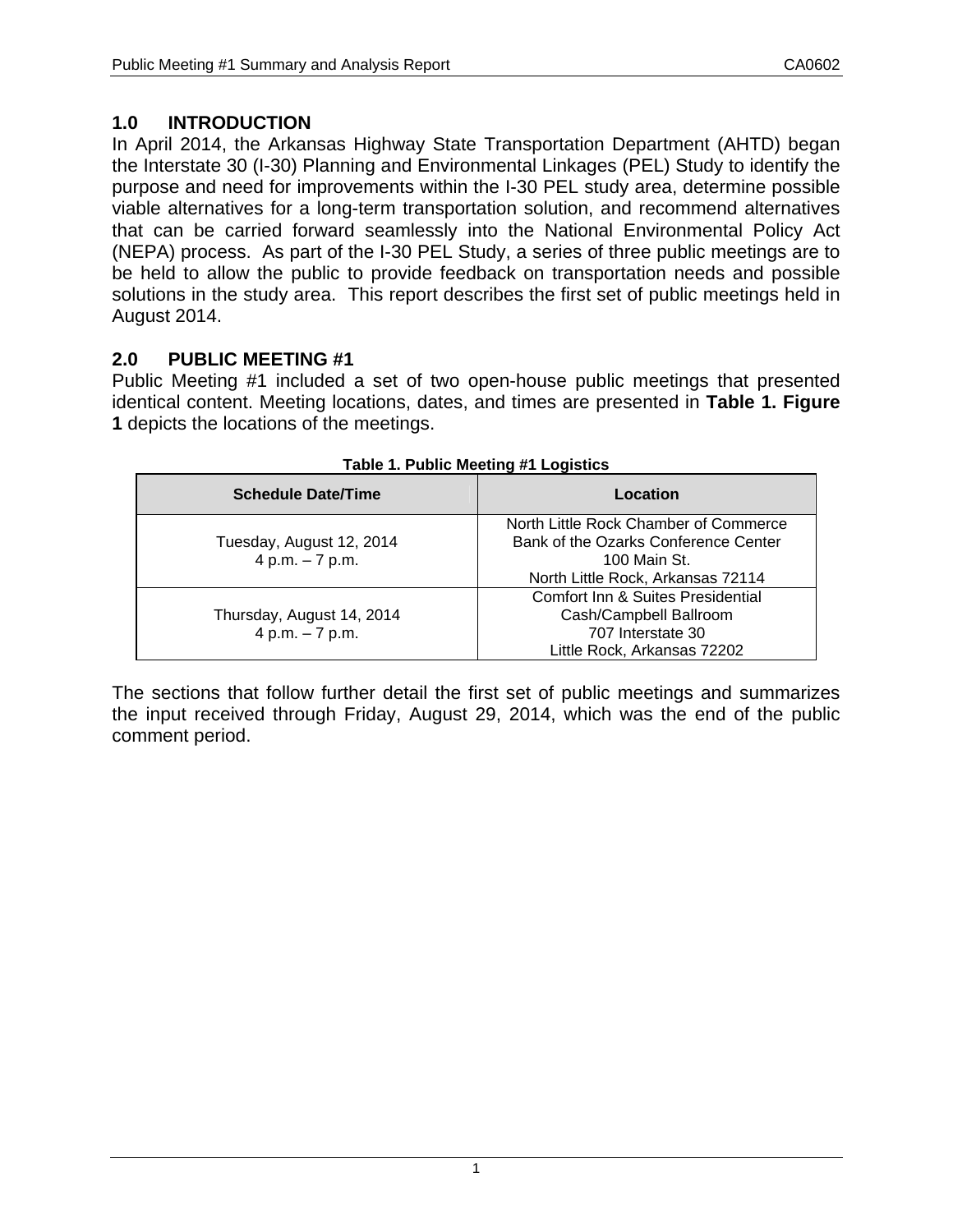

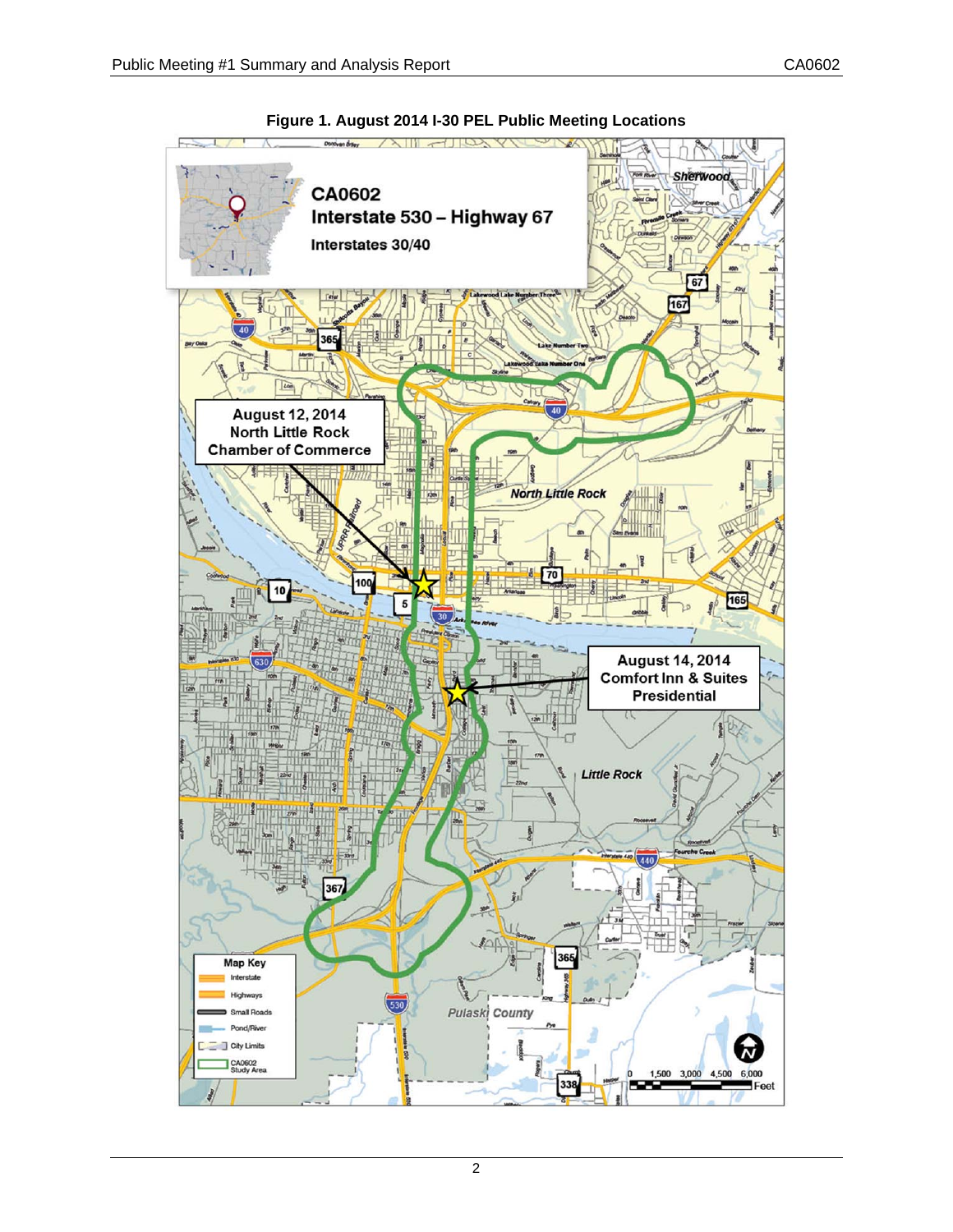## **2.1 Public Meeting Advertising and Outreach**

The first I-30 PEL public meetings were advertised using numerous methods of advertising and outreach, as summarized in **Table 2**.

|                              | Date(s)                                                                            |                    |  |
|------------------------------|------------------------------------------------------------------------------------|--------------------|--|
|                              | Arkansas Democrat Gazette                                                          | 7/13/14 & 8/10/14  |  |
| Display/Newspaper Ads        | North Little Rock Times                                                            | 7/17/14 & 8/7/14   |  |
|                              | El Latino                                                                          | 7/24/14 & 8/7/14   |  |
|                              | Fliers to adjacent property owners and property owners<br>adjacent to interchanges | 7/16/14            |  |
| <b>Direct Mail</b>           | Fliers to stakeholders (chambers, HOAs, etc.)                                      | 7/18/14            |  |
|                              | Letters and fliers to elected officials                                            | 7/14/14 & 8/1/14   |  |
|                              | Letters to minority ministers and area churches                                    | 7/18/14            |  |
| Email                        | Fliers to Technical Work Group Members                                             | 7/18/14            |  |
|                              | Fliers to persons requesting to be added to mail list                              |                    |  |
|                              | <b>River Market</b>                                                                |                    |  |
|                              | Eastgate Terrace Housing Project (office)                                          |                    |  |
| <b>Hand-Delivered Fliers</b> | <b>MacArthur Park</b>                                                              | 8/1/14             |  |
|                              | Gas stations at every exit along the I-30 corridor                                 |                    |  |
|                              | Locations around Broadway exit                                                     |                    |  |
|                              | Locations from 13-19 <sup>th</sup> streets in North Little Rock                    |                    |  |
| <b>Public Service</b>        | Sixty-second spots on Heartbeat 106.7 FM                                           |                    |  |
| Announcements                | Sixty-second spots on La Pantera 1440 AM                                           | $8/8/14 - 8/14/14$ |  |
|                              | ConnectingArkansasProgram.com                                                      | 7/15/14            |  |
| Websites                     | ArkansasHighways.com                                                               |                    |  |
|                              | ImagineCentralArkansas.com                                                         | 8/4/14             |  |
| <b>News Release</b>          | Distributed to AHTD media list                                                     | 8/1/14             |  |
|                              | Little Rock Convention and Visitors Bureau                                         |                    |  |
|                              | AmericanTowns.com                                                                  |                    |  |
|                              | <b>KATV</b>                                                                        |                    |  |
| <b>Community Calendars</b>   | Eventful                                                                           | 7/25/14            |  |
|                              | <b>UALR Public Radio</b>                                                           |                    |  |
|                              | Coalition of Greater Little Rock Neighborhoods                                     |                    |  |
|                              | <b>AHTD Twitter</b>                                                                | $8/3/14 - 8/14/14$ |  |
| Social Media                 | Metroplan Facebook                                                                 |                    |  |
|                              | Metroplan Twitter                                                                  | 8/4/14             |  |
|                              | <b>Central Arkansas Transit Authority</b>                                          | 7/15/14            |  |
|                              | Downtown Little Rock Partnership                                                   | 6/11/14            |  |
| Stakeholder                  | Little Rock Chamber of Commerce                                                    | 6/26/14            |  |
| Presentations                | <b>Clinton Foundation</b>                                                          | 6/24/14            |  |
|                              | Little Rock Chamber of Commerce - 50 for the Future                                | 8/7/14             |  |

### **Table 2. Public Meeting Advertising and Outreach**

In addition, directional signs were placed in various locations around each public meeting facility to help participants locate the facility and to generate additional local awareness of the event.

Copies of the display/newspaper ads, flier, letters, press releases and online advertisements are included in **Attachment A**.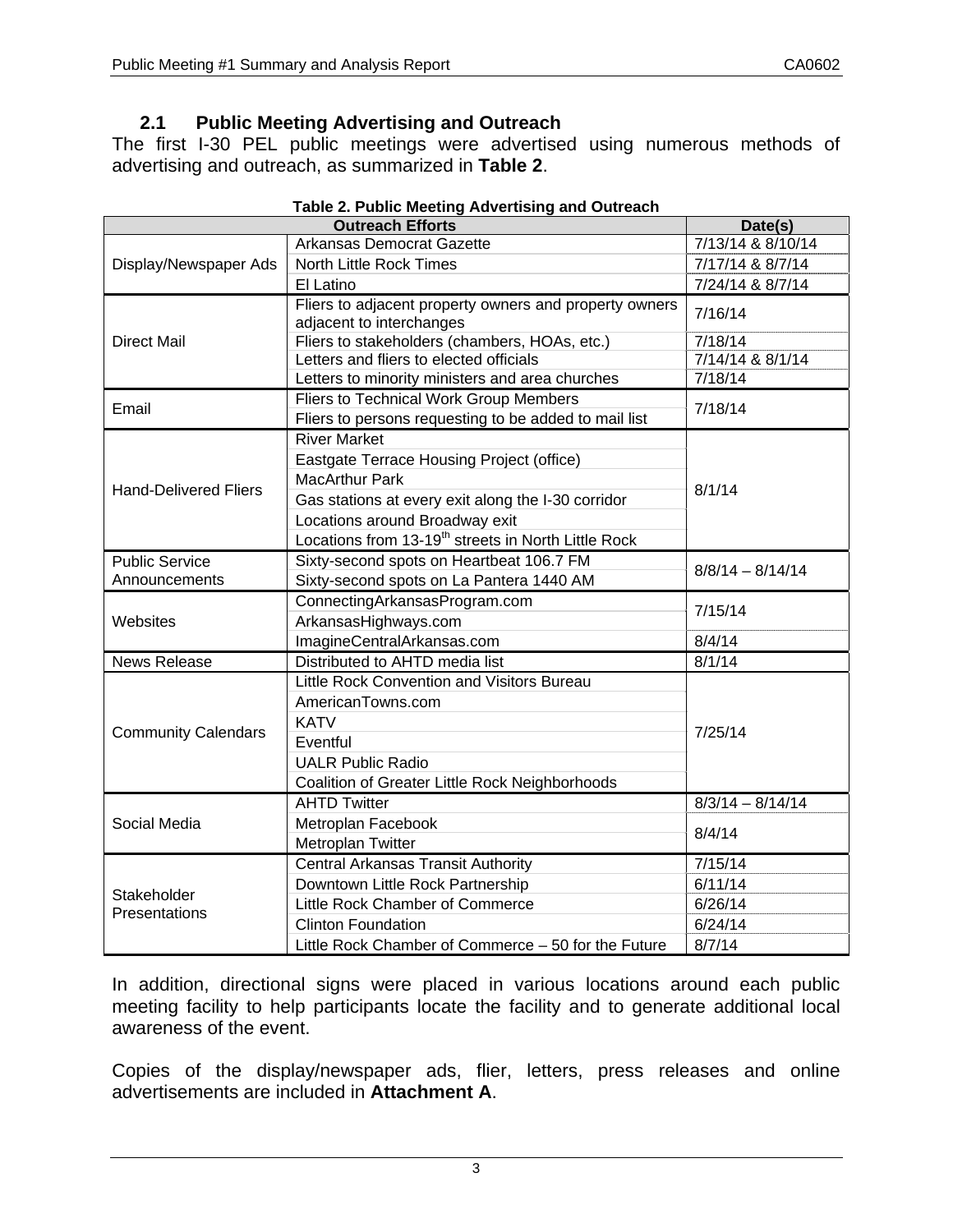## **2.2 Public Meeting Attendance**

A summary of the attendance at both the August 12 and August 14 public meetings is presented in **Table 3.** 

| , apio of Fabilo moothiq / ittoriaanoo                               |     |     |  |  |  |  |  |
|----------------------------------------------------------------------|-----|-----|--|--|--|--|--|
| <b>August 12, 2014</b><br><b>August 14, 2014</b><br><b>Attendees</b> |     |     |  |  |  |  |  |
| <b>General Public</b>                                                | 102 | 88  |  |  |  |  |  |
| <b>Elected Officials</b>                                             |     |     |  |  |  |  |  |
| Media                                                                |     |     |  |  |  |  |  |
| <b>Study Team Members</b>                                            | 33  | 33  |  |  |  |  |  |
| <b>Total Attendance</b>                                              | 143 | 126 |  |  |  |  |  |

|  |  | <b>Table 3. Public Meeting Attendance</b> |
|--|--|-------------------------------------------|
|  |  |                                           |

Participants represented a wide range of interests and included members of the general public, members of community organizations, elected officials, and city/county staff. Copies of the sign in sheets from both meetings are included in **Attachment B**.

### **2.3 Public Meeting Format and Materials**

Both public meetings utilized an open house format, which allowed participants to arrive, sign in, view exhibits and handouts, ask questions, and provide comments between 4:00 p.m. and 7:00 p.m. The exhibits and handout material were identical for both meetings. The meeting layout was designed to showcase nine distinct stations. I-30 PEL Study Team members, comprised of AHTD staff and consultants, were available at every station to provide information and answer questions.

The nine stations are described below, in the order that they were intended to be viewed by the public. The materials available at each station are summarized in **Table 4.**

**Station 1: Sign In Here** – At this station, members of the public signed in, learned about the meeting format, and received introductory handout materials. Materials handed out included a public meeting program guide that described the meeting format and station set-up, an I-30 PEL fact sheet describing the PEL process, a Connecting Arkansas Program (CAP) brochure describing the CAP Program, and a public comment form.

**Station 2: Connecting Arkansas Program** – This station presented an overview of the CAP Program. It displayed three exhibit boards: a map of the state of Arkansas showing the general locations of the CAP projects; a table listing all of the CAP projects and their respective improvement type (e.g., widening and interchange improvements); and an exhibit displaying various CAP statistics and background information.

**Station 3: I-30 PEL Study Area and Constraints Maps** – This station presented the I-30 PEL study area and constraints that have been identified to-date. It displayed three exhibit boards: a map of the study area, a constraints map covering the north section of the study area (North Little Rock), and a constraints map covering the south section of the study area (Little Rock).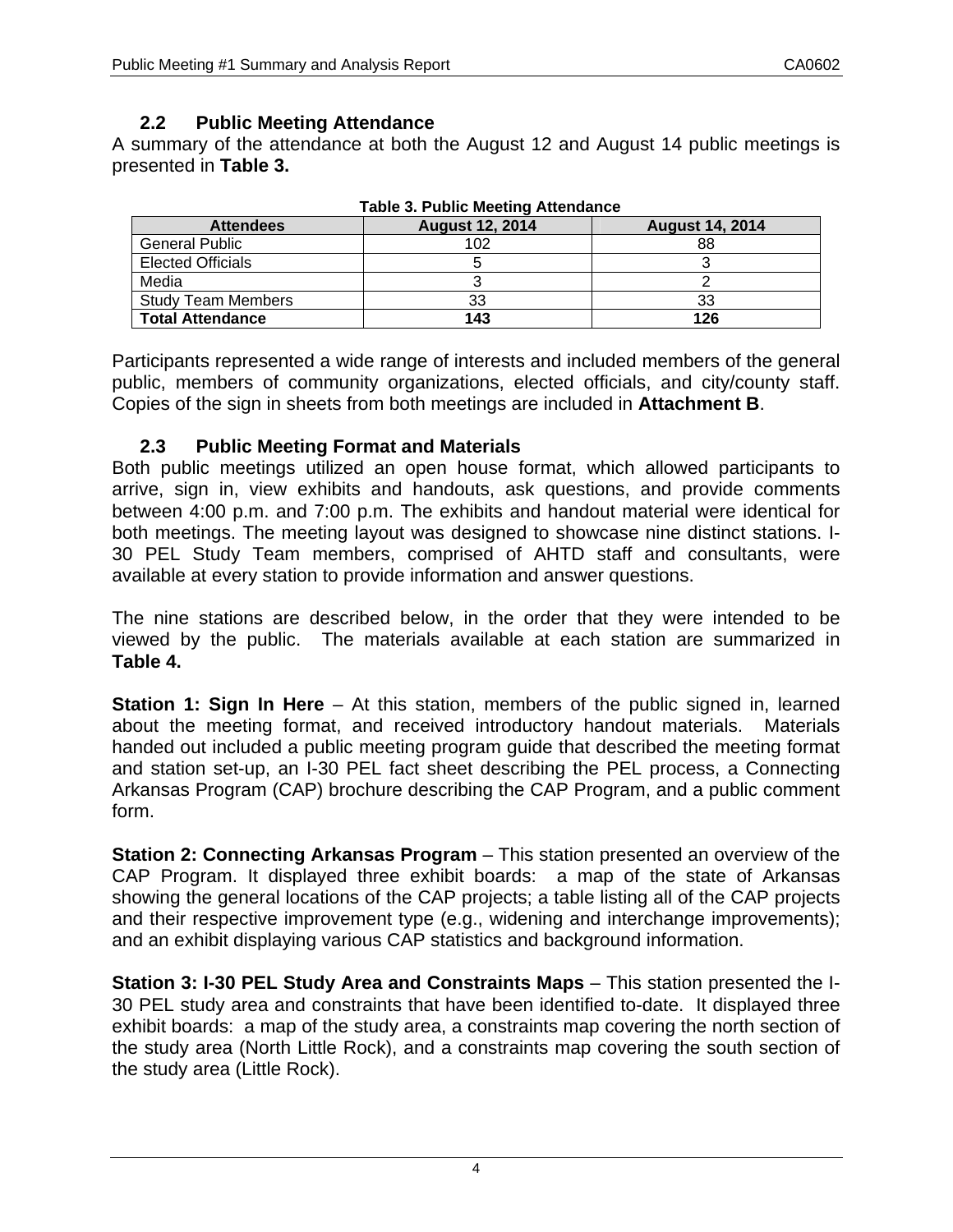**Station 4: Planning and Environmental Linkages** – This station provided information about the PEL Process and served to collect public input on problems (needs) and goals and objectives for improvements within the study area. It displayed an exhibit explaining the PEL process, its benefits, and why the process has been implemented for the I-30 improvements. This station also displayed two interactive exhibit boards, one entitled "Problems (Needs)" inquiring what problems or challenges the public experiences traveling in the study area; and one entitled "Goals and Objectives" inquiring what improvements the would public like to see in the study area. Members of the Study Team were stationed at these interactive boards to transcribe on post-it notes the problems and goals identified by the public meeting attendees. These post-it notes with public-identified problems and/or goals were attached to the respective exhibit boards for all meeting attendees to view. This station also included additional copies of the constraints maps which divided the corridor by the north and south sections.

**Station 5: Traffic and Safety** – This station presented background information and findings from the preliminary I-30 PEL traffic and safety analysis. This station included an overview exhibit describing the approach taken for the preliminary traffic and safety analysis, as well as traffic and safety concerns identified by stakeholders<sup>1</sup>. Also included was an exhibit comparing existing and future No-Action peak hour level of service along I-30/I-40 in the study area. An additional exhibit illustrated existing and predicted crashes along I-30 in the study area under No-Action conditions.

**Station 6: Aerial Maps** – This interactive station consisted of two-sets of large-scale, aerial photograph maps of I-30/I-40 within the study area laid out on tables. Meeting attendees were encouraged to write on post-it notes (and attach directly to the maps) any problem areas, concerns and/or suggestions for improvements along I-30/I-40 in the study area. Additionally, a scribe was available to record participant's comments on a large notepad available for all attendees to view. Study team members, including engineers and planners were available to answer questions. This station also included a graphic exhibit illustrating the Alternative Screening Process.

**Station 7: Study Timeline and How to Get Involved – This station presented an** exhibit with the I-30 PEL Study timeline and an exhibit detailing the various methods members of the public could obtain more information or provide comments on the I-30 PEL Study.

**Station 8: Draft Documents** – This station provided draft copies of the I-30 PEL Framework and Methodology, Public Involvement and Agency Coordination Plan (PIACP), and the Constraints Report. Although hard copies of these documents were provided for reviewing at the public meeting only, meeting attendees were reminded that all public meeting materials, including these draft documents, were available on the project website.

<sup>1</sup> 1 Stakeholders included AHTD, the Cities of Little Rock and North Little Rock, and Metroplan, the Metropolitan Planning Organization for central Arkansas.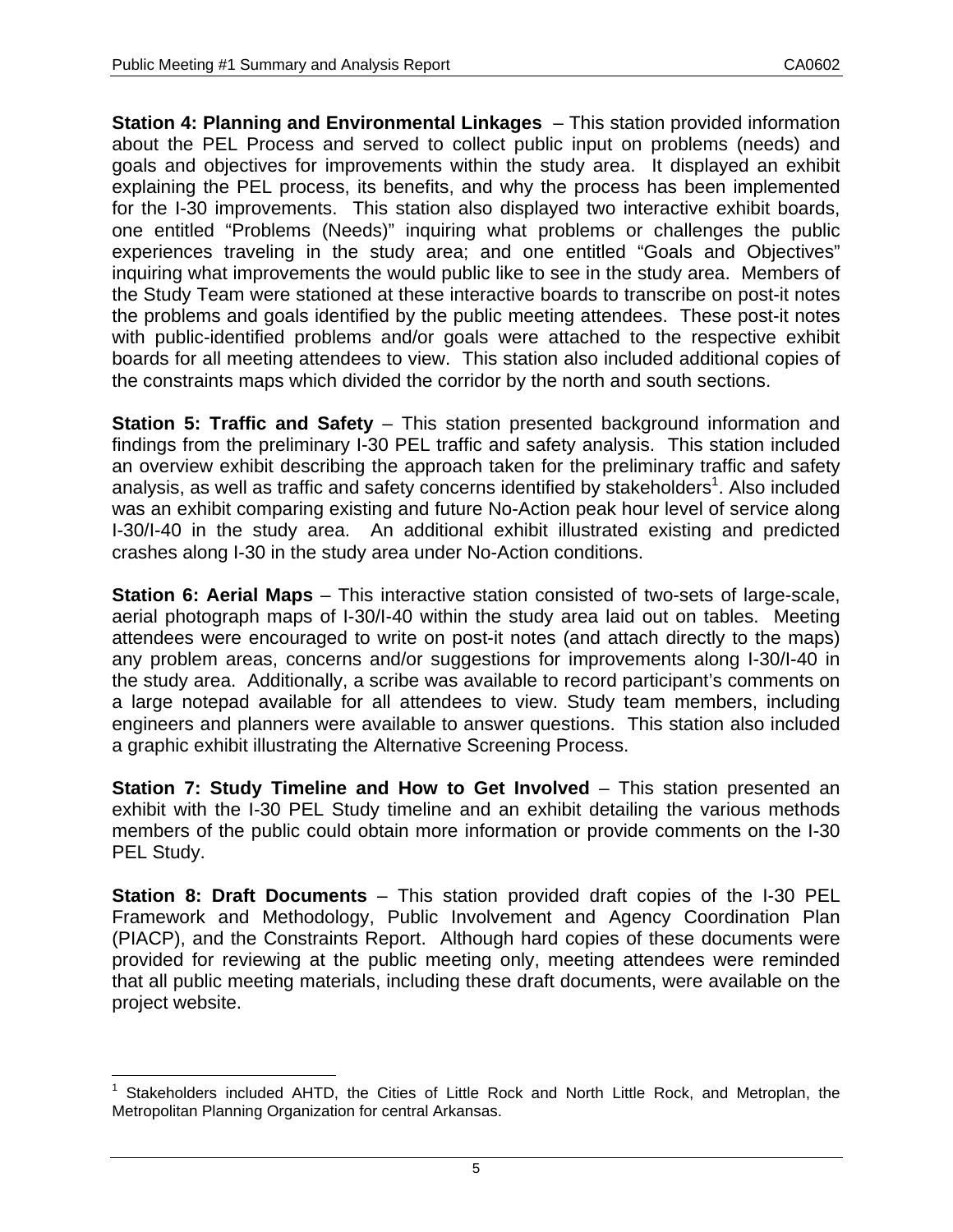**Station 9: Comment Tables** – This station included a sitting area and comment boxes for meeting participants to complete and submit comment forms at the meeting venues. At the end of each meeting, the Study Team collected all written comments from the comment boxes and any comments that were inscribed on the Problems (Needs) and Goals and Objectives exhibit boards at Station 4; and on the roll-plot aerial photograph maps and large notepad located at Station 6.

| <b>Station</b>                                                  | <b>Type</b> | <b>Title</b>                                     |  |
|-----------------------------------------------------------------|-------------|--------------------------------------------------|--|
|                                                                 | Handout     | <b>Public Meeting Program Guide</b>              |  |
|                                                                 | Handout     | I-30 PEL Fact Sheet with Study Area Map          |  |
| <b>Station 1: Sign In Here</b>                                  | Handout     | <b>CAP Brochure</b>                              |  |
|                                                                 | Handout     | <b>Comment Form</b>                              |  |
|                                                                 | Exhibit     | <b>CAP Project Locations</b>                     |  |
| <b>Station 2: Connecting Arkansas</b><br>Program                | Exhibit t   | <b>Cap Projects Listed</b>                       |  |
|                                                                 | Exhibit     | <b>CAP Statistics</b>                            |  |
|                                                                 | Exhibit     | Study Area Map                                   |  |
| Station 3: I-30 PEL Study Area<br>and Constraints Maps          | Exhibit     | North Section Constraints Map                    |  |
|                                                                 | Exhibit     | South Section Constraints Map                    |  |
|                                                                 | Exhibit     | <b>PEL Process</b>                               |  |
|                                                                 | Exhibit     | Problems (Needs)                                 |  |
| <b>Station 4: Planning and</b><br><b>Environmental Linkages</b> | Exhibit     | Goals and Objectives                             |  |
|                                                                 | Exhibit     | North Section Constraints Map <sup>2</sup>       |  |
|                                                                 | Exhibit     | South Section Constraints Map <sup>2</sup>       |  |
|                                                                 | Exhibit     | <b>Traffic and Safety Overview</b>               |  |
| <b>Station 5: Traffic and Safety</b>                            | Exhibit     | No-Action Level of Service                       |  |
|                                                                 | Exhibit     | Safety                                           |  |
|                                                                 | Exhibit     | Large scale, aerial photograph maps of I-30/I-40 |  |
| <b>Station 6: Aerial Maps</b>                                   |             | in the study area (set of 2 identical)           |  |
|                                                                 | Exhibit     | <b>Alternative Screening Process</b>             |  |
| <b>Station 7: Study Timeline and</b>                            | Exhibit     | <b>PEL Study Timeline</b>                        |  |
| <b>How to Get Involved</b>                                      | Exhibit     | How to Get Involved                              |  |
|                                                                 | Report      | I-30 PEL Framework and Methodology               |  |
| <b>Station 8: Draft Documents</b>                               | Report      | Public Involvement and Agency Coordination Plan  |  |
|                                                                 | Report      | I-30 PEL Constraints Report                      |  |
| <b>Station 9: Comment Tables</b>                                | Handout     | <b>Comment Form</b>                              |  |

|  | Table 4. Public Meeting Materials <sup>1</sup> |
|--|------------------------------------------------|
|  |                                                |

*Notes: <sup>1</sup> All exhibit boards were sized 34"x40" except for the Station 2 exhibit boards, which were sized 24"x36". Roll plots at Station 6 were 12-feet long. <sup>2</sup> These constraints maps were identical to those presented at Station 3 and were provided for additional viewing purposes.* 

Copies of the materials, as well as photos from the meetings, are included in **Attachment C**. **Figures 2** and **3** display the general layout for each of the public meetings.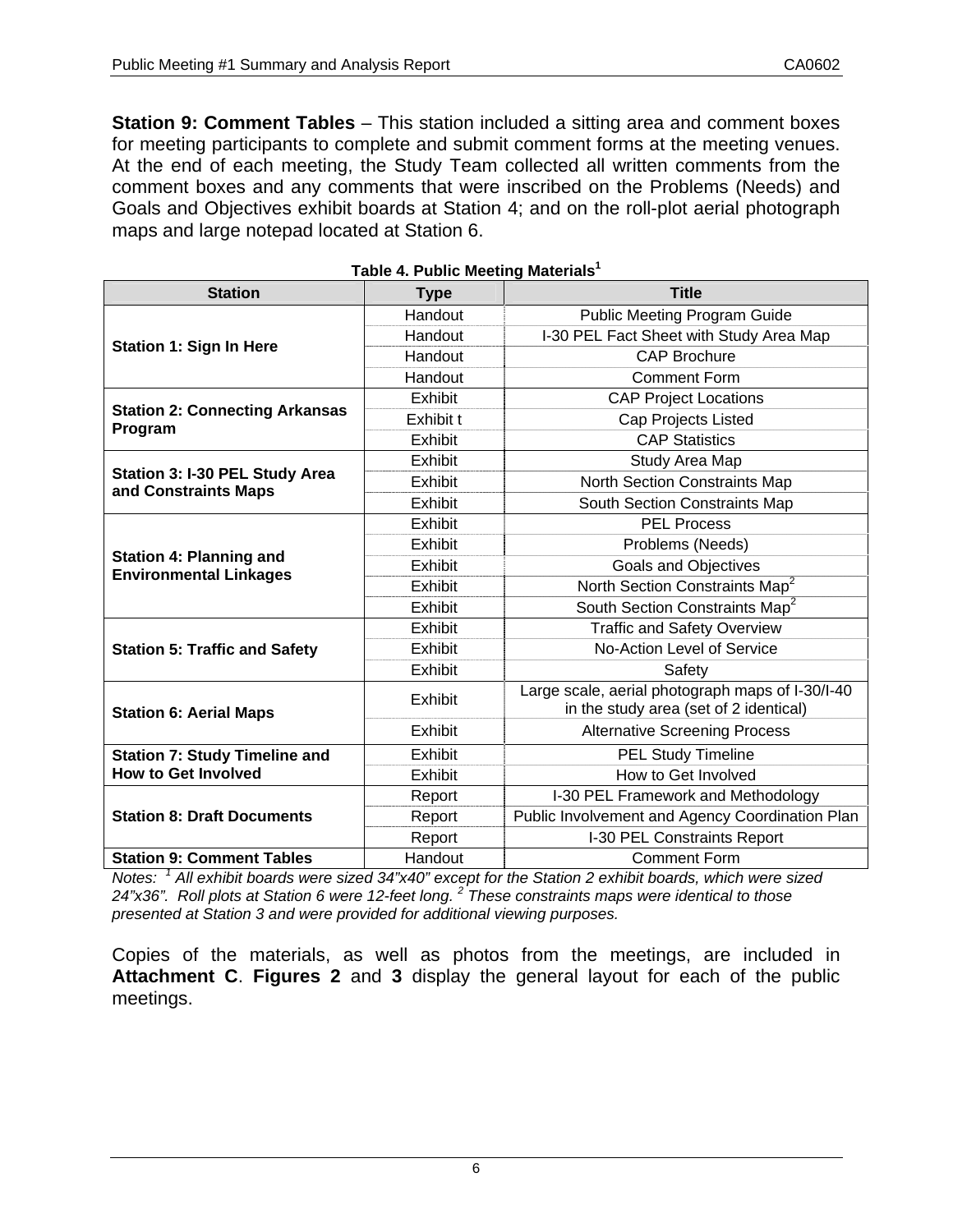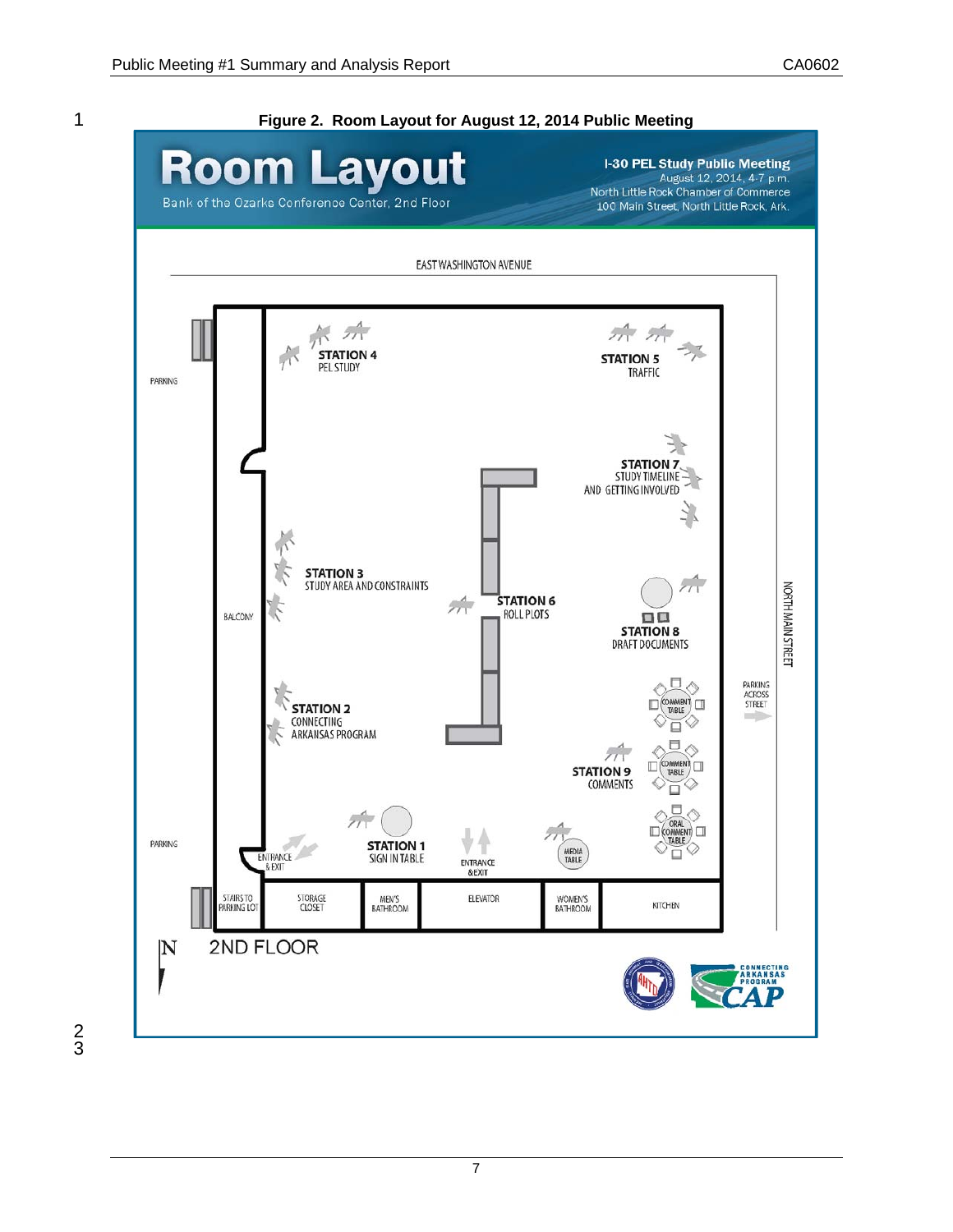

3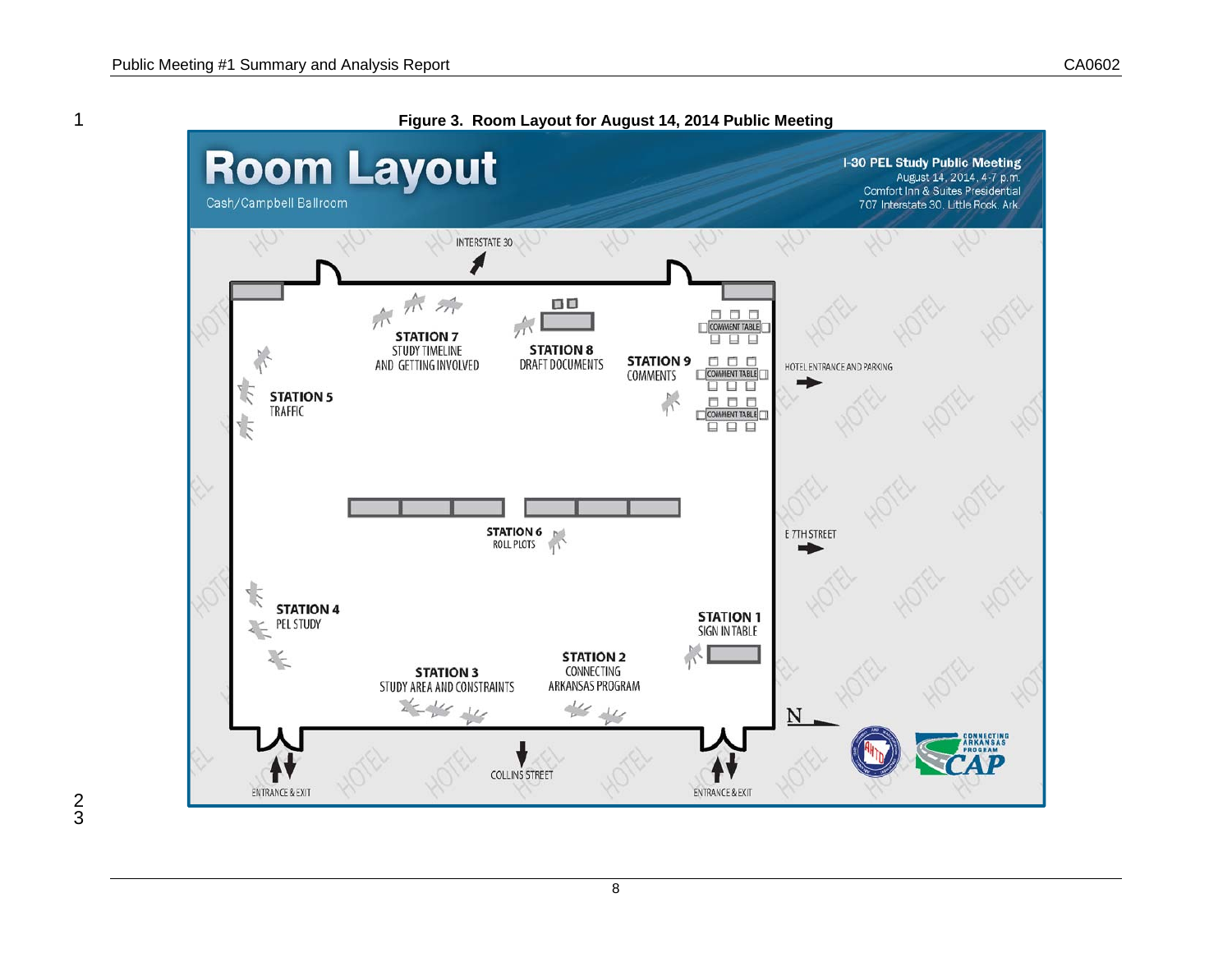## **2.4 Public Meeting Comments**

The public comment period for the first series of public meetings opened on August 12, 2014 and ended August 29, 2014. Attendees could provide comments through a variety of methods, including the following:

- Submitting a written comment in the public meeting comment box at Station 9;
- Writing a comment on post-it notes and attaching to the Problems (Needs) and/or Goals and Objectives exhibit boards at Station 4;
- Writing a comment on post-it notes and attaching to the large-scale, aerial photograph maps or writing on the large notepad at Station 6;
- Calling the Connecting Arkansas Program at 501-225-1519;
- Mailing a written comment to Connecting Arkansas Program, RE: 1-30 PEL Study, 4701 Northshore Dr., North Little Rock, AR 72118; or
- **Emailing a comment to Info@ConnectingArkansasProgram.com.**

**Table 5** shows the number of comment submissions by meeting (where applicable) and method in which they were submitted.

| <b>Submission Method</b>                                                                    | <b>Reference Table</b><br>for Comment<br><b>Details</b> | <b>August 12</b><br><b>Meeting</b> | <b>August 14</b><br><b>Meeting</b> | <b>Total</b> |
|---------------------------------------------------------------------------------------------|---------------------------------------------------------|------------------------------------|------------------------------------|--------------|
| <b>Comment Form</b>                                                                         | Table 7                                                 | 34                                 | 23                                 | 57           |
| Letter                                                                                      | Table 7                                                 | 1                                  |                                    | 1            |
| Email                                                                                       | Table 7                                                 | 5                                  |                                    | 5            |
| Post-it Note Comments on<br>Problems (Needs) Exhibit<br>Board (Station 4)                   | Table 8                                                 | 52                                 | 17                                 | 69           |
| Post-it Note Comments on<br><b>Goals and Objectives</b><br><b>Exhibit Board (Station 4)</b> | Table 9                                                 | 45                                 | 85                                 | 130          |
| Comments Transcribed on<br>Large Notepad (Station 6)                                        | Table 10                                                | 16                                 | 6                                  | 22           |
| Post-it Note Comments on<br>Large-Scale Aerial<br>Photograph Maps<br>(Station 6)            | Table 11                                                | 53                                 | 71                                 | 124          |
| <b>Total Comments Received</b>                                                              |                                                         |                                    |                                    | 408          |

**Table 5. Number of Comments Received** 

*Notes: \* See the referenced tables for detailed comments.* 

The comment forms handed out at the public meetings consisted of five specific questions and one question asking for additional comments. The five specific questions and summary of results are presented in **Table 6.**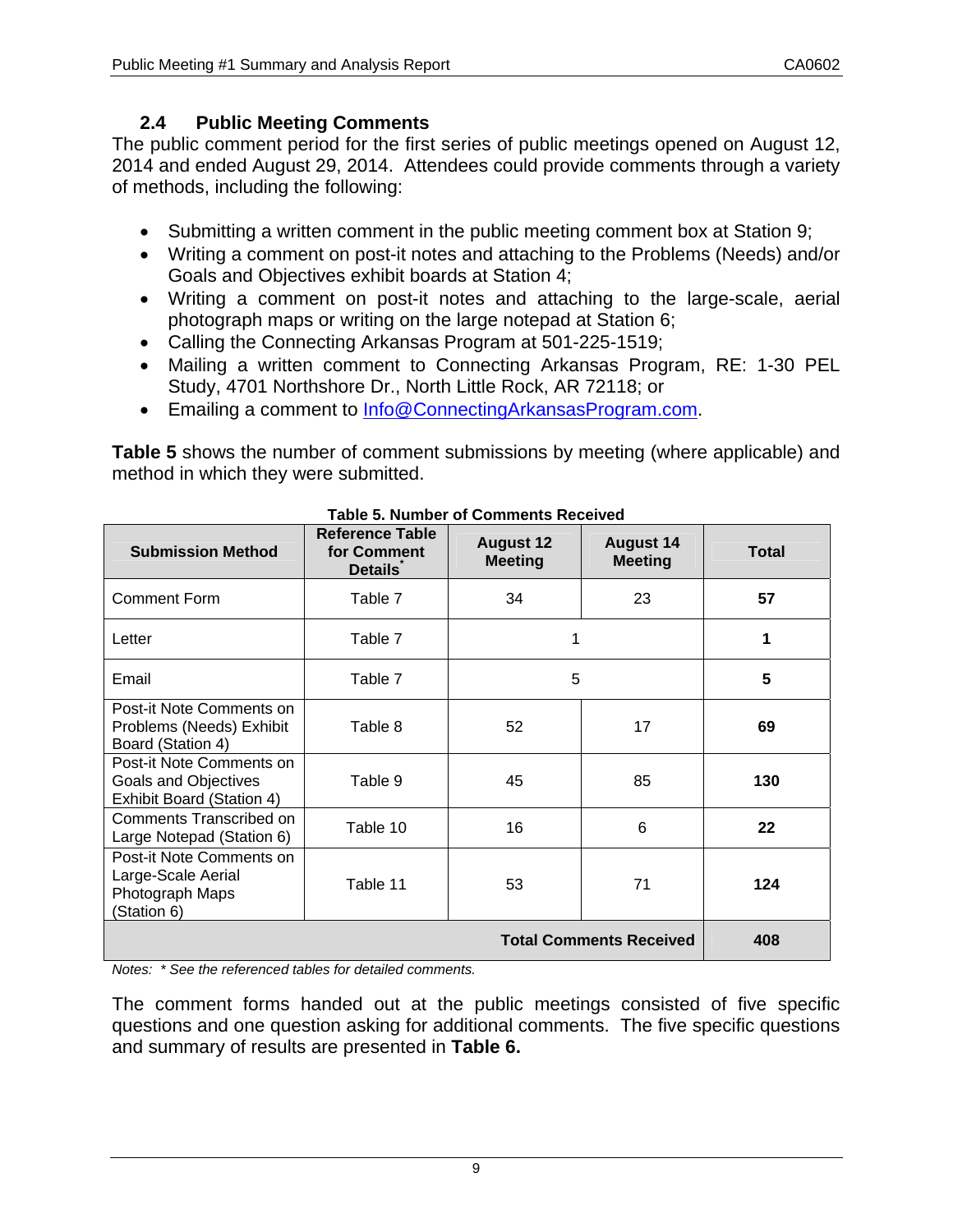| <b>Question</b><br>No. | <b>Category</b>              | Question                                                                                                                                          |                                                                                           | <b>Results Summary</b><br>(number of comments) |
|------------------------|------------------------------|---------------------------------------------------------------------------------------------------------------------------------------------------|-------------------------------------------------------------------------------------------|------------------------------------------------|
|                        |                              | Do you feel there is a need for I-30 transportation                                                                                               | <b>Yes</b>                                                                                | <b>No</b>                                      |
|                        | <b>Problems</b>              | improvements (Yes or No)? If so, what are the<br>problems?                                                                                        | 52                                                                                        | $\overline{2}$                                 |
| $\overline{2}$         | Cultural<br><b>Resources</b> | Do you know of any historical sites, family<br>cemeteries, or archaeological sites in the proposed                                                | <b>Yes</b>                                                                                | <b>No</b>                                      |
|                        |                              | area (Yes or No)? If so, please note and discuss<br>with staff.                                                                                   | 14                                                                                        | 28                                             |
| 3                      | Environmental<br>Constraints | Do you know of any environmental constraints,<br>such as endangered species, hazardous waste<br>sites, existing or former landfills, or parks and | <b>Yes</b>                                                                                | <b>No</b>                                      |
|                        |                              | public lands in the vicinity of the project (Yes or<br>No)? If so, please note and discuss with staff.                                            | 10                                                                                        | 32                                             |
| 4                      | Suggested<br>Improvements    | Do you have a suggestion for an improvement to I-<br>30 that would better serve the needs of the                                                  | <b>Yes</b>                                                                                | <b>No</b>                                      |
|                        |                              | community (Yes or No)? If so, please describe.                                                                                                    | 35                                                                                        | 6                                              |
| 5                      |                              | Do you feel that improvements to I-30 will have any<br>impacts (Beneficial or Adverse) on your property                                           | <b>Beneficial</b>                                                                         | <b>Adverse</b>                                 |
|                        |                              | Impacts                                                                                                                                           | and/or community (e.g., economic, environmental,<br>social, etc.). If so, please explain. | 25                                             |

**Table 6. Comment Form Questions and Results Summary** 

Of the commenters that responded to the "yes or no" portion of Question 1, 96 percent checked "yes" when asked if there was a need for I-30 transportation improvements. Of the commenters that responded to the "beneficial or adverse" portion of Question 5, 64 percent replied that I-30 improvements would have beneficial impacts and 36 percent replied that I-30 improvements would have adverse impacts.

Many of the comments submitted identified specific transportation problems and/or solutions to address issues of concern. Many commenters noted congestion problems along I-30/I-40, ramp spacing issues along I-30 within the study area, and weaving problems along I-40 between the I-30/I-40 interchange and the I-40/Hwy. 67/Hwy. 167 interchange. Numerous commenters also recommended bicycle and pedestrian facilities be improved and/or accommodated as part of the proposed project and that existing transit and transit improvements also be considered. Commenters also expressed a desire for preservation and protection of environmental resources, including historic resources, parks and habitat.

**Table 7** provides a listing of all comments received on the comment forms, via e-mail or letter. For those comments submitted on the comment forms handed out at the public meetings, each comment is broken down by the five questions outlined above and any additional comments provided. Also included are the corresponding response codes for each comment. The response code key is presented in **Table 12.** Comments are listed verbatim unless otherwise noted due to comment length (in which case the comments are summarized) and copies of all comments received are included in **Attachment D**.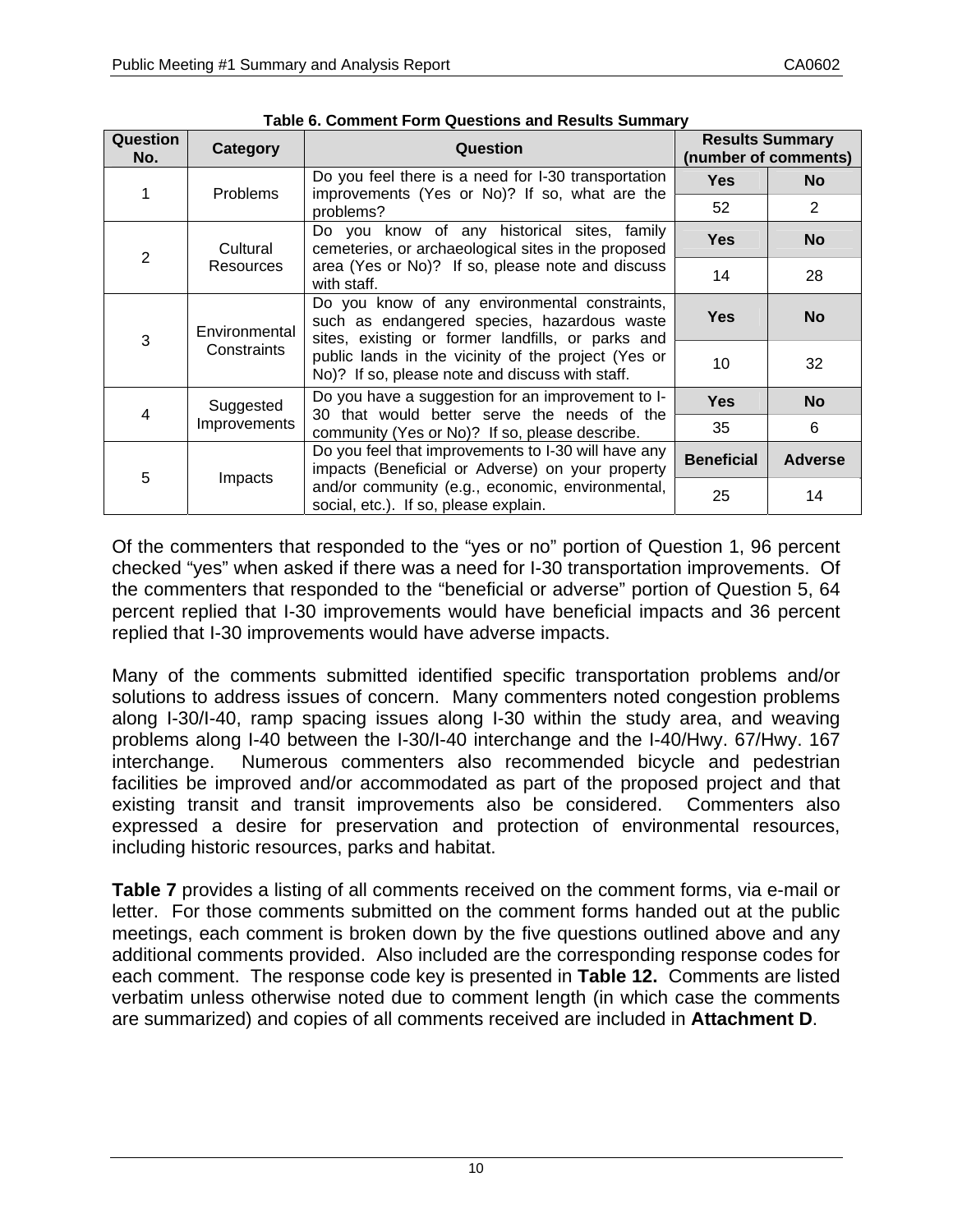| <b>Name</b><br>(Last/First) or<br>Organization | <b>Date</b> | <b>Submission</b><br><b>Method</b> | <b>Comment</b><br><b>Number</b> | Comment(s)                                                                                                                                                                                                                                                                                                                                                                  | <b>Response</b><br>Code(s) |
|------------------------------------------------|-------------|------------------------------------|---------------------------------|-----------------------------------------------------------------------------------------------------------------------------------------------------------------------------------------------------------------------------------------------------------------------------------------------------------------------------------------------------------------------------|----------------------------|
|                                                |             |                                    |                                 | Problems: Congestion/traffic.<br>$\bullet$                                                                                                                                                                                                                                                                                                                                  | A                          |
| Medley, J.                                     | 08/12/14    | Comment<br>Form                    | $\mathbf 1$                     | Suggested Improvements: Promote public transit.                                                                                                                                                                                                                                                                                                                             | D                          |
|                                                |             |                                    |                                 | Impacts: Beneficial. Using public transit will reduce congestion.                                                                                                                                                                                                                                                                                                           | S                          |
|                                                |             |                                    |                                 | Problems: Freeway not wide enough to handle all the traffic.                                                                                                                                                                                                                                                                                                                | A                          |
| McCraw, James                                  |             | Comment                            |                                 | Environmental Constraints: Broadway off-ramp needs to be moved<br>back to Riverfront. Congested traffic for arena events.                                                                                                                                                                                                                                                   | A                          |
| E., Sr.                                        | 08/12/14    | Form                               | $\overline{2}$                  | Impacts: Beneficial.<br>$\bullet$                                                                                                                                                                                                                                                                                                                                           | $\mathsf{S}$               |
|                                                |             |                                    |                                 | Additional Comments: Drainage problems at Locust and E.<br>Washington. Needs to be fixed.                                                                                                                                                                                                                                                                                   | A, S                       |
| Voyles, Robert                                 | 08/12/14    | Comment<br>Form                    | 3                               | Problems: The weave at I-40/Hwy.67/Hwy.167 and I-30/I-40 can be<br>solved by shifting commuters to center median.                                                                                                                                                                                                                                                           | A                          |
|                                                |             |                                    |                                 | Suggested Improvements: Only to 8, not 10 lanes.                                                                                                                                                                                                                                                                                                                            | A                          |
|                                                | 08/12/14    | Comment<br>Form                    | 4                               | • Problems: Congestion and traffic using Welch St. (high rate of speed) to<br>avoid getting in line on I-630 to go to I-30 North Little Rock.                                                                                                                                                                                                                               | A                          |
| Fells, Cedric                                  |             |                                    |                                 | Suggested Improvements: Widen the lanes to help congestion.<br>Prevent the lanes from pooling into one [another].                                                                                                                                                                                                                                                           | A                          |
|                                                |             |                                    |                                 | Impacts: Beneficial. People will travel safely from LR to NLR.                                                                                                                                                                                                                                                                                                              | S                          |
|                                                |             |                                    |                                 | Additional Comments: Looking forward to the new project helping with<br>congestion and safety of traveling. Please make it beautiful and pleasant<br>to view.                                                                                                                                                                                                               | J, S                       |
| <b>NA</b>                                      | 08/12/14    | Comment<br>Form                    | 5                               | Problems: I-40 from I-30 to Hwy. 67/Hwy. 167 Lakewood exit needed<br>and entrance ramp reconfigured.                                                                                                                                                                                                                                                                        | A                          |
|                                                |             |                                    |                                 | Impacts: Beneficial.                                                                                                                                                                                                                                                                                                                                                        | S                          |
|                                                |             |                                    |                                 | Problems: Safety, safety, safety.                                                                                                                                                                                                                                                                                                                                           | A                          |
|                                                |             |                                    |                                 | Suggested Improvements: Sound control thru metro areas. Improve<br>$\bullet$<br>merging and lane changing problems in front of 'Big' church I-40.                                                                                                                                                                                                                           | A, B                       |
|                                                |             |                                    |                                 | Impacts: Beneficial. Improve safety, improve quality of life.                                                                                                                                                                                                                                                                                                               | A, B, S                    |
| <b>NA</b>                                      | 08/12/14    | Comment<br>Form                    | 6                               | Additional Comments: Please take into consideration the impact<br>from opening the Panama Canal and the increased port/harbor<br>development along the Gulf and Mississippi River. This will significantly<br>increase truck traffic volume along I-30 and I-40 coming from Houston,<br>New Orleans, Memphis, etc. Please consider the 'Big Picture' with your<br>planning. | J, S                       |

**Table 7. Comment Forms, Emails, and Letters Received and Response Codes**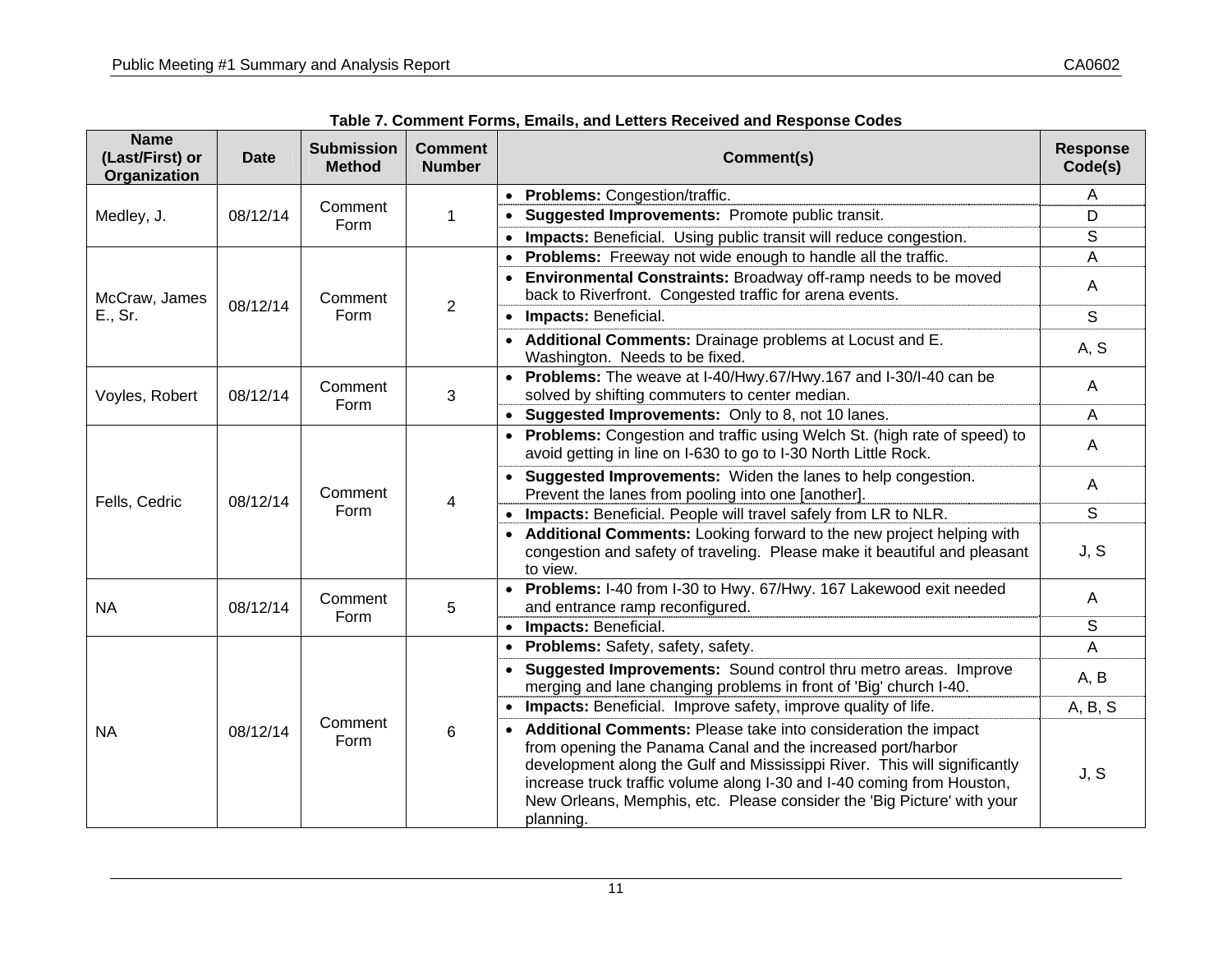| <b>Name</b><br>(Last/First) or<br>Organization | <b>Date</b> | <b>Submission</b><br><b>Method</b>                    | <b>Comment</b><br><b>Number</b> | Comment(s)                                                                                                                                                                                                                                          | <b>Response</b><br>Code(s) |
|------------------------------------------------|-------------|-------------------------------------------------------|---------------------------------|-----------------------------------------------------------------------------------------------------------------------------------------------------------------------------------------------------------------------------------------------------|----------------------------|
|                                                |             |                                                       |                                 | • Problems: Congestion. Bad mix of local and thru traffic.                                                                                                                                                                                          | A                          |
| NA                                             | 08/12/14    | Comment<br>Form                                       | $\overline{7}$                  | Suggested Improvements: Better signage for thru traffic to use I-440<br>instead of going downtown. A bridge connecting Chester St. to North<br>Little Rock.                                                                                         | E, F                       |
|                                                |             |                                                       |                                 | Impacts: Beneficial. I hate crossing I-30 Bridge. The safety factor and<br>improvement will be beneficial.                                                                                                                                          | S                          |
| <b>NA</b>                                      | 08/12/14    | Comment                                               | 8                               | Suggested Improvements: More signage prior to exits and<br>interchanges. Fewer exits/on-ramps on I-30 corridor.                                                                                                                                     | A, E                       |
|                                                |             | Form                                                  |                                 | Impacts: Adverse. Only during construction phase. Right-of-way is<br>across from our parking area.                                                                                                                                                  | <b>B, M, S</b>             |
| <b>NA</b>                                      | 08/12/14    |                                                       | 9                               | <b>Problems:</b> It is unsightly and divides downtown NLR and LR - very<br>unfriendly to anyone not in a car - of no artistic or architectural distinction<br>- appears it was built cheaply.                                                       | C, J                       |
|                                                |             | Comment<br>Form                                       |                                 | Suggested Improvements: Light rail - if must expand. HOV lanes -<br>don't make it dull - don't make it ordinary - and please don't paint it brown<br>like the shameful I-30/I-630 interchange - so much opportunity lost. Have<br>a design upfront. | D, E, J                    |
|                                                |             |                                                       |                                 | Impacts: Adverse. I am not convinced adding lanes accomplishes<br>anything but making the commute easier on suburbanites - is that a valid<br>governmental action/use of taxpayer money?                                                            | L, S                       |
| <b>NA</b>                                      | 08/12/14    | Comment<br>Form<br>Comment<br>Form<br>Comment<br>Form | 10                              | <b>Problems: More lanes.</b><br>$\bullet$                                                                                                                                                                                                           | $\mathsf{A}$               |
|                                                |             |                                                       |                                 | Impacts: Beneficial. Traffic flow better.                                                                                                                                                                                                           | S                          |
|                                                |             |                                                       |                                 | Problems: Needs widening to accommodate traffic.                                                                                                                                                                                                    | A                          |
| Robertson,<br>Jacouelyn                        | 08/12/14    |                                                       | 11                              | Cultural Resources: After looking at your map it appears my property at<br>2104 Vance may be listed as historic. I would like for someone to contact<br>me about this for an explanation.                                                           | B, N                       |
|                                                |             |                                                       |                                 | Impacts: Will definitely have an impact, not sure whether beneficial or<br>adverse.                                                                                                                                                                 | S                          |
|                                                |             |                                                       |                                 | Problems: It is most needed.                                                                                                                                                                                                                        | S                          |
|                                                |             |                                                       |                                 | Cultural Resources: The National Cemetery and others.                                                                                                                                                                                               | B, H                       |
| <b>Greater South</b>                           | 08/12/14    |                                                       | 12                              | Suggested Improvements: On and off ramp on Arch St. in Little Rock.<br>$\bullet$                                                                                                                                                                    | A, S                       |
| <b>Temple Cogic</b>                            |             |                                                       |                                 | Impacts: Beneficial.<br>$\bullet$                                                                                                                                                                                                                   | $\mathsf{S}$               |
|                                                |             |                                                       |                                 | Additional Comments: I believe improvement is necessary. P.S. Don't<br>forget about replacing the bridge on Arch.                                                                                                                                   | A, S                       |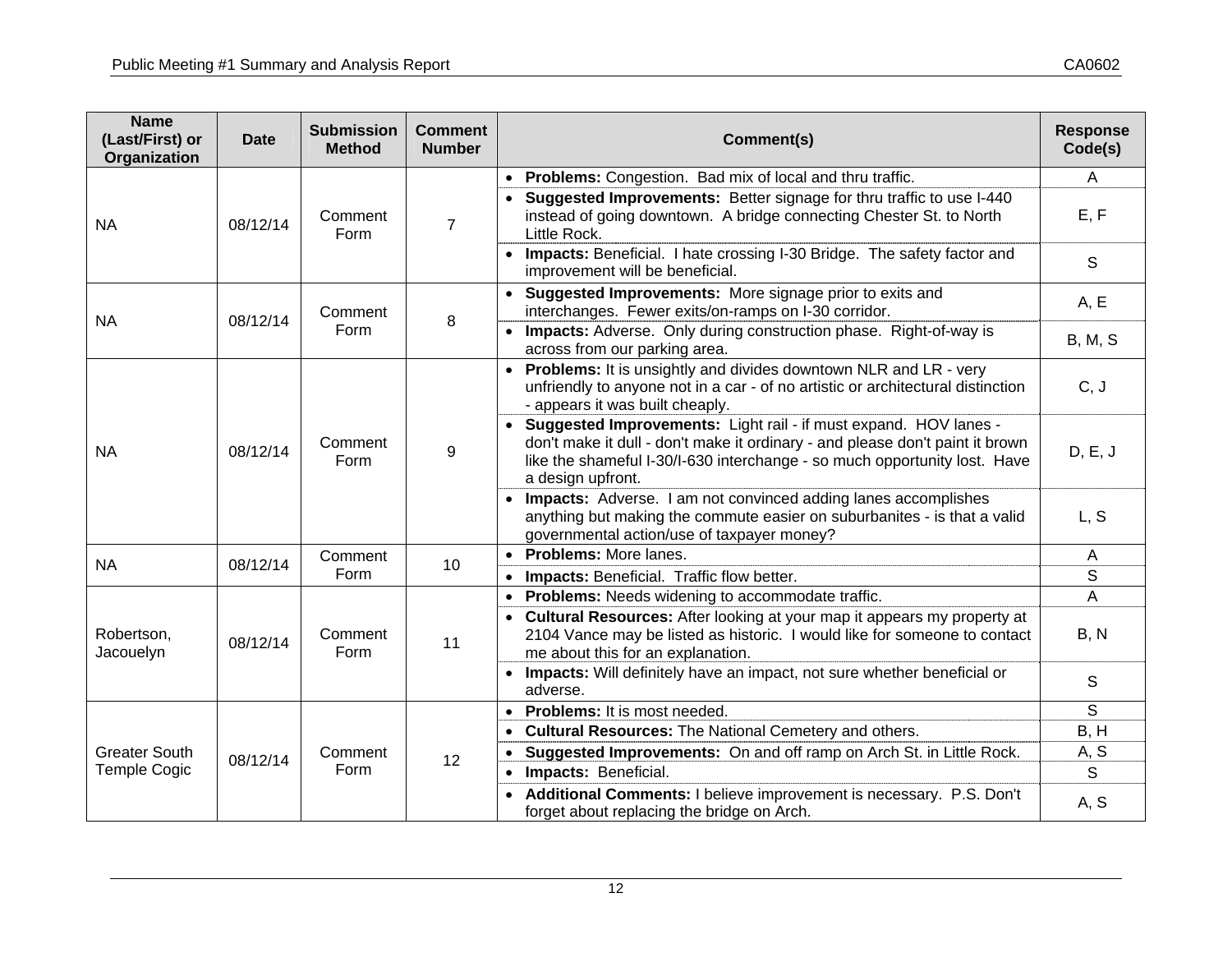| <b>Name</b><br>(Last/First) or<br>Organization | <b>Date</b> | <b>Submission</b><br><b>Method</b> | <b>Comment</b><br><b>Number</b> | Comment(s)                                                                                                                                                                                             | <b>Response</b><br>Code(s) |
|------------------------------------------------|-------------|------------------------------------|---------------------------------|--------------------------------------------------------------------------------------------------------------------------------------------------------------------------------------------------------|----------------------------|
|                                                |             | Comment                            |                                 | • Problems: Clear connection coming from both directions to I-30 to I-630.                                                                                                                             | A                          |
| Davis, Jacob                                   | 08/12/14    | Form                               | 13                              | Impacts: Adverse. It would most likely mean my building (505 Rector<br>St.) would be demolished to make way.                                                                                           | B, S                       |
|                                                |             |                                    |                                 | Problems: Age of infrastructure/congestion/safety.                                                                                                                                                     | $\overline{A}$             |
|                                                |             |                                    |                                 | Environmental Constraints: Wetland project adjacent to I-30 Bridge.                                                                                                                                    | B, H                       |
| Walker, Michael                                | 08/12/14    | Comment<br>Form                    | 14                              | Suggested Improvements: Demo and reconstruct within existing bridge<br>site.                                                                                                                           | A                          |
|                                                |             |                                    |                                 | Impacts: Adverse. Possibly cause to relocate boat ramp on NLR side of<br>river, cause to relocate wetlands on LR side of river, unknown impact to<br>Witt Stephens Jr. Central Arkansas Nature Center. | B, S                       |
|                                                |             | Comment                            |                                 | Problems: Heavy congestion - narrow corridor.                                                                                                                                                          | A                          |
| <b>NA</b>                                      | 08/12/14    | Form                               | 15                              | <b>Environmental Constraints: Dark Hollow wetlands</b>                                                                                                                                                 | B, H                       |
|                                                |             |                                    |                                 | Impacts: Yes. Both good and bad, but it's needed.                                                                                                                                                      | S                          |
| <b>NA</b>                                      | 08/12/14    | Comment<br>Form                    | 16                              | • Problems: Weaving section I-10/I-30/Hwy. 67/Hwy.167. Congestion<br>downtown - need an additional bridge.                                                                                             | A, G                       |
|                                                |             |                                    |                                 | Suggested Improvements: Provide a connector for local traffic and use<br>I-30 for thru traffic.                                                                                                        | A, Q                       |
| <b>NA</b>                                      | 08/12/14    | Comment<br>Form                    | 17                              | • Problems: Aging of existing corridor, congested traffic.                                                                                                                                             | $\mathsf{A}$               |
|                                                |             |                                    |                                 | Problems: Capacity and I-30 acts as a divider of downtown NLR -<br>consider below grade facility with possibility of decking over at a later<br>date.                                                  | A, G, J                    |
| <b>NA</b>                                      | 08/12/14    | Comment<br>Form                    | 18                              | Suggested Improvements: If below grade facility is not possible,<br>preserve local thru street options 7th, 4th, Broadway, Washington.                                                                 | B, E                       |
|                                                |             |                                    |                                 | • Impacts: Do not own abutting property. I-30 divides a resurgent<br>downtown NLR.                                                                                                                     | J, S                       |
|                                                |             |                                    |                                 | • Additional Comments: Construct the Chester St. Bridge over the<br>Arkansas River.                                                                                                                    | G                          |
|                                                |             |                                    |                                 | Problems: Congestion, bridge clearance, weaving, and super elevations.<br>$\bullet$                                                                                                                    | G                          |
| <b>NA</b>                                      | 08/12/14    | Comment                            | 19                              | Suggested Improvements: How about calling I-40, I-30, I-440, I-430<br>one name like Beltway or Beltline or Urban Loop.                                                                                 | J, S                       |
|                                                |             | Form                               |                                 | • Impacts: Beneficial. Better traffic flow.                                                                                                                                                            | S                          |
|                                                |             |                                    |                                 | Additional Comments: Raise grade of bridge over Roosevelt. Solve<br>weaving issues. Rename highways into one Beltway name.                                                                             | A, J, S                    |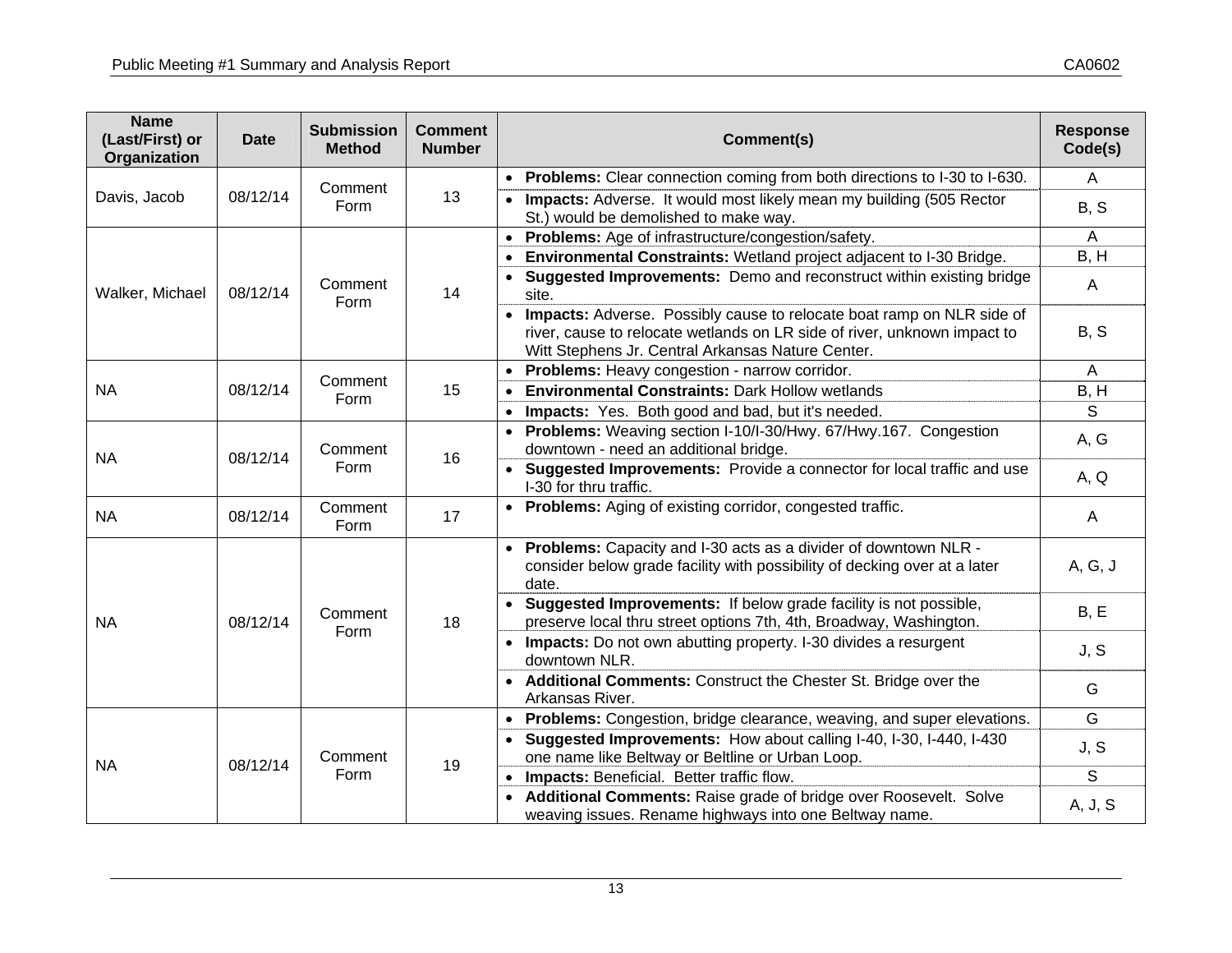| <b>Name</b><br>(Last/First) or<br>Organization | <b>Date</b> | <b>Submission</b><br><b>Method</b> | <b>Comment</b><br><b>Number</b> | Comment(s)                                                                                                                                                                                                                                                                                                                                                                                                  | <b>Response</b><br>Code(s) |
|------------------------------------------------|-------------|------------------------------------|---------------------------------|-------------------------------------------------------------------------------------------------------------------------------------------------------------------------------------------------------------------------------------------------------------------------------------------------------------------------------------------------------------------------------------------------------------|----------------------------|
|                                                |             |                                    |                                 | • Problems: Road surface improvement, especially on the bridge over<br>river.<br>• Suggested Improvements: in NLR Lakewood entrance (North Hills)                                                                                                                                                                                                                                                           | A, G                       |
| <b>NA</b>                                      | 08/12/14    | Comment                            | 20                              | dangerous to get on I-30.                                                                                                                                                                                                                                                                                                                                                                                   | $\mathsf{A}$               |
|                                                |             | Form                               |                                 | • Impacts: Beneficial.<br>• Additional Comments: Concern for continued Pulaski education - good                                                                                                                                                                                                                                                                                                             | $\mathsf{S}$               |
|                                                |             |                                    |                                 | start with this meeting together public comments. Currently trash along I-<br>30 corridor is a continuous problem - lots of debris.                                                                                                                                                                                                                                                                         | I, J, S                    |
| <b>NA</b>                                      | 08/12/14    | Comment<br>Form                    | 21                              | • Additional Comments: Weaves problem. Prefer 8 lanes instead of 10.<br>If access moved to 13th, key way finding to Curtis Sykes - historic. 5<br>lanes one way would be good. Better signage in I-40 directing people to<br>Pike/McArthur to bypass I-30.                                                                                                                                                  | A, B, E                    |
|                                                |             | Comment<br>Form                    | 22                              | • Problems: Please consider Chester Bridge alternative and how best to<br>continue access to downtown LR areas during projects.                                                                                                                                                                                                                                                                             | F, M                       |
|                                                | 08/12/14    |                                    |                                 | Suggested Improvements: Less configuration of I-30.<br>$\bullet$                                                                                                                                                                                                                                                                                                                                            | $\overline{A}$             |
| Bryant, D.                                     |             |                                    |                                 | Impacts: Ultimately positive for area, but shorter/mid-term costs/trade-off<br>must be kept in view.                                                                                                                                                                                                                                                                                                        | B, S                       |
|                                                |             |                                    |                                 | • Additional Comments: I own 3 businesses in the area, all of which are<br>established, one also office on President Clinton.                                                                                                                                                                                                                                                                               | S                          |
|                                                |             |                                    |                                 | Problems: Congestion, congestion, congestion - too much volume for<br>current road.                                                                                                                                                                                                                                                                                                                         | A                          |
|                                                |             | Comment<br>Form                    | 23                              | • Suggested Improvements: Incorporate with contractor and<br>subcontractor bonuses for finishing ahead of time - incorporate most up<br>to date construction technologies for demolition and addition.                                                                                                                                                                                                      | P                          |
| <b>NA</b>                                      | 08/12/14    |                                    |                                 | • Additional Comments: I've lived in Arkansas 45 years and it always<br>amazes me how long the construction (road) projects take in this state.<br>Our bidding process, specification process, approval process,<br>construction process-procedures need a complete overhaul to bring<br>Arkansas road construction into the 21st century. Find a way to cut<br>through the red tape process to all levels. | P                          |
|                                                |             |                                    |                                 | Problems: I think the main concern is congestion on the ramp from I-<br>630. I don't think the other areas need to be improved.                                                                                                                                                                                                                                                                             | A, S                       |
| <b>NA</b>                                      | 08/12/14    | Comment<br>Form                    | 24                              | <b>Cultural Resources:</b> Most of the corridor on the LR side has older<br>homes, many historic buildings, and communities that do not want to be<br>disrupted.                                                                                                                                                                                                                                            | В                          |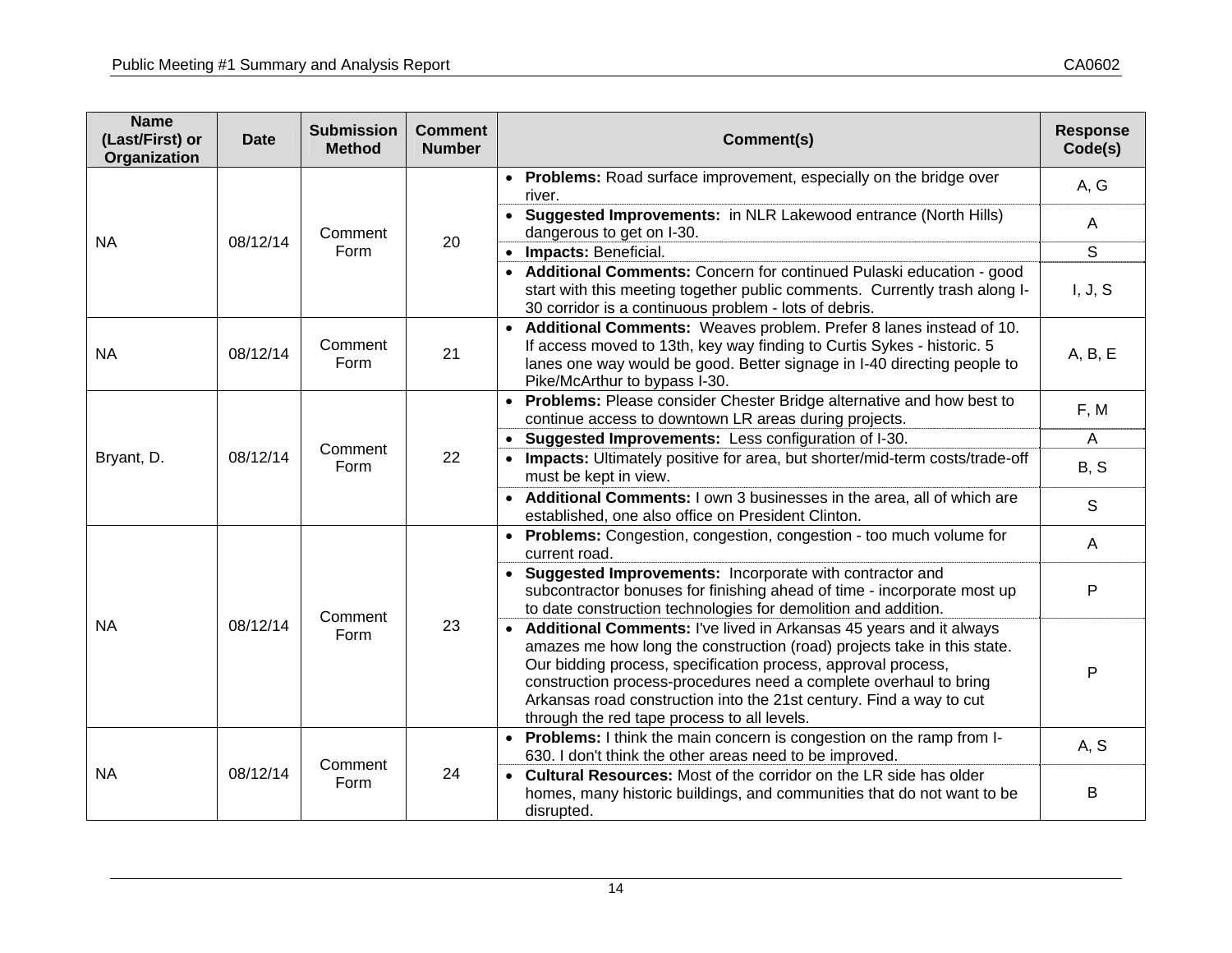| <b>Name</b><br>(Last/First) or<br>Organization | <b>Date</b> | <b>Submission</b><br><b>Method</b> | <b>Comment</b><br><b>Number</b> | Comment(s)                                                                                                                                                                                                                                                                                                                                                                                                 | <b>Response</b><br>Code(s) |
|------------------------------------------------|-------------|------------------------------------|---------------------------------|------------------------------------------------------------------------------------------------------------------------------------------------------------------------------------------------------------------------------------------------------------------------------------------------------------------------------------------------------------------------------------------------------------|----------------------------|
|                                                |             |                                    |                                 | • Environmental Constraints: The corridor is close to the Arkansas River<br>and Fourche Creek. I'm concerned about the impact on water quality.                                                                                                                                                                                                                                                            | B                          |
| <b>NA</b>                                      |             |                                    | 24                              | • Suggested Improvements: I think the best thing of the community<br>would be an improved public transportation system. Instead of expanding<br>the highway, we could create a rapid transit bus system that would<br>reduce congestion and environmental impacts.                                                                                                                                         | D                          |
| (Comment 24<br>continued)                      | 08/12/14    | Comment<br>Form                    |                                 | Impacts: Adverse. I'm concerned about the effect construction will have<br>on the community. See comments below.                                                                                                                                                                                                                                                                                           | M                          |
|                                                |             |                                    |                                 | • Additional Comments: I have read several recent studies that have<br>shown that adding lanes to highways DOES NOT solve congestion<br>issues for the long term. On the other hand, creating a rapid transit bus<br>system would reduce congestion. I do not believe that we should spend<br>millions on a project that will displace homeowners while only offering a<br>temporary relief to congestion. | <b>B, D, S</b>             |
| <b>NA</b>                                      | 08/12/14    | Comment<br>Form                    | 25                              | Problems: Congestion #1. Since so many roads dump into I-30 in<br>downtown LR, I-30 needs to have significant lane additions. Possibly a<br>doubling, but at a minimal 5 lanes each way. Anything less is a waste of<br>time and worry.                                                                                                                                                                    | A                          |
|                                                |             |                                    |                                 | Suggested Improvements: If I-30 can't be widened to 5 or 6 lanes both<br>$\bullet$<br>ways, additional bridges up or down river need to be constructed.                                                                                                                                                                                                                                                    | A, G                       |
|                                                |             |                                    |                                 | Impacts: Beneficial. Better transportation system helps commerce.                                                                                                                                                                                                                                                                                                                                          | S                          |
|                                                |             |                                    |                                 | • Problems: Poor access to LR east of I-30 near river; dangerous on and<br>off ramps near river.                                                                                                                                                                                                                                                                                                           | A, J                       |
|                                                |             | Comment                            |                                 | Cultural Resources: St. Edward's Church, cemetery near Roosevelt.                                                                                                                                                                                                                                                                                                                                          | B, H                       |
| <b>NA</b>                                      | 08/12/14    | Form                               | 26                              | Suggested Improvements: Enhance connectivity between east and<br>west of I-30, both sides of river. Fewer ramps. Make it easier to get on I-<br>630.                                                                                                                                                                                                                                                       | A, J                       |
|                                                |             |                                    |                                 | Impacts: Beneficial. Safe travel. Enhance development east of I-30.                                                                                                                                                                                                                                                                                                                                        | B, S                       |
| <b>NA</b>                                      | 08/12/14    | Comment                            | 27                              | • Problems: Not enough areas to cross river. Everyone forced onto very<br>few access points.                                                                                                                                                                                                                                                                                                               | A, G                       |
|                                                |             |                                    | Form                            | Impacts: Beneficial. If congestion gets worse people might avoid area<br>so improvements will allow growth.                                                                                                                                                                                                                                                                                                | S                          |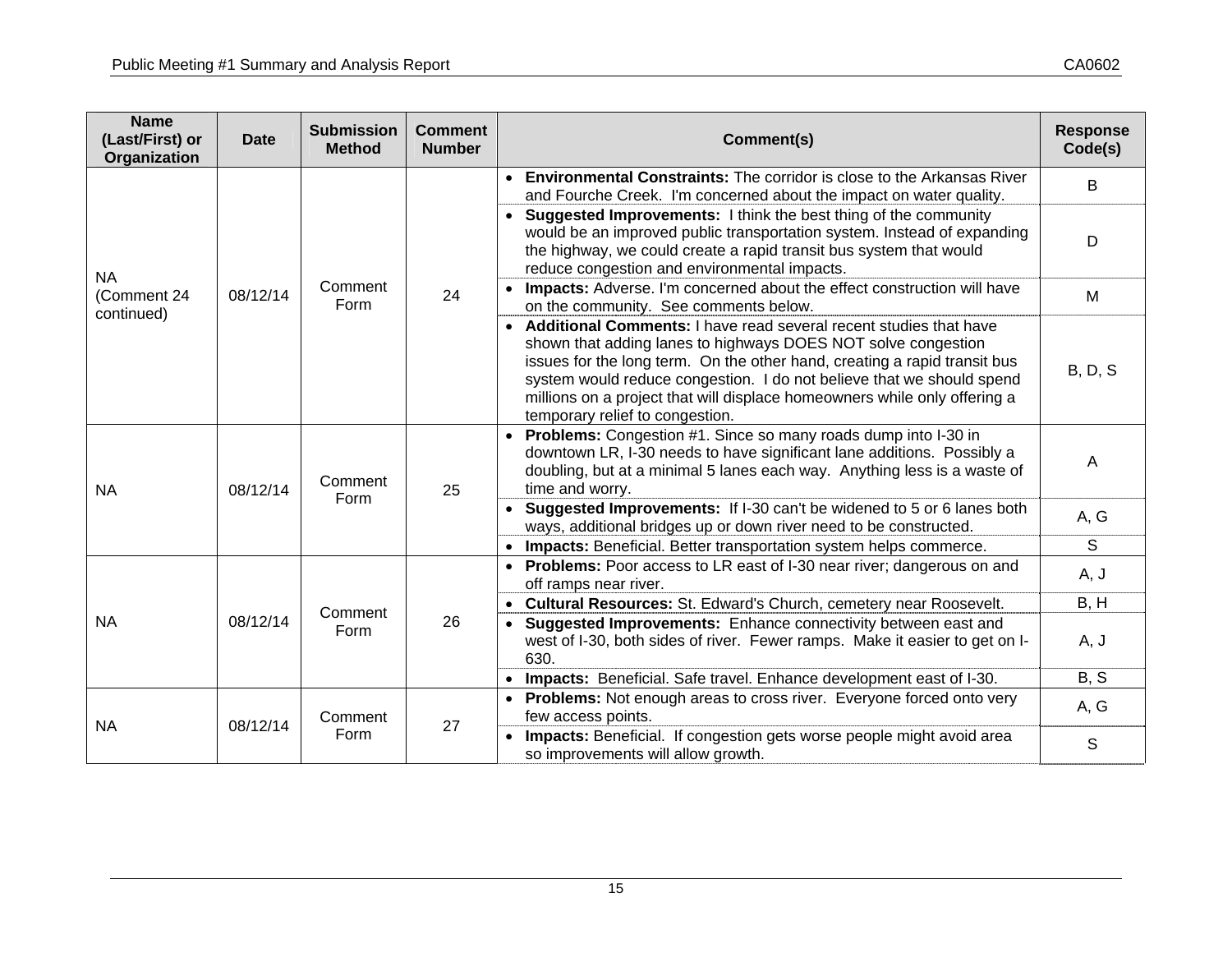| <b>Name</b><br>(Last/First) or<br>Organization | <b>Date</b> | <b>Submission</b><br><b>Method</b> | <b>Comment</b><br><b>Number</b> | Comment(s)                                                                                                                                                                                                                                                                                                                            | <b>Response</b><br>Code(s) |
|------------------------------------------------|-------------|------------------------------------|---------------------------------|---------------------------------------------------------------------------------------------------------------------------------------------------------------------------------------------------------------------------------------------------------------------------------------------------------------------------------------|----------------------------|
| <b>NA</b><br>(Comment 27<br>continued)         | 08/12/14    | Comment<br>Form                    | 27                              | • Additional Comments: Possibility of extending Hwy. 67/Hwy.167 at I-40<br>south bound through wetlands and railroad via elevated roadway all the<br>way across river to add on additional route instead of extending current I-<br>30 over bridge. It will relieve congestion with minimal obstruction to<br>current occupied areas. | G, S                       |
| Edwards,<br>Dennis St. John                    | 08/12/14    | Comment                            | 28                              | • Problems: Entrance ramps from Broadway on the north side and from<br>Markham on the south side of I-30 are far too short making dangerous<br>egress.                                                                                                                                                                                | $\mathsf{A}$               |
| <b>Baptist Church</b>                          |             | Form                               |                                 | • Suggested Improvements: Widen merge to I-40 to two lanes and one<br>to Park Hill.                                                                                                                                                                                                                                                   | $\mathsf{A}$               |
|                                                |             |                                    |                                 | Impacts: Beneficial. Less congestion and safer travel.                                                                                                                                                                                                                                                                                | S                          |
|                                                |             |                                    |                                 | Problems: Congestion from I-630 going north onto I-30 to I-40.<br>$\bullet$                                                                                                                                                                                                                                                           | $\overline{A}$             |
|                                                | 08/12/14    | Comment<br>Form                    | 29                              | • Suggested Improvements: Widen exits and entrances to two lanes<br>rather than one, leave an open lane from one interchange to the next.                                                                                                                                                                                             | $\mathsf{A}$               |
| Ireland, James                                 |             |                                    |                                 | Impacts: Beneficial. Economic, environmental, social.                                                                                                                                                                                                                                                                                 | S                          |
|                                                |             |                                    |                                 | • Additional Comments: I-30 should definitely be widened to 4 or 5 lanes.<br>The inside lane could be designated as lane for through traffic and<br>outside exits should be widened to two open continuous lanes on and off<br>the freeway.                                                                                           | $\overline{A}$             |
|                                                |             |                                    |                                 | Problems: Interchanges are too close too much weaving and poor<br>lighting through Dark Hallow.                                                                                                                                                                                                                                       | A, J                       |
|                                                |             | Comment                            |                                 | Suggested Improvements: Widen the bridge and replace it, improve<br>interchanges, construct a Chester St. Bridge, better signage at north<br>interchange, add lighting on I-40.                                                                                                                                                       | E, F, G, J                 |
| <b>NA</b>                                      | 08/12/14    | Form                               | 30                              | Impacts: Beneficial.                                                                                                                                                                                                                                                                                                                  | S                          |
|                                                |             |                                    |                                 | Additional Comments: On I-40 from I-30 to Hwy.67 add more lanes<br>separating them with some going toward Jacksonville and some going<br>toward Memphis. Add flyovers at north interchange and at Hwy. 67<br>interchange. Also add a HOV lane or a special lane for trucks or<br>transit.                                             | A, E                       |
|                                                |             | Comment                            |                                 | Problems: Bad road quality, bad exit ramp at Cantrell.                                                                                                                                                                                                                                                                                | $\overline{A}$             |
| <b>NA</b>                                      | 08/12/14    | Form                               | 31                              | Cultural Resources: Park Hill - they are aware.                                                                                                                                                                                                                                                                                       | B, H                       |
|                                                |             |                                    |                                 | Impacts: Beneficial. If done right.                                                                                                                                                                                                                                                                                                   | $\mathsf{S}$               |
| <b>NA</b>                                      | 08/12/14    | Comment                            | 32                              | Problems: Traffic congestion, constant construction.                                                                                                                                                                                                                                                                                  | A, M                       |
|                                                |             | Form                               |                                 | <b>Impacts: Beneficial.</b>                                                                                                                                                                                                                                                                                                           | S                          |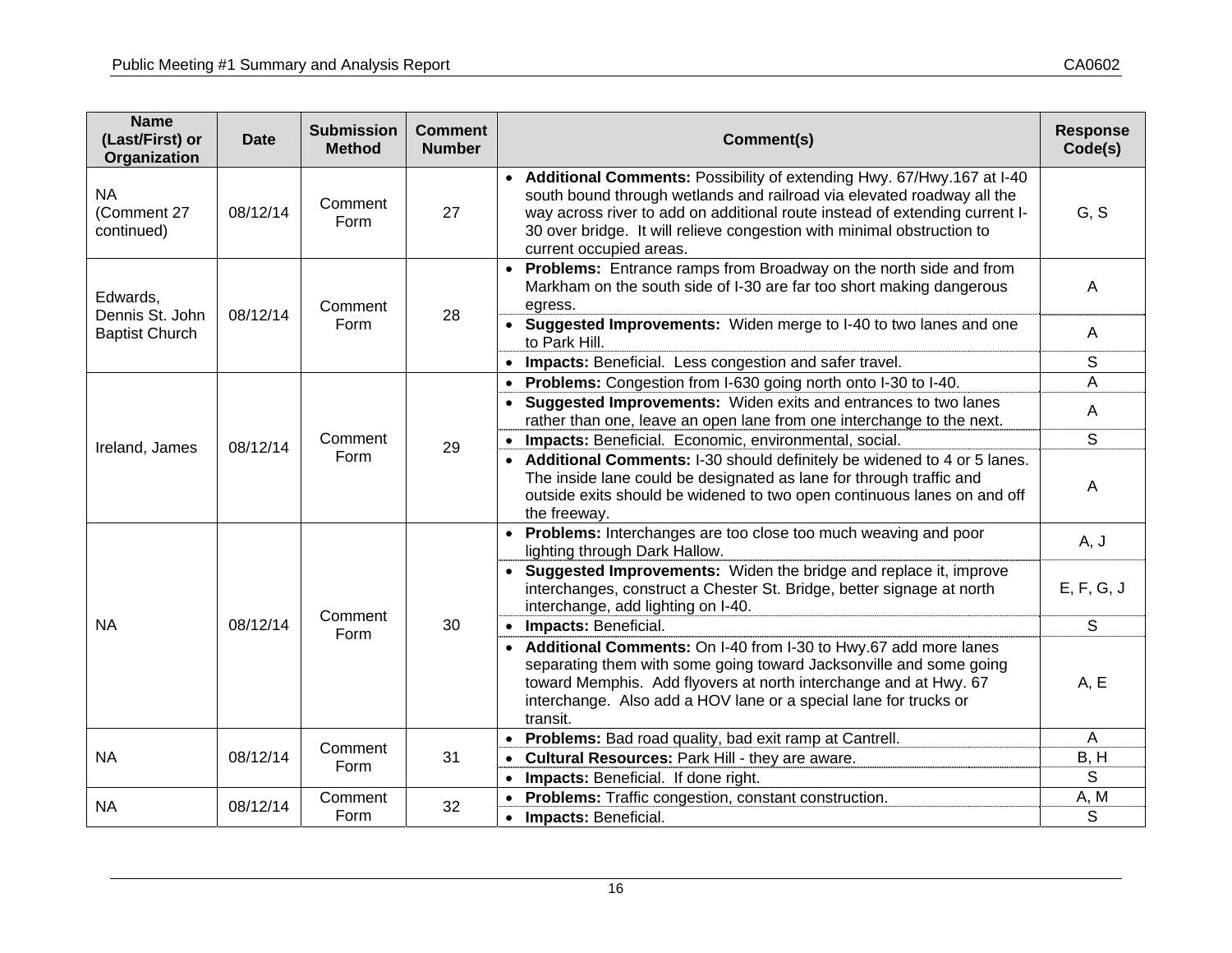| <b>Name</b><br>(Last/First) or<br>Organization | <b>Date</b> | <b>Submission</b><br><b>Method</b> | <b>Comment</b><br><b>Number</b> | Comment(s)                                                                                                                                                                                                                                                                                                                                                                                                                                                                                                                                                                                                                                                                                                                                                                                                                                                                                                                                                                                                                                                                                                                                                                                                                                                                                                                                                                                                                                                                                                                                                                                                 | <b>Response</b><br>Code(s) |
|------------------------------------------------|-------------|------------------------------------|---------------------------------|------------------------------------------------------------------------------------------------------------------------------------------------------------------------------------------------------------------------------------------------------------------------------------------------------------------------------------------------------------------------------------------------------------------------------------------------------------------------------------------------------------------------------------------------------------------------------------------------------------------------------------------------------------------------------------------------------------------------------------------------------------------------------------------------------------------------------------------------------------------------------------------------------------------------------------------------------------------------------------------------------------------------------------------------------------------------------------------------------------------------------------------------------------------------------------------------------------------------------------------------------------------------------------------------------------------------------------------------------------------------------------------------------------------------------------------------------------------------------------------------------------------------------------------------------------------------------------------------------------|----------------------------|
| Clifton, Norman                                | 08/25/14    | Comment<br>Form                    | 33                              | <b>Problems:</b> All traffic seems to bottleneck around interchange exit points.<br>Suggested Improvements: I think an exit off of I-40 W at North Hills<br>Blvd in NLR would relieve some bottleneck problems at Hwy.107 & JFK.<br>Impacts: Beneficial.                                                                                                                                                                                                                                                                                                                                                                                                                                                                                                                                                                                                                                                                                                                                                                                                                                                                                                                                                                                                                                                                                                                                                                                                                                                                                                                                                   | A<br>A<br>S                |
| Mitchell, Steve                                | 08/26/14    | Comment<br>Form                    | 34                              | • Problems: (Note - Summarized due to length of comment. See<br>Attachment D, Comment 34 for verbatim comment).<br>$\circ$ I-30 SB on-ramp at Hwy. 70 (Broadway) – morning peak SB traffic<br>problem.<br>o I-30 Arkansas River Bridge - need shoulders, consider auxiliary<br>lanes.<br>I-630 EB to NB Ramp – over capacity and impacts safety of EB I-630.<br>$\circ$<br>NB Curtis Sykes Dr. On-ramp - traffic merging from Curtis Sykes Dr.<br>$\circ$<br>presents major conflict due to drivers wanting to access Hwy.107 and<br>I-40 west - only 1,000 feet to get into the middle lane.<br>o I-30 SB Hwy. 70 Off-Ramp (Bishop Lindsey Ave.) - SB exiting traffic<br>has short merge. Difficulty accessing I-30 NB from Argenta when<br>there is a special event since Bishop Lindsey is stop controlled.<br>NB I-30 Off-Ramp to Hwy. 107 - after the NB I-30 lanes split into I-40,<br>$\circ$<br>the overhead I-40 WB exit sign is too close to lane drop. Traffic at<br>Hwy. 107 ramp at signal backs up.<br>o I-40 EB and WB between I-30 and Hwy. 67 - massive long weave,<br>causes congestion and confusion.<br>o I-30 NB Off-Ramp to Broadway - ramp is overwhelmed and backs up<br>onto the I-30 main lanes.<br>$\circ$ 1-530 NB Ramp to NB (EB) 1-30 – ramp over capacity at morning<br>peak, needs an additional lane to carry to I-630.<br>o Hwy. 10 Elevated Section - Do not remove.<br>$\circ$ I-30 SB between 6 <sup>th</sup> St. and I-630 Exits - chaotic section, little<br>time to make multiple lane changes. Consider impact that<br>additional lanes may have on this section. | A                          |
|                                                |             |                                    |                                 | Suggested Improvement: Noise dampening in the River Market area.                                                                                                                                                                                                                                                                                                                                                                                                                                                                                                                                                                                                                                                                                                                                                                                                                                                                                                                                                                                                                                                                                                                                                                                                                                                                                                                                                                                                                                                                                                                                           | B                          |
|                                                |             |                                    |                                 | Impacts: Beneficial. Better access.                                                                                                                                                                                                                                                                                                                                                                                                                                                                                                                                                                                                                                                                                                                                                                                                                                                                                                                                                                                                                                                                                                                                                                                                                                                                                                                                                                                                                                                                                                                                                                        | S                          |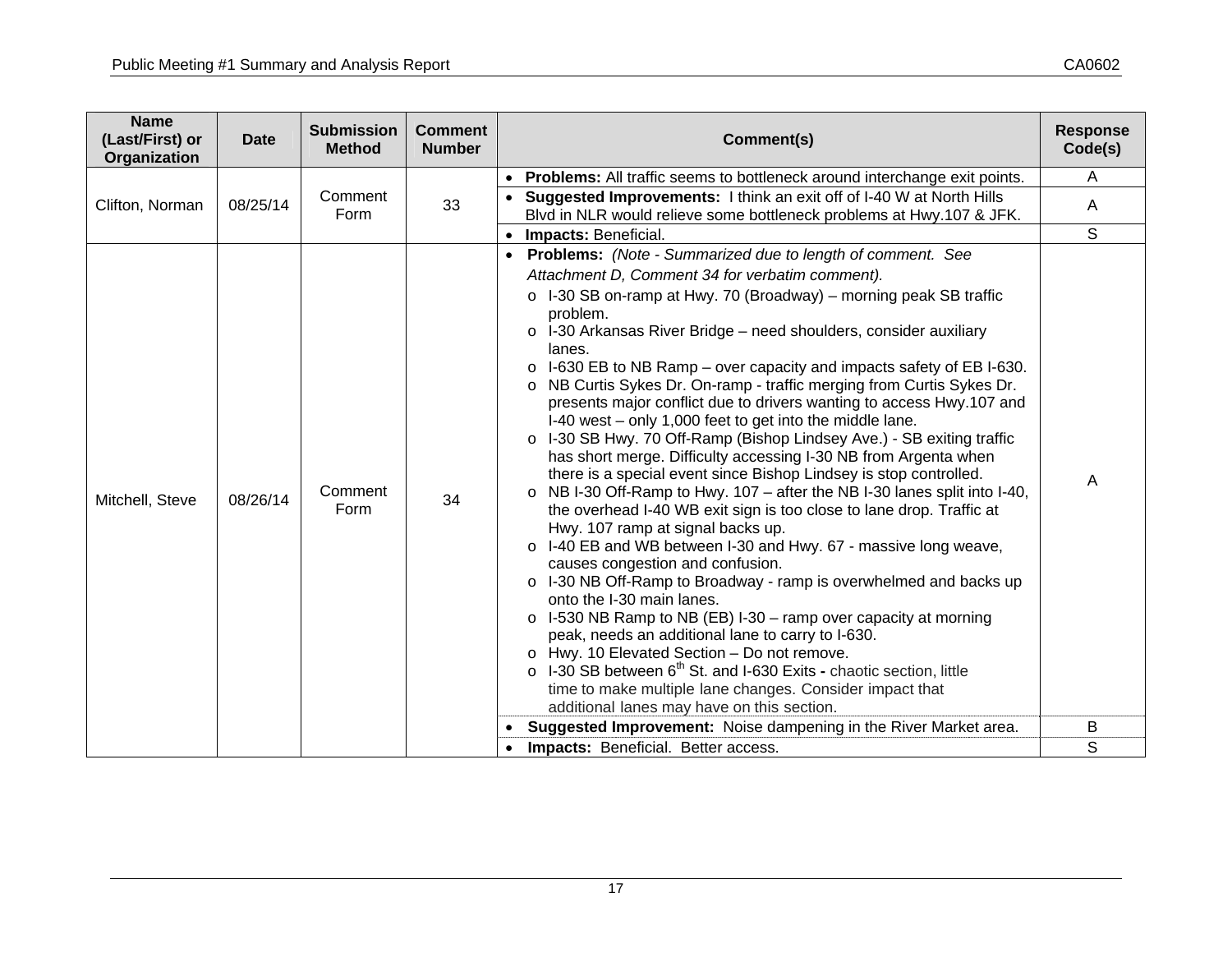| <b>Name</b><br>(Last/First) or<br>Organization | <b>Date</b> | <b>Submission</b><br><b>Method</b> | <b>Comment</b><br><b>Number</b> | Comment(s)                                                                                                                                                                                                                                                                                                                                                                                | <b>Response</b><br>Code(s) |
|------------------------------------------------|-------------|------------------------------------|---------------------------------|-------------------------------------------------------------------------------------------------------------------------------------------------------------------------------------------------------------------------------------------------------------------------------------------------------------------------------------------------------------------------------------------|----------------------------|
| Mitchell, Steve<br>(Continued)                 | 08/26/14    | Comment<br>Form                    | 34                              | Additional comments: You'll note from the attached comments I know<br>$\bullet$<br>the corridor well. My history goes back to play in gullies eroded into the<br>depressed excavation when a student at R.H. Parham Elementary that<br>AHTD tore down for I-630. Over 30 years of commuting followed.<br>Would be happy to comment on any proposals under consideration.<br>AHTD retiree. | S                          |
|                                                |             |                                    |                                 | • Problems: Danger to merge; too many exits, too close together;<br>commuter choke slows passage.                                                                                                                                                                                                                                                                                         | $\mathsf{A}$               |
|                                                |             |                                    | 35                              | • Cultural Resources: Woodruff House - save this icon. Curran Hall 615<br>E. Capitol, LR. All historic houses in LR, around MacArthur Park.                                                                                                                                                                                                                                               | B, H                       |
| <b>NA</b>                                      | 08/14/14    | Comment<br>Form                    |                                 | • Environmental Constraints: MacArthur Park. Pettaway Park - E. 21st<br>LR.                                                                                                                                                                                                                                                                                                               | B, H                       |
|                                                |             |                                    |                                 | • Suggested Improvements: Use mass transit and hold commuters on<br>perimeter, then bus all into jobs in business district.                                                                                                                                                                                                                                                               | D                          |
|                                                |             |                                    |                                 | • Impacts: Adverse. Fear loss to neighborhoods bordering study area from<br>more lost homes, isolating construction, loss of parks, loss of historic<br>structures.                                                                                                                                                                                                                       | B, M                       |
|                                                |             |                                    | 36                              | <b>Problems:</b> This is a great project; there is a significant need to increase<br>safety and travel time along I-30. I suggest adding lanes and eliminating<br>numerous access points. Removing access can be painful for some but<br>this is an interstate and needs high mobility.                                                                                                   | A, S                       |
| <b>NA</b>                                      | 08/14/14    | Comment<br>Form                    |                                 | <b>Suggested Improvements:</b> There is much thru traffic from Hwy. 67;<br>upgrading Hwy. 67 to interstate standards north to Walnut Ridge would<br>be good -more NE AR and SEMO. There is time savings by using Hwy.<br>67/60/I-55.                                                                                                                                                      | S                          |
|                                                |             |                                    |                                 | • Impacts: Beneficial. Time is money - the communities will benefit by<br>safer travel and money saved.                                                                                                                                                                                                                                                                                   | S                          |
|                                                |             |                                    |                                 | Additional Comments: Good meeting! Very well organized.                                                                                                                                                                                                                                                                                                                                   | S                          |
|                                                |             |                                    |                                 | Problems: Congestion and access across the right-of-way.<br>$\bullet$                                                                                                                                                                                                                                                                                                                     | A                          |
|                                                |             |                                    |                                 | Cultural Resources: I think you have them all.                                                                                                                                                                                                                                                                                                                                            | $\mathsf S$                |
| <b>NA</b>                                      |             | Comment                            |                                 | Environmental Constraints: Our facility on Roosevelt Rd.                                                                                                                                                                                                                                                                                                                                  | $\mathsf{R}$               |
|                                                |             | 08/14/14<br>Form                   | 37                              | <b>Suggested Improvements:</b> Combine exit ramps - exit are for multiple<br>exits [unclear].                                                                                                                                                                                                                                                                                             | A, R                       |
|                                                |             |                                    |                                 | Additional Comments: If going to build new bridge - use it for thru traffic<br>and use existing bridge for local access.                                                                                                                                                                                                                                                                  | A                          |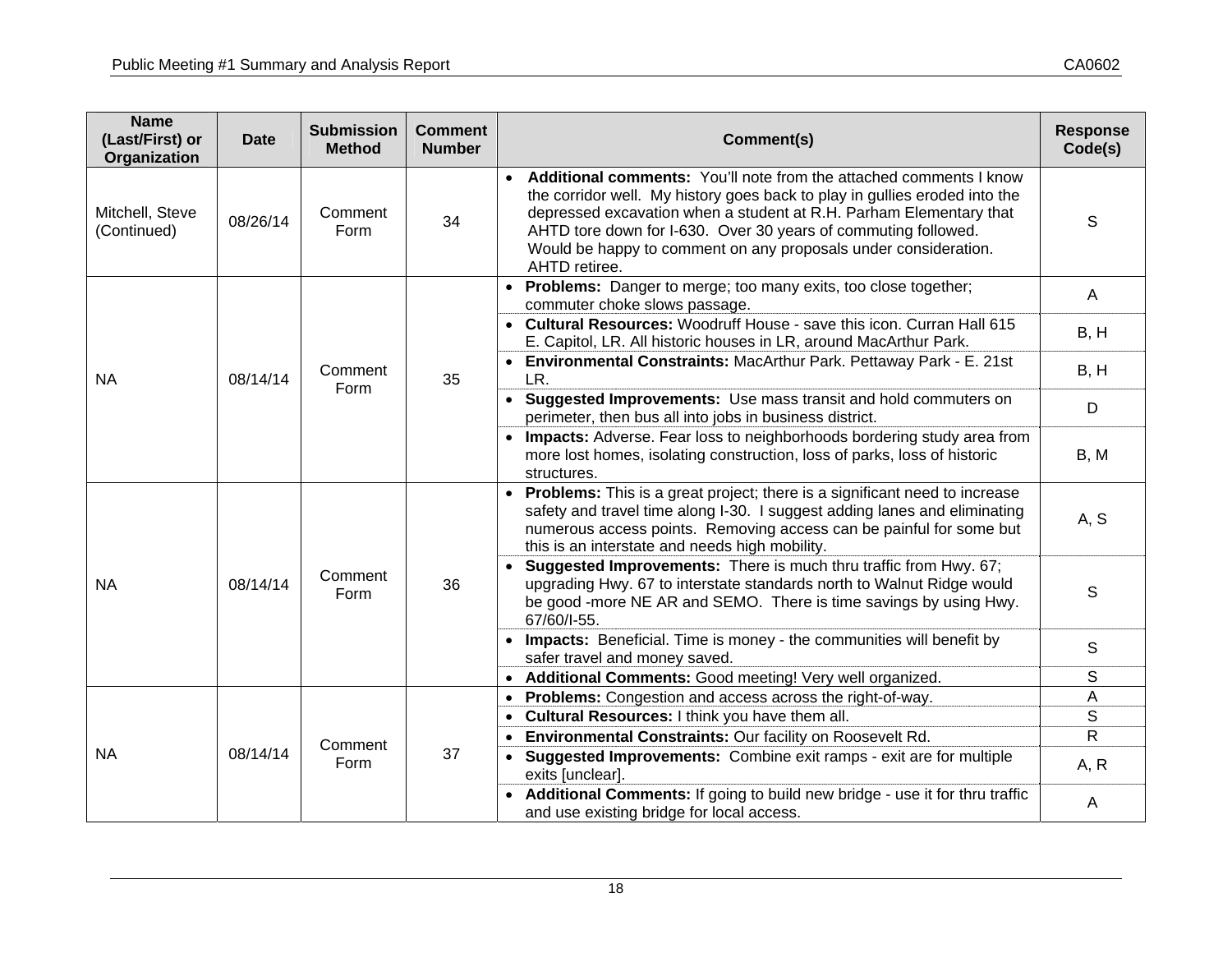| <b>Name</b><br>(Last/First) or<br><b>Organization</b> | <b>Date</b> | <b>Submission</b><br><b>Method</b> | <b>Comment</b><br><b>Number</b> | Comment(s)                                                                                                                                                                                                                                                                   | <b>Response</b><br>Code(s) |
|-------------------------------------------------------|-------------|------------------------------------|---------------------------------|------------------------------------------------------------------------------------------------------------------------------------------------------------------------------------------------------------------------------------------------------------------------------|----------------------------|
| Robert, Sallie                                        | 08/14/14    | Comment                            | 38                              | <b>Cultural Resources: Oakland etc. Natural.</b><br>$\bullet$                                                                                                                                                                                                                | B, H                       |
|                                                       |             | Form                               |                                 | • Suggested Improvements: Do it.                                                                                                                                                                                                                                             | $\mathsf{S}$               |
| Schlereth, John                                       | 08/14/14    | Comment<br>Form                    | 39                              | Additional Comments: My concern is only if additional revenue is<br>necessary. We have 9 parks in the study area. 7 are billboard locations.                                                                                                                                 | A, S                       |
|                                                       |             |                                    |                                 | Problems: I would like to see another corridor connecting Hwy. 67 with I-<br>440, or maybe some other route around the east side of town.                                                                                                                                    | F                          |
| <b>NA</b>                                             | 08/14/14    | Comment<br>Form                    | 40                              | Cultural Resources: They are already aware of the ones I know about.<br>We should definitely not be bull dozing any of our heritage. Far too much<br>has been lost already to insensitive projects.                                                                          | В                          |
|                                                       |             |                                    |                                 | Suggested Improvements: The loop from I-630 to I-30 should not have<br>a lane ending. A lot of rude people race to the merge point so they can<br>get ahead of considerate people who are waiting in line. The ramps to<br>the current bridge have no acceleration lanes.    | A, S                       |
|                                                       | 08/14/14    | Comment<br>Form                    | 41                              | Problems: Poorly designed on ramps in some areas (e.g. downtown to I-<br>$\bullet$<br>30 E). Constriction of traffic flow.                                                                                                                                                   | A                          |
|                                                       |             |                                    |                                 | Cultural Resources: Lots, but I will discuss in my official capacity.<br>$\bullet$                                                                                                                                                                                           | S                          |
|                                                       |             |                                    |                                 | Environmental Constraints: The ones you are already aware of.<br>$\bullet$                                                                                                                                                                                                   | S                          |
| <b>NA</b>                                             |             |                                    |                                 | <b>Suggested Improvements:</b> The on ramp from 2nd St. area (i.e., just<br>south of main library) to get onto I-30 E is really short and really restricts<br>traffic.                                                                                                       | Α                          |
|                                                       |             |                                    |                                 | Impacts: Both. We all benefit from better transportation. We have<br>significant concerns re: historic properties, but we will of course work with<br>AHTD/FHWA to resolve them.                                                                                             | B, S                       |
|                                                       |             |                                    | 42                              | <b>Problems:</b> The access ramps are too short and too frequent. There<br>$\bullet$<br>should be focus on moving ramps and access away from the Riverfront.<br>It's too congested and widening and expanding ramps in this area won't<br>help (or so is my opinion anyway). | A                          |
| <b>NA</b>                                             | 08/14/14    | Comment<br>Form                    |                                 | Suggested Improvements: Focus more on directing traffic around the<br>city on the beltways before increasing capacity on I-30. Widening roads<br>does not relieve congestion, it increases capacity and encourages more<br>traffic.                                          | S, Q                       |
|                                                       |             |                                    |                                 | Impacts: Adverse. Continuing to focus all our money and energy in<br>supporting only automobile traffic will only encourage more people to<br>drive more and make it harder to increase biking/walking/mass transit<br>and rail opportunities.                               | C, D                       |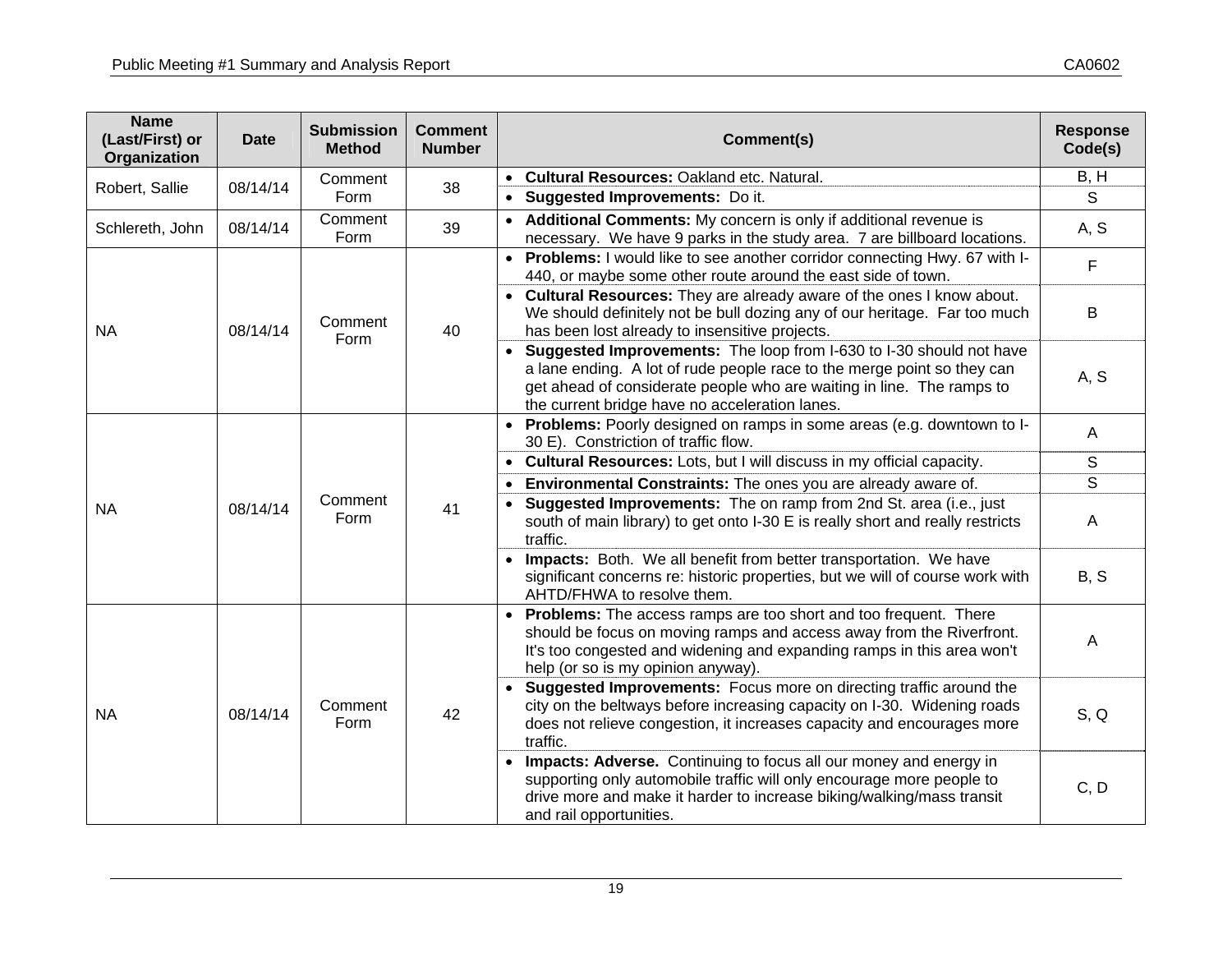| <b>Name</b><br>(Last/First) or<br>Organization | <b>Date</b> | <b>Submission</b><br><b>Method</b> | <b>Comment</b><br><b>Number</b> | Comment(s)                                                                                                                                                                                                                                                                                                                                                                                                                                                                                                               | <b>Response</b><br>Code(s) |
|------------------------------------------------|-------------|------------------------------------|---------------------------------|--------------------------------------------------------------------------------------------------------------------------------------------------------------------------------------------------------------------------------------------------------------------------------------------------------------------------------------------------------------------------------------------------------------------------------------------------------------------------------------------------------------------------|----------------------------|
| <b>NA</b><br>(Comment 42<br>continued)         | 08/14/14    | Comment<br>Form                    | 42                              | Additional Comments: This project should not just be considered a<br>reaction to growing traffic. The results of expansion need to be<br>considered as well. Will this increase traffic more? How are we<br>encouraging people to leave their cars at home more? Does this solve<br>the problem or will we have to widen the freeway again in another 30<br>years? I want to live in a city for people, not for cars. I-30 benefits those<br>who do not live around and it and hurts the people who live adjacent to it. | <b>B, E, S</b>             |
|                                                |             |                                    |                                 | Problems: More lanes needed. More efficient exits.<br>$\bullet$<br>• Environmental Constraints: Old VA - asbestos. But this may not affect                                                                                                                                                                                                                                                                                                                                                                               | $\overline{A}$             |
| Hadfield-Foss,                                 | 08/14/14    | Comment                            | 43                              | this project.                                                                                                                                                                                                                                                                                                                                                                                                                                                                                                            | B, H                       |
| Donna                                          |             | Form                               |                                 | Suggested Improvements: Lanes and exits.                                                                                                                                                                                                                                                                                                                                                                                                                                                                                 | $\overline{A}$             |
|                                                |             |                                    |                                 | • Impacts: Beneficial. I have property on Roosevelt between Rock and<br><b>Commerce Streets.</b>                                                                                                                                                                                                                                                                                                                                                                                                                         | S                          |
|                                                | 08/14/14    | Comment<br>Form                    | 44                              | • Problems: Lots - add William E. Woodruff House - on 8th St., Curran<br>Hall is LR's official visitor information center on Capitol Ave.                                                                                                                                                                                                                                                                                                                                                                                | B, H                       |
| Quapaw<br>Quarter                              |             |                                    |                                 | Suggested Improvements: Route traffic on I-440 and I-430. Public<br>transit.                                                                                                                                                                                                                                                                                                                                                                                                                                             | D, Q, S                    |
| Association                                    |             |                                    |                                 | • Impacts: Adverse. Disrupt downtown traffic and development, harm<br>historic districts and resources.                                                                                                                                                                                                                                                                                                                                                                                                                  | B, S                       |
|                                                |             |                                    |                                 | Problems: Not as proposed (or being discussed). Need to alleviate<br>$\bullet$<br>perceived congestion by utilizing the Chester St. proposal and increase<br>public transportation options beginning with luxury buses and gradually<br>add other type up to and including light rail.                                                                                                                                                                                                                                   | D, F                       |
| Muse, Rohn                                     |             |                                    |                                 | • Cultural Resources: They are on the - and some within the study area<br>[unclear]. Hanger Hill Community has many historical structures that<br>need to be saved.                                                                                                                                                                                                                                                                                                                                                      | B, H, R                    |
| President<br><b>Forest Hills</b>               | 08/14/14    | Comment                            |                                 | <b>Environmental Constraints: MacArthur Park.</b>                                                                                                                                                                                                                                                                                                                                                                                                                                                                        | B, H                       |
| Neighborhood<br>Association                    |             | Form                               | 45                              | Suggested Improvements: Bring more public attention to the under-<br>$\bullet$<br>utilized I-440 which is a great alternate route for those living outside<br>LR/WLR but who come into these areas for a variety of purposed<br>including to work.                                                                                                                                                                                                                                                                       | Q, S                       |
|                                                |             |                                    |                                 | Impacts: Adverse. Livability and sense of community in historic<br>neighborhoods. No one should lose their home[s] in the process. It<br>seems those who complain about congestion are those who live outside<br>the metro area.                                                                                                                                                                                                                                                                                         | B, S                       |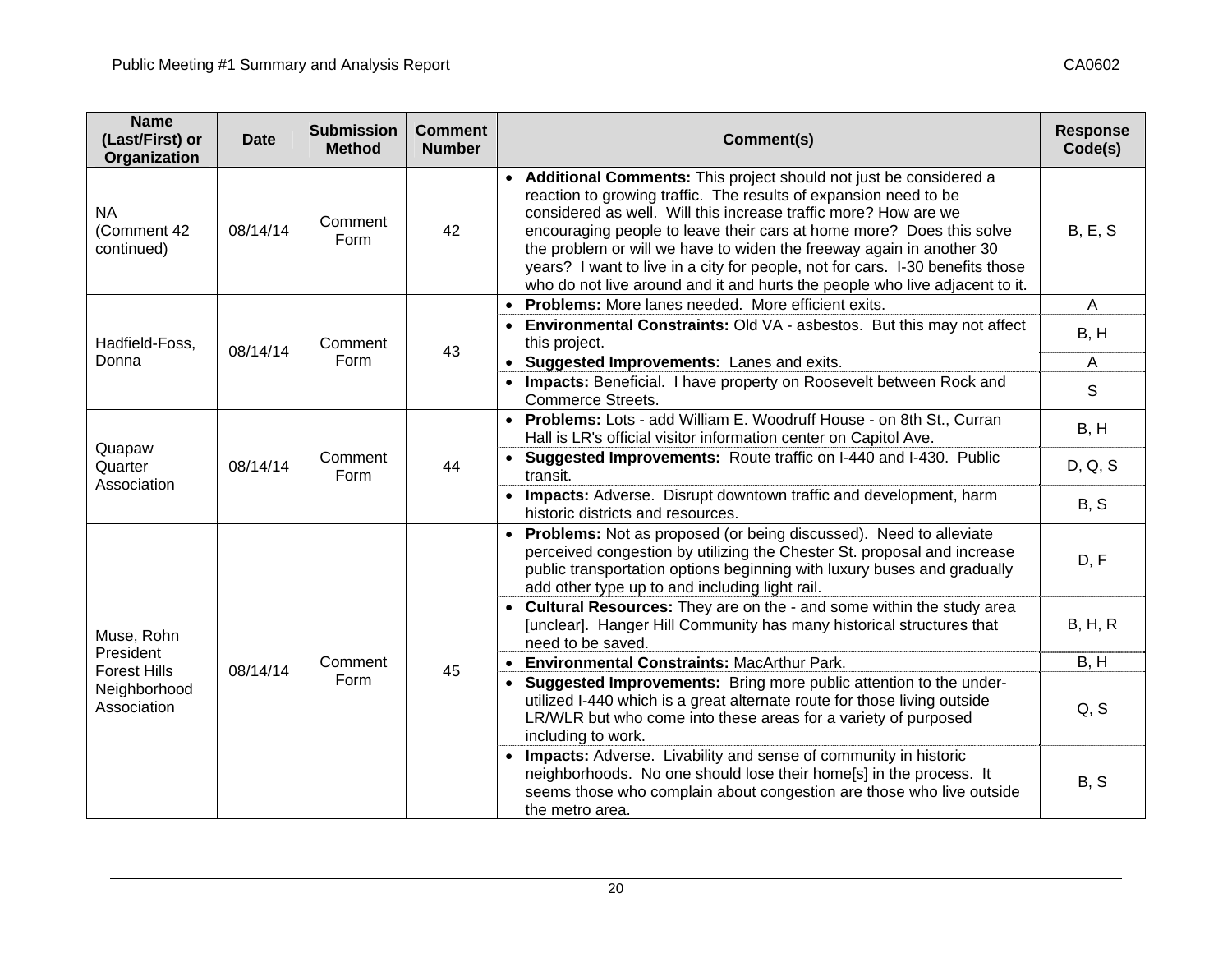| <b>Name</b><br>(Last/First) or<br>Organization                                | <b>Date</b> | <b>Submission</b><br><b>Method</b> | <b>Comment</b><br><b>Number</b> | Comment(s)                                                                                                                                                                                                                                                                                                                                                                                                                                    | <b>Response</b><br>Code(s) |
|-------------------------------------------------------------------------------|-------------|------------------------------------|---------------------------------|-----------------------------------------------------------------------------------------------------------------------------------------------------------------------------------------------------------------------------------------------------------------------------------------------------------------------------------------------------------------------------------------------------------------------------------------------|----------------------------|
| Muse, Rohn<br>President<br><b>Forest Hills</b><br>Neighborhood<br>Association | 08/14/14    | Comment<br>Form                    | 46                              | <b>Problems:</b> I think a lot of consideration needs to be focused on studying<br>who contributes more to the perceived congestion (only lasts about 15<br>minutes at peak periods). By this, I suggest studies will indicate more<br>people outside of the city coming into the area contribute to this peak<br>time congestion more by far than others. Why should urban dwellers<br>home owners suffer for their perceived inconvenience? | Q, S                       |
|                                                                               |             |                                    |                                 | Problems: Congestion, rough roads.                                                                                                                                                                                                                                                                                                                                                                                                            | $\overline{A}$             |
|                                                                               |             |                                    |                                 | Cultural Resources: Hanger Hill historic district, Reichardt House.                                                                                                                                                                                                                                                                                                                                                                           | B, H                       |
|                                                                               |             |                                    |                                 | Environmental Constraints: Sol Allman's Scrap Yard in Hanger Hill on<br>6th St. It's visually unappealing and a potential threat to ground water.                                                                                                                                                                                                                                                                                             | S                          |
| <b>NA</b>                                                                     | 08/14/14    | Comment<br>Form                    | 47                              | Suggested Improvements: Improve pedestrian access on the 6th and<br>9th St. overpasses leading from downtown to Hanger Hill. Add<br>pedestrian/bike lanes and make the bridges look more aesthetically<br>pleasing.                                                                                                                                                                                                                           | C, J                       |
|                                                                               |             |                                    |                                 | Impacts: Beneficial. Only if improvements are made to Hanger Hill in<br>$\bullet$<br>regard to access via 6th and 9th St. overpasses and removal of<br>hazardous sites.                                                                                                                                                                                                                                                                       | B, S                       |
|                                                                               |             | Comment<br>Form                    | 48                              | <b>Problems:</b> Daily back-ups impossible to get anywhere between 5:00<br>p.m. and 6:00 p.m.                                                                                                                                                                                                                                                                                                                                                 | $\mathsf{A}$               |
| Shepherd,                                                                     |             |                                    |                                 | • Cultural Resources: My house is a historical structure not sure what to<br>say!!                                                                                                                                                                                                                                                                                                                                                            | B, N                       |
| Evelyn                                                                        | 08/14/14    |                                    |                                 | Suggested Improvements: If only more people would carpool or take I-<br>440.                                                                                                                                                                                                                                                                                                                                                                  | E, Q, S                    |
|                                                                               |             |                                    |                                 | Impacts: Both. I think my house would be impacted but it would ease<br>congestion maybe worth it.                                                                                                                                                                                                                                                                                                                                             | B, S                       |
|                                                                               |             |                                    |                                 | Problems: Congestion at rush hours. Difficulty of directing tourists to<br>downtown sites.                                                                                                                                                                                                                                                                                                                                                    | A                          |
| <b>NA</b>                                                                     | 08/18/14    | Comment<br>Form                    | 49                              | Cultural Resources: Woodruff House, Reichardt House, Hangar Hill<br>neighborhood, MacArthur Park, Bowen Law School (former UAMS),<br>house between Rockefeller School and Roosevelt Rd., Curran Hall (LR<br>Visitor & Information Center), Historical AR Museum, Horace Mann High<br>School.                                                                                                                                                  | B, H                       |
|                                                                               |             |                                    |                                 | Environmental Constraints: Parks, Riverfront, Presidential, MacArthur,<br>Hangar Hill parks.                                                                                                                                                                                                                                                                                                                                                  | B, H                       |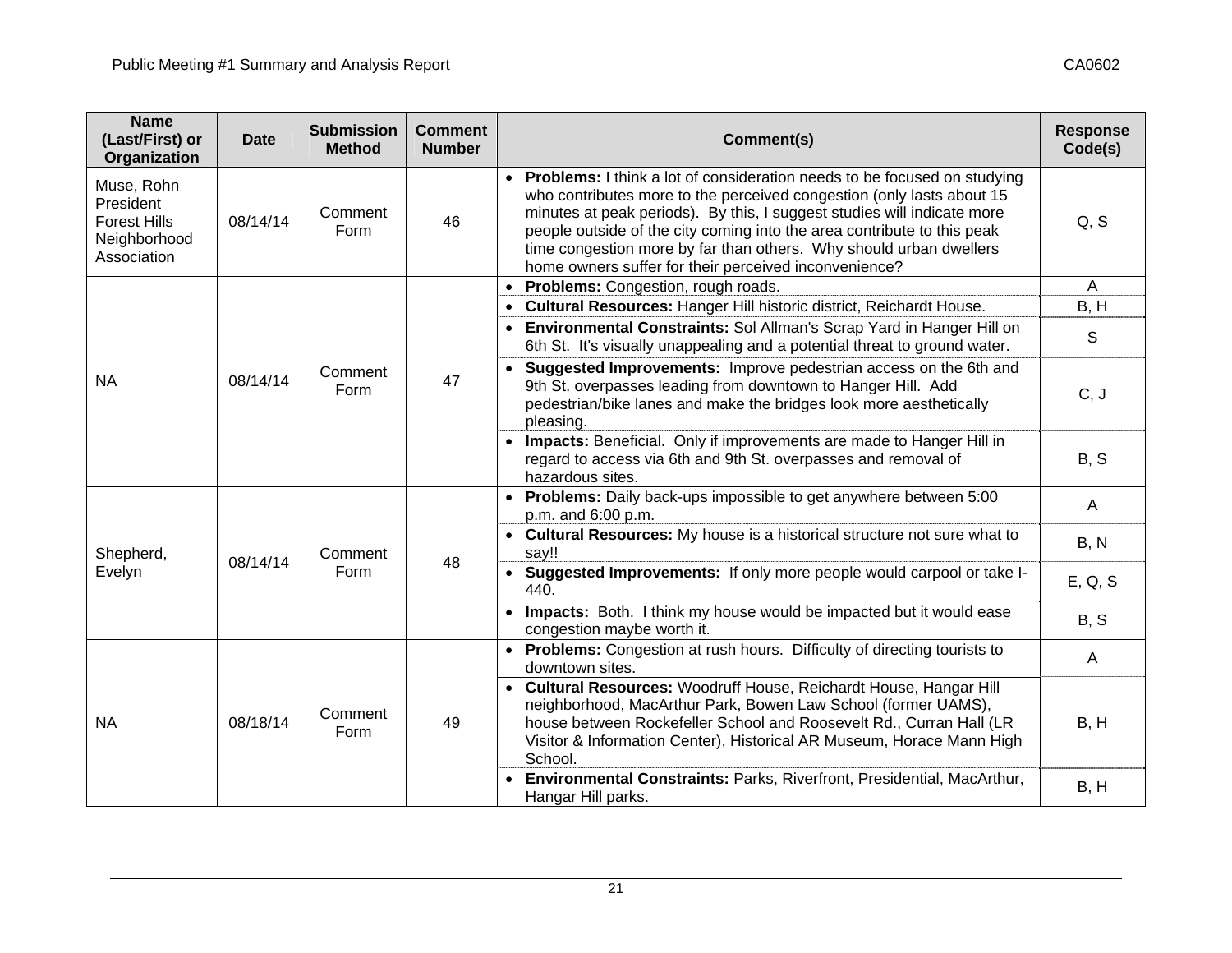| <b>Name</b><br>(Last/First) or<br>Organization | <b>Date</b> | <b>Submission</b><br><b>Method</b> | <b>Comment</b><br><b>Number</b> | Comment(s)                                                                                                                                                                                                                                                                                                             | <b>Response</b><br>Code(s) |
|------------------------------------------------|-------------|------------------------------------|---------------------------------|------------------------------------------------------------------------------------------------------------------------------------------------------------------------------------------------------------------------------------------------------------------------------------------------------------------------|----------------------------|
|                                                |             |                                    |                                 | Suggested Improvements: Divert traffic to I-430 or east of airport. Add<br>mass transit (light rail), trolleys, etc. Add another river bridge at Chester<br>St.                                                                                                                                                        | D, F, Q                    |
| <b>NA</b><br>(Comment 49                       | 08/18/14    | Comment                            | 49                              | • Impacts: Adverse. Increased traffic, under highway, will threaten<br>residential and cultural assets.                                                                                                                                                                                                                | B, S                       |
| continued)                                     |             | Form                               |                                 | • Additional Comments: Please add bicycle and pedestrian bridges to<br>link Hangar Hill and other neighborhoods east of I-30 to [the] west,<br>particularly to MacArthur Park. Minimize impact to existing historic<br>neighborhoods and structures and parks (Presidential Park, Riverfront,<br>and MacArthur Parks). | B, C                       |
| Harvell, Grady<br><b>AFCO Steel</b>            | 08/19/14    | Comment<br>Form                    | 50                              | Additional Comments: While our property is not on I-30, we are<br>adjacent to it and require access for over length/over dimension loads<br>that we produce. Plants at 6th & Thomas and 1500 E 22nd St. both<br>depend upon good access to I-30.                                                                       | A                          |
| Harvell, Grady<br><b>AFCO Steel</b>            | 08/22/14    | Comment<br>Form                    | 51                              | • Additional Comments: While our property is not on I-30, we are<br>adjacent to it and require access for over length/over dimension loads<br>that we produce. Plants at 6th & Thomas and 1500 E 22nd St. both<br>depend upon good access to I-30.                                                                     | A                          |
|                                                |             |                                    |                                 | Problems: Congestion, Dangerous Road, Roughest Road in Arkansas.                                                                                                                                                                                                                                                       | $\overline{A}$             |
| Jones, Chuck                                   | 08/22/14    | Comment<br>Form                    | 52                              | Suggested Improvements: The existing corridor has had to last 60 +<br>years with nominal improvements - go ahead and make 10-12 lanes for<br>the next 60 years.                                                                                                                                                        | A, S                       |
|                                                |             |                                    |                                 | Impacts: Beneficial. All transportation improvements have an overall<br>benefit to society/community.                                                                                                                                                                                                                  | S                          |
|                                                |             |                                    |                                 | Problems: Merging onto I-30 from I-630 is congested. A simple<br>reconfiguration could improve it. No sidewalks along freeway adjacent to<br>neighborhood. Little landscaping, too much noise.                                                                                                                         | A, B, J                    |
| Diaz, LaKresha                                 | 08/27/14    | Comment<br>Form                    | 53                              | • Cultural Resources: 1201 Welch St., LR, AR built 1872, on National<br>Registry of Historic Places very historically significant.                                                                                                                                                                                     | B, H                       |
|                                                |             |                                    |                                 | • Suggested Improvements: The merging from I-630 to I-30 is the<br>problem, not the overall number of lanes.                                                                                                                                                                                                           | A                          |
|                                                |             |                                    |                                 | • Impacts: Adverse. Noise, possible removal of home and historic<br>structures.                                                                                                                                                                                                                                        | B, S                       |
| Lyon, Matthew                                  | 08/27/14    | Comment<br>Form                    | 54                              | • Problems: Infrastructure is clearly outdated. Too many on and off ramps<br>in proximity to one another on both sides. No direct access to Verizon<br>Arena from I-30 EB. Merging hazard on Arkansas River.                                                                                                           | A                          |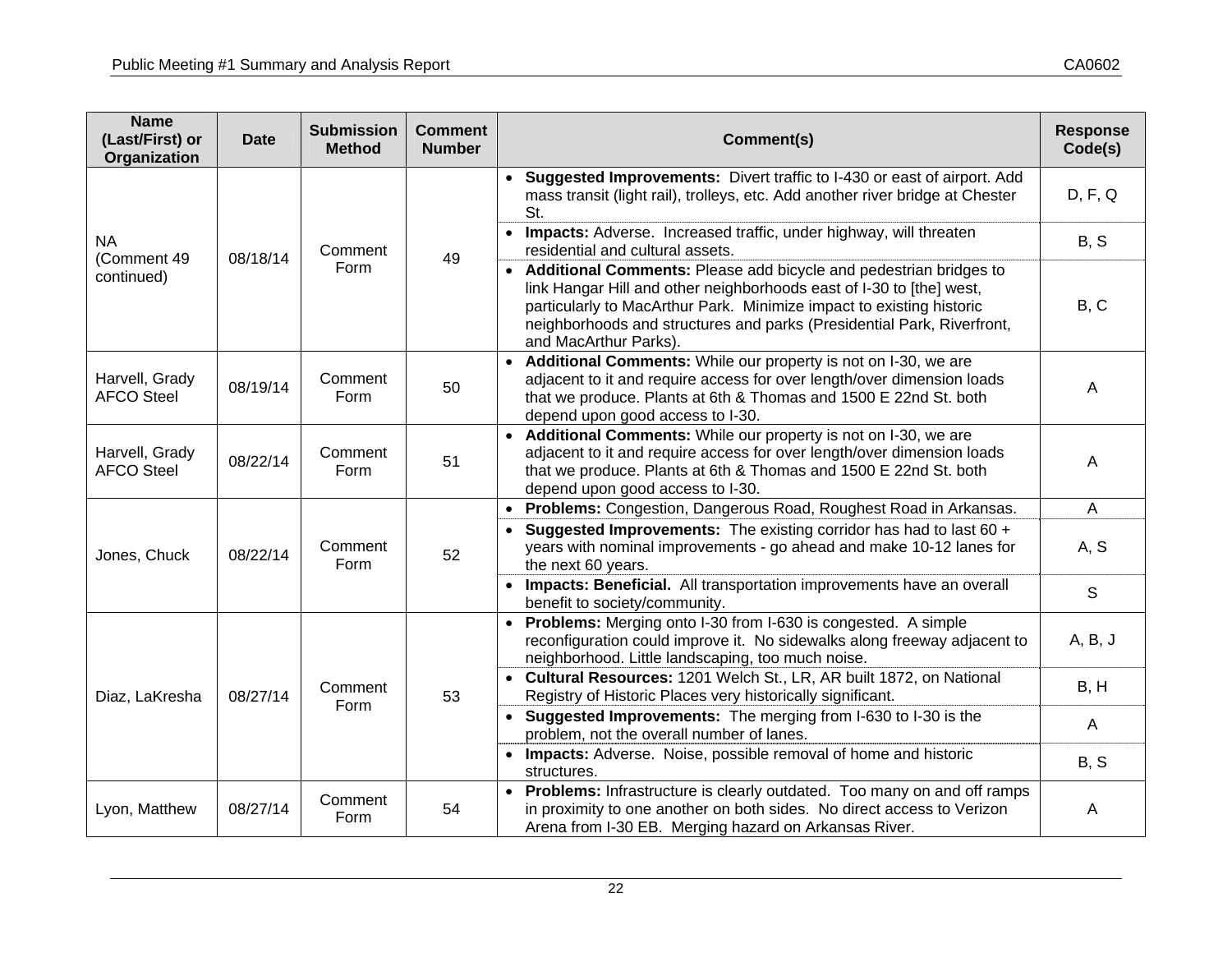| <b>Name</b><br>(Last/First) or<br>Organization | <b>Date</b> | <b>Submission</b><br><b>Method</b> | <b>Comment</b><br><b>Number</b> | Comment(s)                                                                                                                                                                                                                                                                                                                                                                                                                                                                                                                                                                                                                         | <b>Response</b><br>Code(s) |
|------------------------------------------------|-------------|------------------------------------|---------------------------------|------------------------------------------------------------------------------------------------------------------------------------------------------------------------------------------------------------------------------------------------------------------------------------------------------------------------------------------------------------------------------------------------------------------------------------------------------------------------------------------------------------------------------------------------------------------------------------------------------------------------------------|----------------------------|
|                                                |             |                                    |                                 | • Cultural Resources: How will MacArthur Park, UALR Law School,<br>Northshore RV Park be affected?                                                                                                                                                                                                                                                                                                                                                                                                                                                                                                                                 | B                          |
|                                                |             |                                    |                                 | <b>Environmental Constraints: Bill Clark Wetlands, AGFC Nature Center.</b>                                                                                                                                                                                                                                                                                                                                                                                                                                                                                                                                                         | B, H                       |
|                                                |             |                                    |                                 | Suggested Improvements: At least 4 lanes each direction, more<br>$\bullet$<br>seamless and safe merging from I-630 (i.e., move Roosevelt Rd WR exit<br>farther north so as to not interfere with I-630 E to I-30 W motorists). Also,<br>from I-530 NB from Dixon Rd. to I-30/I-440, add one lane.                                                                                                                                                                                                                                                                                                                                  | A                          |
| Lyon, Matthew                                  | 08/27/14    | Comment                            | 54                              | <b>Impacts:</b> Beneficial. A totally modernized freeway would do wonders for<br>downtown LR/NLR.                                                                                                                                                                                                                                                                                                                                                                                                                                                                                                                                  | A, S                       |
| (continued)                                    |             | Form                               |                                 | • Additional Comments: Not a property owner but would still like more<br>information, please. Also, improvements for I-30 EB motorists merging<br>with I-530 NB traffic that need to take the Roosevelt Rd. exit. Lots of<br>dangerous weaving. Same with Hwy. 67/Hwy.167 SB to I-40 WB to I-30<br>WB. Would like to know what improvements would be made to LaHarpe<br>Blvd. WB from I-30 to the new Broadway Bridge. Would like to see if<br>there are any preliminary drawings/plans for how exit ramps will take<br>shape. All in all, a very good meeting and am looking forward for the<br>project to take shape. Thank you. | A, I, S                    |
|                                                |             |                                    |                                 | • Problems: Short on-ramps.                                                                                                                                                                                                                                                                                                                                                                                                                                                                                                                                                                                                        | A                          |
|                                                | 08/28/14    | Comment<br>Form                    | 55                              | <b>Cultural Resources:</b> Woodruff House - east of I-30. Built in 1853 for the<br>founder of the Ark. Gazette, William Woodruff - important landmark.                                                                                                                                                                                                                                                                                                                                                                                                                                                                             | B, H                       |
| Herron, Jennifer                               |             |                                    |                                 | <b>Environmental Constraints: Clinton Presidential Park, Wetlands and</b><br>River Market - public enjoys these areas and provides good biking<br>around NLR & LR.                                                                                                                                                                                                                                                                                                                                                                                                                                                                 | B, H                       |
|                                                |             |                                    |                                 | <b>Suggested Improvements: AHTD needs to work with CATA, LR and</b><br>NLR to find better or additional ways to decrease congestion of highways<br>and that is by offering more services, routes, TOD's for the community -<br>need to work together on this.                                                                                                                                                                                                                                                                                                                                                                      | D                          |
|                                                |             |                                    |                                 | <b>Impacts:</b> Adverse. Expanding highways doesn't solve the problem as<br>shown from several studies. Have to offer other modes of transportation<br>to get congestion off highways.                                                                                                                                                                                                                                                                                                                                                                                                                                             | D, S                       |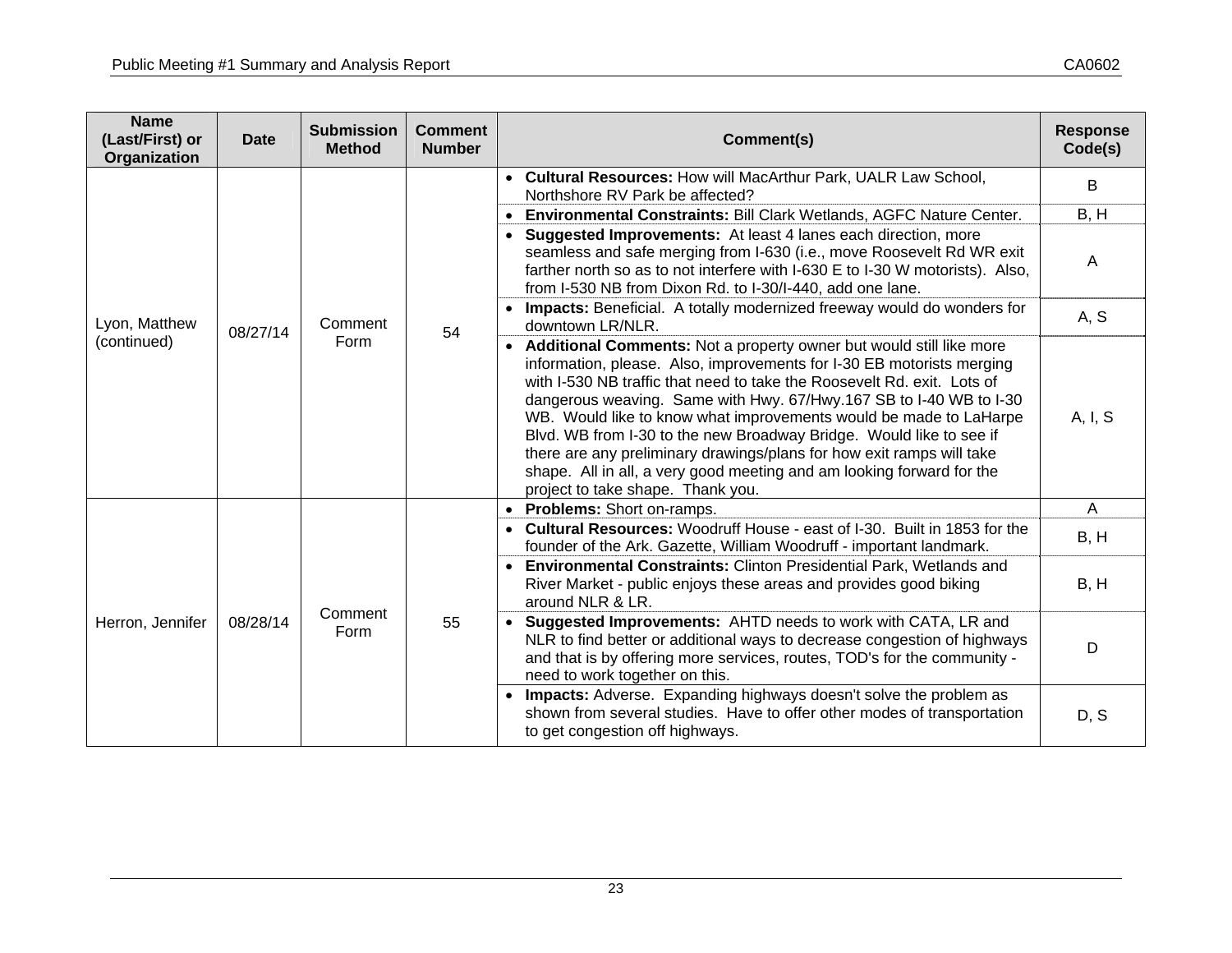| <b>Name</b><br>(Last/First) or<br>Organization | <b>Date</b> | <b>Submission</b><br><b>Method</b> | <b>Comment</b><br><b>Number</b> | Comment(s)                                                                                                                                                                                                                                                                                                                                                                                                                                                                                                                                                                                                                                                                                                                                                                                                                                                                                                                                                                                                                                                                                                                                                                                                                                                                                                                                                                                                                                                                              | <b>Response</b><br>Code(s) |
|------------------------------------------------|-------------|------------------------------------|---------------------------------|-----------------------------------------------------------------------------------------------------------------------------------------------------------------------------------------------------------------------------------------------------------------------------------------------------------------------------------------------------------------------------------------------------------------------------------------------------------------------------------------------------------------------------------------------------------------------------------------------------------------------------------------------------------------------------------------------------------------------------------------------------------------------------------------------------------------------------------------------------------------------------------------------------------------------------------------------------------------------------------------------------------------------------------------------------------------------------------------------------------------------------------------------------------------------------------------------------------------------------------------------------------------------------------------------------------------------------------------------------------------------------------------------------------------------------------------------------------------------------------------|----------------------------|
| Herron, Jennifer<br>(continued)                | 08/28/14    | Comment<br>Form                    | 55                              | • Additional Comments: See attachment - not necessarily promoting light<br>rail but other options to expanding the highways Realize the voters<br>passed money, but need to spend wisely. Work with others such as<br>CATA to help community. It's important for Arkansas Central Region.<br>Note: Due to its length, the attachment to this comment is presented in<br>Attachment D, Comment 55 of this public meeting summary report.                                                                                                                                                                                                                                                                                                                                                                                                                                                                                                                                                                                                                                                                                                                                                                                                                                                                                                                                                                                                                                                 | D, S                       |
|                                                |             |                                    |                                 | Problems: Through traffic should be separated from local traffic.                                                                                                                                                                                                                                                                                                                                                                                                                                                                                                                                                                                                                                                                                                                                                                                                                                                                                                                                                                                                                                                                                                                                                                                                                                                                                                                                                                                                                       | $\mathsf{A}$               |
|                                                |             |                                    |                                 | • Cultural Resources: MacArthur Park, Hanger Hill, Marshall Square<br>Historic Districts and Reichardt House.                                                                                                                                                                                                                                                                                                                                                                                                                                                                                                                                                                                                                                                                                                                                                                                                                                                                                                                                                                                                                                                                                                                                                                                                                                                                                                                                                                           | B, H                       |
| Smith, Lynn                                    | 09/02/14    | Comment<br>Form                    | 56                              | <b>Environmental Constraints: Riverfront Park and Presidential Park.</b><br>$\bullet$<br>Suggested Improvements: (Note - Summarized due to length of<br>$\bullet$<br>comment. See Attachment D, Comment 56 for verbatim comment, which<br>also includes illustrative maps).<br>o Rename I-440 (from I-530 to Hwy. 167) to I-30.<br>Create one-way frontage roads on both sides of existing I-30 from<br>Curtis Sykes exit to Roosevelt exit.<br>$\circ$ In North Little Rock, install Texas turnaround for NB to go SB at 19 <sup>th</sup><br>St. Remove SB on ramp and NB off ramp at Curtis Sykes. Curve<br>Cypress and Locust St. to become one way local bridges across river<br>to hug the new bridge.<br>In Little Rock, remove all of the exits and entrances that exit and enter<br>$\circ$<br>from 2 <sup>nd</sup> St. and remove the 3 <sup>rd</sup> St. entrance NB. Redo exits to exit<br>onto 2 <sup>nd</sup> St. Local frontage roads go under the new entrance/exit<br>ramps.<br>$\circ$ Remove the 6 <sup>th</sup> St. and 9 <sup>th</sup> St. exit and entrance ramps. Keep<br>entrance at McGowan to enter I-30. Make new ramp to enter I-630 at<br>McMath. Keep Roosevelt ramps.<br>SB local frontage road follows already named frontage road and<br>$\circ$<br>McGowan St. New segment shown in illustrative map. NB frontage<br>road follows existing frontage road. New segment shown in<br>illustrative map.<br>Impacts: Adverse. Destroying historical places. | B, H<br>A<br>B, S          |
|                                                |             |                                    |                                 | respectfully request and propose greater consideration to a road                                                                                                                                                                                                                                                                                                                                                                                                                                                                                                                                                                                                                                                                                                                                                                                                                                                                                                                                                                                                                                                                                                                                                                                                                                                                                                                                                                                                                        |                            |
| Copher, Brian                                  | 08/12/14    | Email                              | 57                              | addition/extension that would connect the east end of I-630 with intersection<br>of I-40 and Hwy. $67$ /Hwy.167 with a divided 4 lane highway. (Note $-$<br>comment included illustrative map, see Attachment D, Comment 57).                                                                                                                                                                                                                                                                                                                                                                                                                                                                                                                                                                                                                                                                                                                                                                                                                                                                                                                                                                                                                                                                                                                                                                                                                                                           | $\mathsf F$                |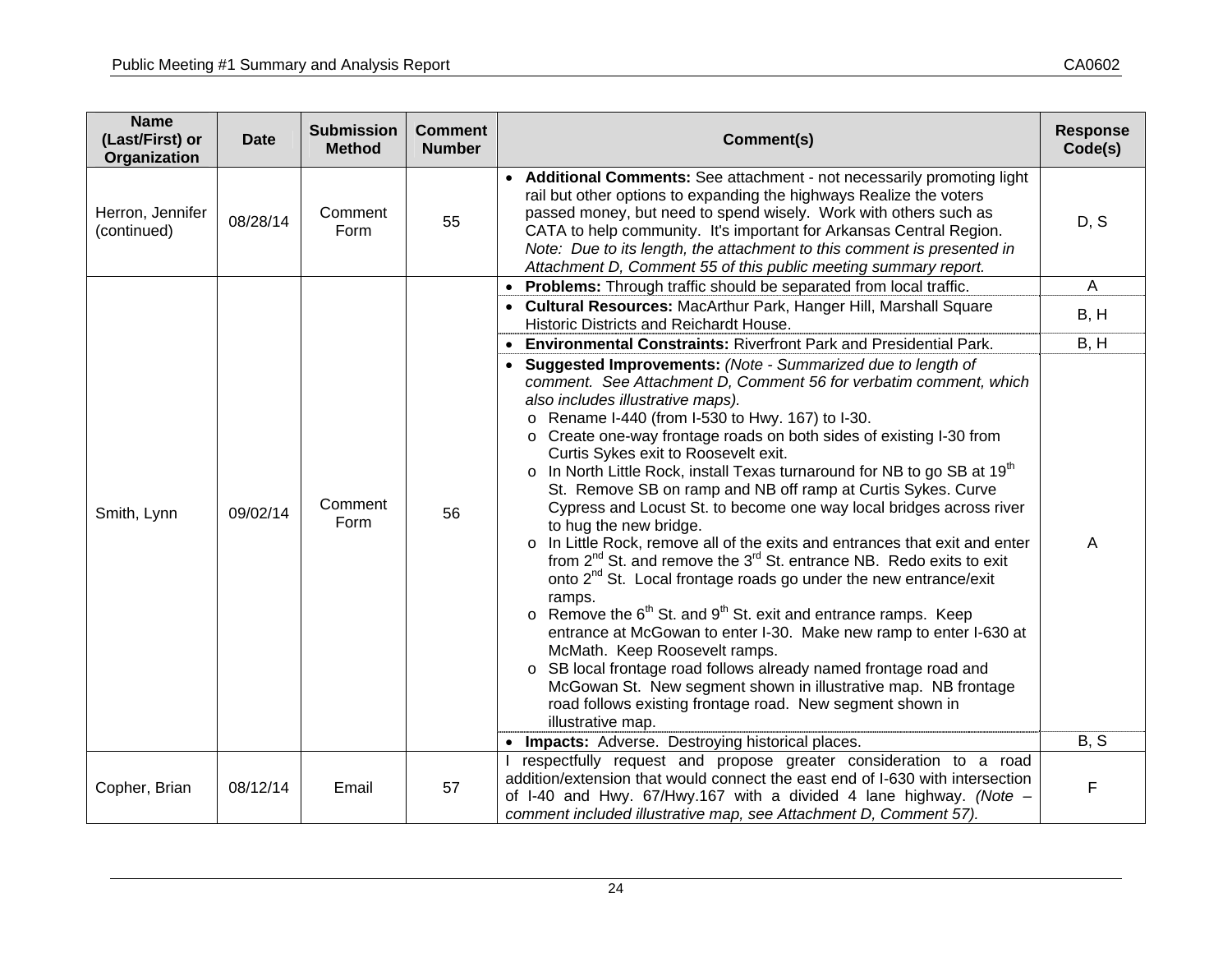| <b>Name</b><br>(Last/First) or<br>Organization       | <b>Date</b> | <b>Submission</b><br><b>Method</b> | <b>Comment</b><br><b>Number</b> | Comment(s)                                                                                                                                                                                                                                                                                                                                                                                                                                                                                                                                                                                                                                                                                                                                                                                                                                                                                                                                                                                                                                                                                                                                                                                                                                                                                                                                                                                                                                                                                                                                                                                                                                                                                                                                                                                                                                                                                                                                                                                                                                                                                                                                                                                                                                              | <b>Response</b><br>Code(s) |
|------------------------------------------------------|-------------|------------------------------------|---------------------------------|---------------------------------------------------------------------------------------------------------------------------------------------------------------------------------------------------------------------------------------------------------------------------------------------------------------------------------------------------------------------------------------------------------------------------------------------------------------------------------------------------------------------------------------------------------------------------------------------------------------------------------------------------------------------------------------------------------------------------------------------------------------------------------------------------------------------------------------------------------------------------------------------------------------------------------------------------------------------------------------------------------------------------------------------------------------------------------------------------------------------------------------------------------------------------------------------------------------------------------------------------------------------------------------------------------------------------------------------------------------------------------------------------------------------------------------------------------------------------------------------------------------------------------------------------------------------------------------------------------------------------------------------------------------------------------------------------------------------------------------------------------------------------------------------------------------------------------------------------------------------------------------------------------------------------------------------------------------------------------------------------------------------------------------------------------------------------------------------------------------------------------------------------------------------------------------------------------------------------------------------------------|----------------------------|
| Price, Brenda<br>(AHTD) on<br>behalf of<br>Anonymous | 08/13/14    | Email                              | 58                              | I [Brenda Price, AHTD] spoke on the phone with a trucker yesterday<br>afternoon. He wanted to contribute a comment/suggestion to the PEL Study<br>PI. He has traveled I-35 through Austin, TX and the interstate is a two level<br>facility with the upper level reserved for through traffic with no or few<br>exits. He also has used a similar facility in Louisville, KY. His suggestion<br>was that this is an alternative that should be considered during the PEL<br>Study for I-30.                                                                                                                                                                                                                                                                                                                                                                                                                                                                                                                                                                                                                                                                                                                                                                                                                                                                                                                                                                                                                                                                                                                                                                                                                                                                                                                                                                                                                                                                                                                                                                                                                                                                                                                                                             | A                          |
| Wells, Kathy                                         | 08/14/14    | Letter                             | 59                              | The Coalition of Greater Little Rock Neighborhoods wants the greatest value<br>for the expenditure of our tax dollars, and we are doubtful the current<br>direction of the widening of Interstate 30, as proposed by the Ark. Highway<br>Department, meets that standard. We learned from your spokesman's visit<br>to our group June 14 that legal constraints prevent you from properly<br>considering alternatives to widening the roads. We recommend you seek to<br>lift that constraint in the January, 2015, session of the Arkansas General<br>Assembly. Recognize that your job is to move people in urban areas, and in<br>commuter stretches of road usage. Include mass transit in your planning and<br>jointly fund future projects with Central Ark. Transit Authority. Declining<br>revenues from fuel taxes cast serious doubt on the agency's future ability to<br>maintain whatever is built today. Moreover, no alternative source of funding<br>has been provided. This project is to be funded with a sales tax that has a<br>sunset ending date. Any future renewals of such a tax cannot be assumed.<br>We recommend you seek to repeal the state law that forbids your agency<br>from developing property and generating revenue from it. As Coalition<br>members discussed at that June session, your department could profit from<br>developing a "transit station" at I-430 and I-630, or I-30 and I-40, where<br>commuters park cars and shuttle into jobs in downtown Little Rock. They<br>might leave that car for servicing in a retail outlet at the ground floor of a<br>parking deck. A café might provide breakfast on the way to work. A grocery<br>might provide bread and milk going home. Adding lanes of pavement is no<br>solution to congestion, and there's plenty of evidence on record to support<br>that policy position. Let's pursue adding a new pathway - a Chester St.<br>Bridge over the Arkansas River. Moreover, our residents object to being<br>taxed to subsidize cross-country trucking firms who pound our interstates to<br>gravel, yet lobby successfully to evade paying their fair share of the highway<br>maintenance costs. Spend our tax dollars to benefit us, rather than truckers. | <b>B, D, F, J, S</b>       |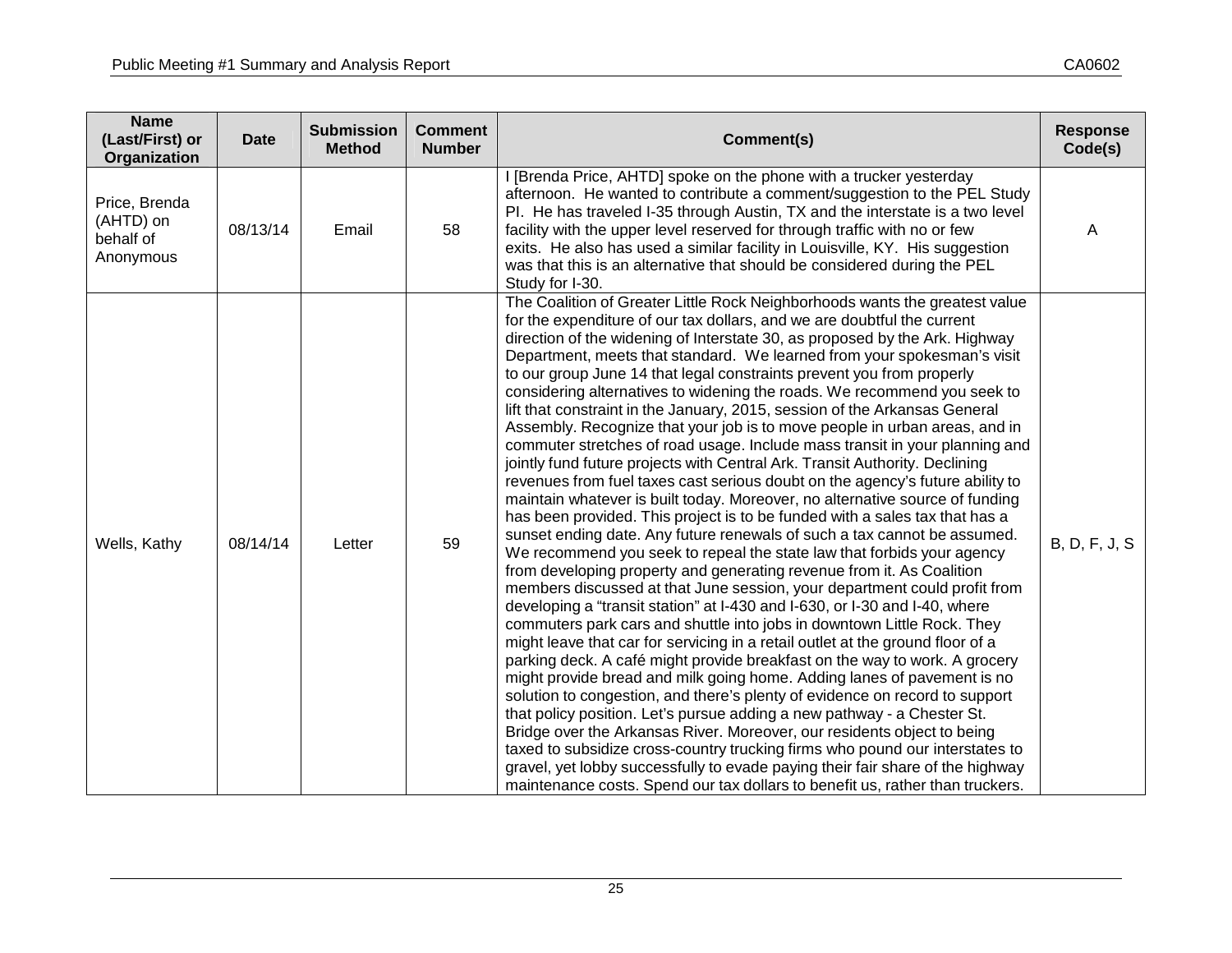| <b>Name</b><br>(Last/First) or<br>Organization | <b>Date</b> | <b>Submission</b><br><b>Method</b> | <b>Comment</b><br><b>Number</b> | Comment(s)                                                                                                                                                                                                                                                                                                                                                                                                                                                                                                                                                                                                                                                                                                                                                                                                                                                                                                                                                                                                                                                                                                                                                                                                                                                                                                                                  | <b>Response</b><br>Code(s) |
|------------------------------------------------|-------------|------------------------------------|---------------------------------|---------------------------------------------------------------------------------------------------------------------------------------------------------------------------------------------------------------------------------------------------------------------------------------------------------------------------------------------------------------------------------------------------------------------------------------------------------------------------------------------------------------------------------------------------------------------------------------------------------------------------------------------------------------------------------------------------------------------------------------------------------------------------------------------------------------------------------------------------------------------------------------------------------------------------------------------------------------------------------------------------------------------------------------------------------------------------------------------------------------------------------------------------------------------------------------------------------------------------------------------------------------------------------------------------------------------------------------------|----------------------------|
| Thielemier,<br>Benjamin                        | 08/14/14    | Email                              | 60                              | I was unable to attend the public meetings held this week re: CA0602 for the<br>I-30 river bridge between I-530 and I-40 but I would like to share my<br>thoughts. I believe, primarily, that this section of the interstate (or at a<br>minimum the section between Roosevelt Road and the I-40 split) should be<br>buried and carried through a tunnel. Tunnels, typically, take less time to<br>construct and will result in less traffic disruption during construction. The<br>interstate currently serves as a major dis-connector between much of Little<br>Rock's downtown renaissance as well as disconnecting many<br>neighborhoods on the east side of the interstate from the western side.<br>Removing the interstate from above ground would allow for a reconnection<br>of these areas. Substantial widening of the interstate will take up even more<br>of Downtown's limited space and lend nothing to the beauty of our<br>downtown skyline and river. Importantly for Downtown Little Rock-tunneling<br>of the interstate would allow for the removal of the Cantrell interchange<br>which takes up much of several blocks. This should be accomplished<br>regardless of whether the Interstate is placed below ground or not. There<br>are plenty of entrances and exits for downtown without taking so many<br>blocks. |                            |
| Pekar, Dale                                    | 08/15/14    | Email                              | 61                              | (Note - Summarized due to length of comment. See Attachment D,<br>Comment 61 for verbatim comment).<br>Develop alternatives that re-designate I-430 and I-440 respectively as I-<br>30 to draw off through traffic from the downtown area. Develop an<br>alternative which would designate both I-430 and I-440 as I-30--along the<br>lines of I-35E and I-35W in the Dallas-Ft. Worth area. Elucidate the<br>display of future crashes. Develop an alternative that permanently<br>reduces the number of open lanes in this area to two; reserves one of the<br>current lanes for emergency use only, and permanently stations police<br>and a wrecker in the emergency lane to handle emergencies more<br>quickly. Reduce the posted speed limit in this area. Live with the<br>congestion. If you feel compelled to add more lanes to this segment,<br>double-deck this stretch of interstate and make the new lanes for through<br>traffic only--no ingress or egress to Little Rock or North Little Rock.                                                                                                                                                                                                                                                                                                                              | A, E                       |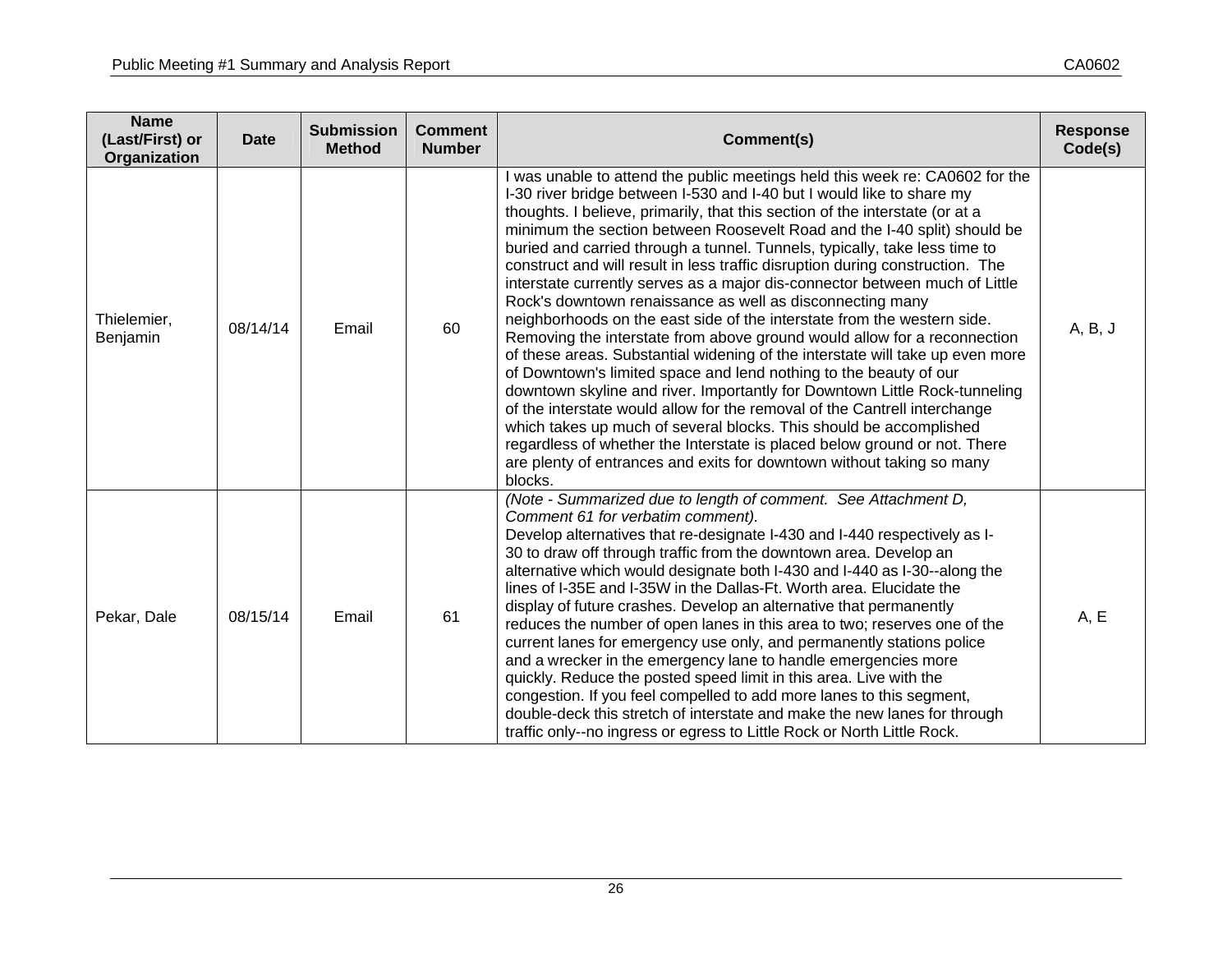|                 |          | Comment<br>Form | 62 | <b>Problems:</b> Same old model - it is broken.                                                                                                                                                                                                                                                                                                                                                                                                                                      | S    |
|-----------------|----------|-----------------|----|--------------------------------------------------------------------------------------------------------------------------------------------------------------------------------------------------------------------------------------------------------------------------------------------------------------------------------------------------------------------------------------------------------------------------------------------------------------------------------------|------|
| Wilson, William |          |                 |    | <b>Cultural Resources: Map: Historic District, Hanger Hill, Woodruff House,</b><br>Rockefeller School, Moon/Booker, Jewish Cemetery, National Cemetery,<br>Arsenal Building, Law School.                                                                                                                                                                                                                                                                                             | B, H |
|                 | 09/08/14 |                 |    | Environmental Constraints: Map: Fourche Creek Wetland, Bill Clark<br>Wetlands.                                                                                                                                                                                                                                                                                                                                                                                                       | B, H |
|                 |          |                 |    | Suggested Improvements: Fixed rail - I-630 only 4 lanes - max, use<br>technology for traffic, other modes of transportation.                                                                                                                                                                                                                                                                                                                                                         | A, D |
|                 |          |                 |    | Impacts: Adverse. PCD, Park, homes in map, SOMA, Hanger Hill.                                                                                                                                                                                                                                                                                                                                                                                                                        | B, S |
|                 |          |                 |    | • Additional Comments: Respect the urban neighborhood and ecology<br>and environment of the surrounding interstate.                                                                                                                                                                                                                                                                                                                                                                  | B, S |
| Minyard, Brian  | 08/19/14 | Email           | 63 | A question has arisen. I attended the meeting on the 14th. The mail back<br>comment cards said that they needed to be postmarked by the end of<br>August. Since the meeting is September 8th, what options does the Historic<br>District commission have to formally have input? I do not know if they will<br>want to pass a resolution, but if they did, would it be too late for public<br>comment? If you have received resolutions from other groups, what was<br>the protocol? | K    |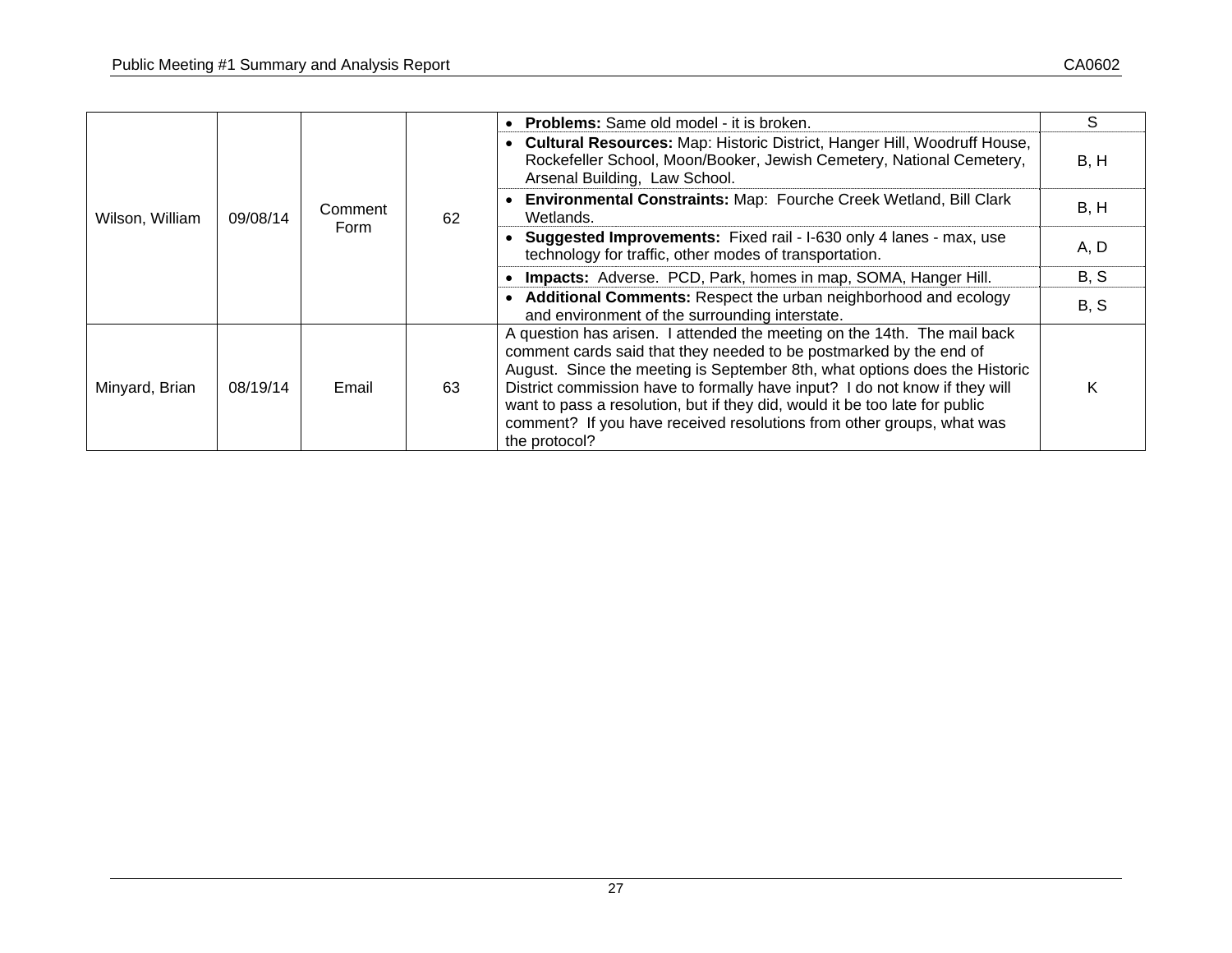**Table 8** provides a listing of all comments received at the public meetings as written on post-it notes and applied directly to the Problems (Need) exhibit board. Also included are the corresponding response codes for each comment. The response code key is presented in **Table 12.** Comments are listed verbatim.

| <b>Grouping</b><br>Category | <b>Comment</b><br>No. | <b>Comment</b>                                                                                                    | <b>Times</b><br><b>Mentioned</b> | <b>Response</b><br>Code |  |
|-----------------------------|-----------------------|-------------------------------------------------------------------------------------------------------------------|----------------------------------|-------------------------|--|
| Congestion                  | $PR-1$                | Congestion in general.                                                                                            | 7                                | A                       |  |
|                             | <b>PR-26</b>          | Congestion - I-630/College St. to 9th St.                                                                         | $\overline{2}$                   |                         |  |
|                             | <b>PR-2</b>           | Short on-ramps; too many on-ramps; tight exits on I-<br>30                                                        | 12                               |                         |  |
|                             | PR-4                  | JFK backs up on JFK (Exit ramp).                                                                                  | 4                                |                         |  |
|                             | <b>PR-5</b>           | Park Hill exit-Traffic backs up to exit ramp.                                                                     | $\overline{4}$                   |                         |  |
| Ramps /                     | <b>PR-7</b>           | On ramp Lakewood exit - go over 3 lanes now - safety<br>issue.                                                    | 3                                | A                       |  |
| Interchanges                | PR-6                  | Redesign Cantrell ramp; merging at Cantrell a<br>problem.                                                         | 6                                |                         |  |
|                             | PR-9                  | Need to have access - North Hills to I-40 East at<br>LKWD Exit.                                                   | $\overline{2}$                   |                         |  |
|                             | <b>PR-17</b>          | On ramps are the same as off ramps - big problem.                                                                 | 1                                |                         |  |
|                             | <b>PR-19</b>          | Space between interchanges.                                                                                       | 1                                |                         |  |
|                             | PR-8                  | Weaving problem on I-40 - wants flyover ramps along<br>$I-40.$                                                    | 3                                |                         |  |
|                             | PR-9                  | I-40 E from Park Hill - skip over lanes dangerous.                                                                | $\overline{2}$                   |                         |  |
| Weaving                     | <b>PR-13</b>          | I-40 W - Parkway one lane needs to be two lanes<br>going to I-40.                                                 | 1                                | A                       |  |
|                             | <b>PR-21</b>          | Weaving section Hwy.167/Hwy. 67 to I-40 to I-30.                                                                  | 1                                |                         |  |
|                             | <b>PR-10</b>          | Bridge replacement and/or widening.                                                                               | $\overline{2}$                   |                         |  |
|                             | <b>PR-15</b>          | Build bridge right beside it - west side of Broadway.                                                             | 1                                | G                       |  |
| <b>Bridge</b>               | <b>PR-24</b>          | I-30 bridge pier in middle of navigation channel needs<br>removal. Must replace, NOT widen!                       | 1                                |                         |  |
| Lighting /                  | <b>PR-11</b>          | Lighting on Lakewood and I-40 exit - really tight circle<br>with frequent breakdowns - Scared I will hit someone. | $\overline{2}$                   |                         |  |
| Aesthetics                  | <b>PR-13</b>          | Better lighting along corridor (dark hollow).                                                                     | 1                                | J                       |  |
|                             | <b>PR-16</b>          | More Lighting.                                                                                                    | 1                                |                         |  |
| Bike and<br>Pedestrian      | <b>PR-25</b>          | Interstate is an aesthetic and stressful barrier to<br>bicycles and pedestrians.                                  | 1                                | C, J                    |  |
| Environmental               | <b>PR-23</b>          | Woodruff house needs to be on the constraints map.                                                                | $\overline{\mathbf{4}}$          | B, H                    |  |
| Construction                | <b>PR-22</b>          | Concerned about traffic during bridge construction.                                                               | 1                                | M                       |  |
|                             | <b>PR-3</b>           | Stoplight at Washington and Locust.                                                                               | $\overline{4}$                   | E                       |  |
|                             | <b>PR-18</b>          | Road lines more visible in rain/snow.                                                                             | 1                                | J                       |  |
| Maintenance                 | <b>PR-20</b>          | State Highway drains repaired by I-30 at Locust and<br>Washington Ave.                                            | 1                                | S                       |  |

| Table 8. Post-it Note Comments from Problems (Needs) Exhibit Board (Public Meeting Station 4) |  |
|-----------------------------------------------------------------------------------------------|--|
|                                                                                               |  |

**Table 9** provides a listing of all comments received at the public meetings as written on post-it notes and applied directly to the Goals/Objectives exhibit board. Also included are the corresponding response codes for each comment. The response code key is presented in **Table 12.** Comments are listed verbatim.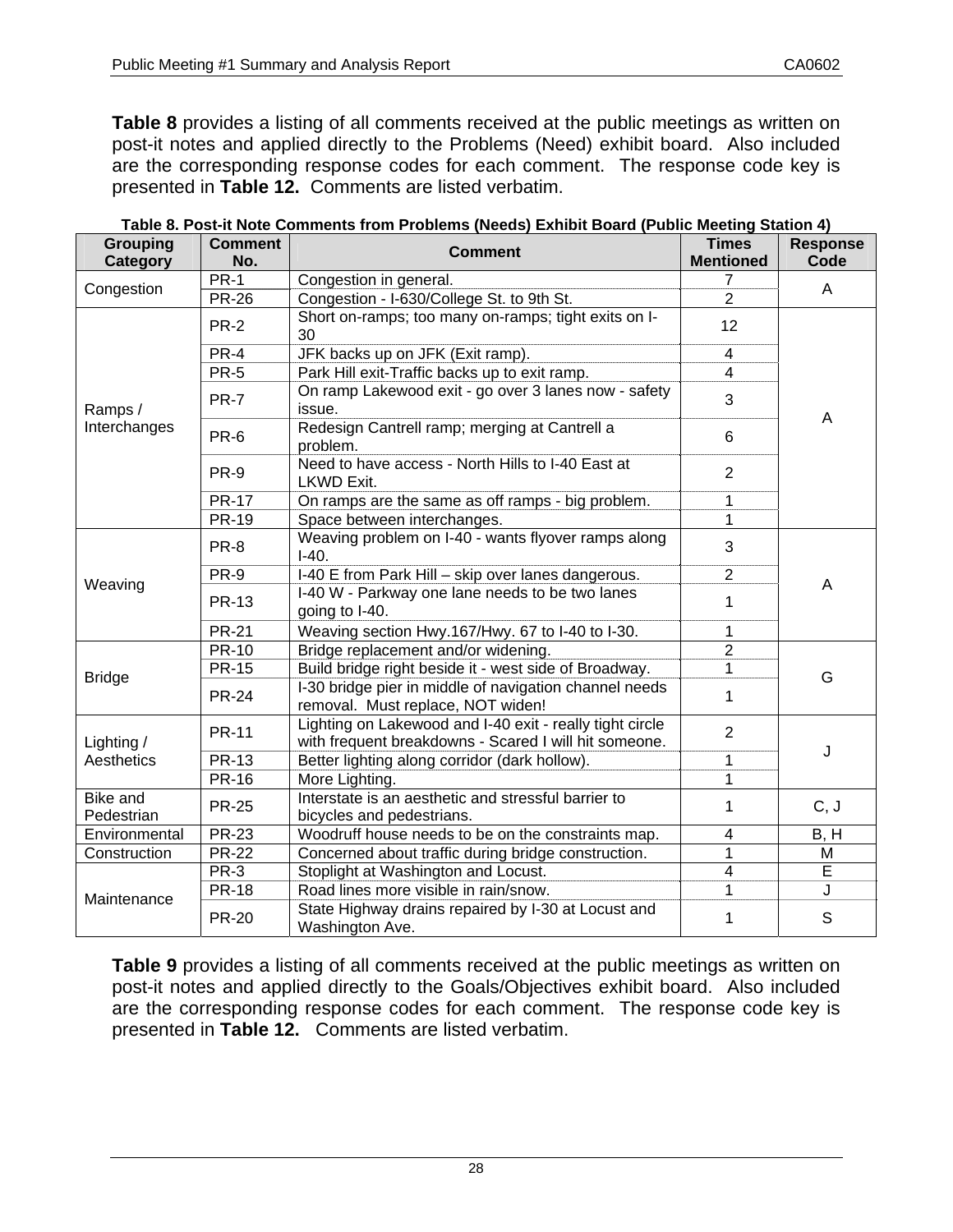| <b>Grouping</b>          | <b>Comment</b><br>No. | <b>Comment</b>                                                                                                                           | <b>Times</b><br><b>Mentioned</b> | <b>Response</b><br>Code |  |
|--------------------------|-----------------------|------------------------------------------------------------------------------------------------------------------------------------------|----------------------------------|-------------------------|--|
| Alternative              | $GL-1$                | Construct Chester St to NLR Bridge.                                                                                                      |                                  |                         |  |
| Route                    | <b>GL-14</b>          | Additional river crossing essential!!!                                                                                                   | 1                                | F                       |  |
|                          | $\overline{GL-2}$     | Provide bike and pedestrian facilities.<br>28                                                                                            |                                  | C                       |  |
|                          | $GL-4$                | Improve bike and pedestrian access.                                                                                                      | $\overline{2}$                   |                         |  |
|                          | $GL-9$                | Support current transit.                                                                                                                 | 1                                |                         |  |
| Alternative              | GL-10                 | Create effective public transportation system.                                                                                           | 5                                |                         |  |
| Modes                    | GL-21                 | Implement light rail/plan for light rail in right-of-way.                                                                                | 14                               | D                       |  |
|                          | GL-23                 | Consider other ways to alleviate congestion other<br>than widening.                                                                      | 6                                |                         |  |
|                          | GL-26                 | Increase public transit use.                                                                                                             | 4                                |                         |  |
| Outreach                 | $GL-5$                | Better communication during the construction<br>process.                                                                                 | $\overline{2}$                   | O                       |  |
|                          | GL-29                 | Public education on new routes and ramps.                                                                                                | 1                                |                         |  |
|                          | GL-13                 | Attractive Architectural design to bridge.                                                                                               | 1                                |                         |  |
| Aesthetics               | GL-19                 | Design with context sensitive solutions in mind.                                                                                         | 1                                | J                       |  |
|                          | GL-31                 | Aesthetic consistency with existing bridges.                                                                                             | 1                                |                         |  |
|                          | GL-15                 | Do not relocate people from homes.                                                                                                       | 1                                |                         |  |
|                          |                       | Historical and Cultural; robust archeological and                                                                                        |                                  |                         |  |
| Environmental<br>Impacts | GL-16                 | historic resources survey; historical preservation;<br>preserve neighborhoods.                                                           | 14                               | B                       |  |
|                          | GL-30                 | Reduce traffic noise, but do not use ugly barriers.                                                                                      | 1                                |                         |  |
|                          | $GL-3$                | Plenty of access to Downtown North Little Rock.                                                                                          | $\overline{2}$                   |                         |  |
| Access                   | $GL-8$                | Connection to Riverfront and all green space in<br>1<br>corridor.                                                                        |                                  | A, J                    |  |
|                          | GL-20                 | Improve E-W connectivity.                                                                                                                | 1                                |                         |  |
|                          | $GL-6$                | If widen in one section, do not cause bottlenecks in<br>other sections.                                                                  | $\overline{2}$                   | A                       |  |
|                          | $GL-7$                | Do not only rehab I-40; needs to be widened and<br>interchanges improved.                                                                | $\overline{2}$                   |                         |  |
| Specific                 | GL-11                 | Two-lane merger needed from I-630 onto I-30 E&W<br>especially toward the river. These two lanes need to<br>continue making I-30 5 lanes. | 1                                |                         |  |
| transportation           | GL-12                 | Take thru traffic off I-30, put on local connector.                                                                                      | 1                                | A, E                    |  |
| solution                 | GL-22                 | Cover interstate and create parking when feasible.                                                                                       | 6                                | A, J                    |  |
| suggested                | GL-25                 | Fewer exit ramps.                                                                                                                        | 5                                | A                       |  |
|                          | GL-27                 | Double deck the bridge.                                                                                                                  | 4                                | G                       |  |
|                          | GL-32                 | Widen I-630 to I-30 NE ramp - lanes end too abruptly.                                                                                    | 1                                |                         |  |
|                          | $GL-33$               | Use flybys as the highway access instead of ramps.                                                                                       | 1                                | A                       |  |
|                          | GL-34                 | Seamless transition from I-30 to I-40 E.                                                                                                 | 1                                |                         |  |
|                          | GL-35                 | Observation deck. Charge fee for vantage point.                                                                                          | 1                                | J                       |  |
|                          | GL-36                 | Bury I-30 below ground to reconnect the city above.                                                                                      | 1                                | A, J                    |  |
|                          | GL-17                 | Improve signage along I-30 and I-40.                                                                                                     | 1                                |                         |  |
|                          | $GL-18$               | HOV lanes or truck/ special lanes? Carpool?                                                                                              | 1                                | Е                       |  |
| Congestion               | $GL-24$               | Divert trucks around the city, not through.                                                                                              | 5                                |                         |  |
| Management               | $GL-28$               | Consider long term implications of widening an urban<br>freeway! Widening does not relieve congestion, it<br>increases capacity!         | 3                                | D, E, S                 |  |

### **Table 9. Post-it Note Comments from Goals/Objectives Exhibit Board (Public Meeting Station 4)**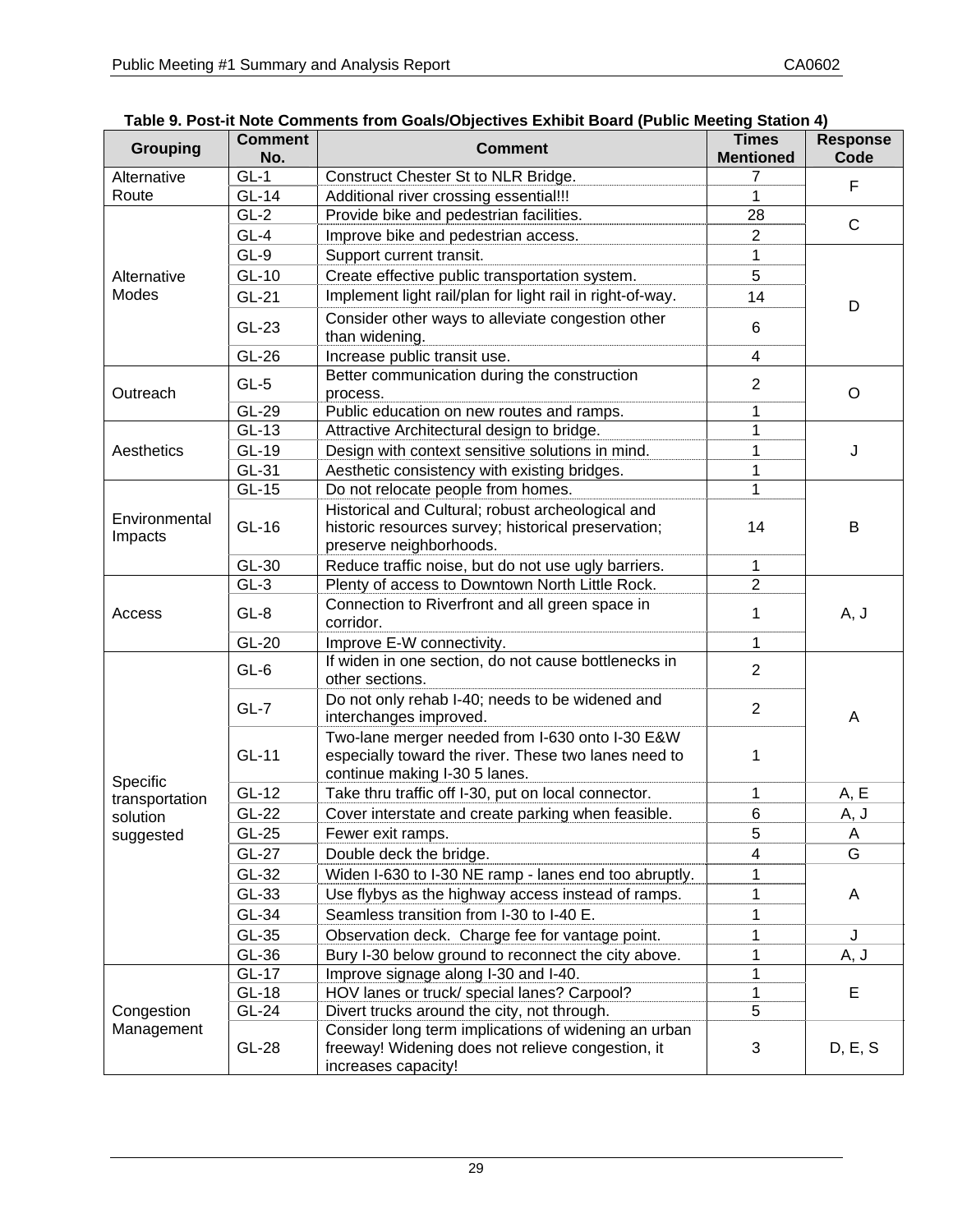**Table 10** provides a listing of all comments received at the public meetings as transcribed directly on the large notepad located at public meeting Station 6. Also included are the corresponding response codes for each comment. The response code key is presented in **Table 12.** Comments are listed verbatim.

| <b>Grouping</b>          | <b>Comment</b><br>No.                             | <b>Comment</b>                                                                      | <b>Response</b><br>Code |  |  |
|--------------------------|---------------------------------------------------|-------------------------------------------------------------------------------------|-------------------------|--|--|
|                          | $NP-1$                                            | Evaluate rail options (example: light rail in St. Louis).                           |                         |  |  |
| Alternative              | $NP-2$                                            | Go 21 high-speed rail program.                                                      | D                       |  |  |
| Mode                     | <b>NP-19</b>                                      | Move the trolley (possibly link it to the airport).                                 |                         |  |  |
|                          | <b>NP - 21</b>                                    | Light rail.                                                                         |                         |  |  |
|                          | $NP-4$                                            | Merging.                                                                            |                         |  |  |
| Specific                 | <b>NP-5</b>                                       | Fix bridge over Roosevelt (it's too low). It's been hit by trucks<br>several times. |                         |  |  |
| transportation           | $NP-6$                                            | Two lane entrances and exits along I-30.                                            | A                       |  |  |
| problem                  | $NP-7$                                            | Texas turnaround on I-30.                                                           |                         |  |  |
| identified               | $NP - 8$<br>Continuous weave lanes between ramps. |                                                                                     |                         |  |  |
| and/or solution          | $NP - 11$                                         | Safety concerns on Locust and Riverfront.                                           |                         |  |  |
| suggested                | $NP - 12$                                         | Weaving between Hwy. 67 and I-30.                                                   |                         |  |  |
|                          | NP - 13                                           | Faith Furniture: Owners concerned about stability of the roadway.                   |                         |  |  |
|                          | NP - 16                                           | Weaving and Merging on I-40.                                                        |                         |  |  |
| Congestion               | NP - 14                                           | HOV lanes or dedicated lane for trucks.<br>$NP - 20$<br>HOV lanes.                  |                         |  |  |
| Management               |                                                   |                                                                                     |                         |  |  |
|                          | <b>NP - 22</b>                                    | Public awareness of I-440 as an alternate route.                                    | Q, S                    |  |  |
| Environmental            | $NP - 3$                                          | Flooding along the I-30 corridor.                                                   | B                       |  |  |
| Impacts                  | $NP - 9$                                          | The adverse effects on Dark Hollow neighborhood.                                    |                         |  |  |
|                          | NP - 10                                           | Corridor consistency.                                                               |                         |  |  |
| Lighting /<br>Aesthetics | NP - 15                                           | Highway safety: lighting along Dark Hollow area.                                    | J                       |  |  |
|                          | <b>NP - 18</b>                                    | Safety lighting for students crossing under bridge.                                 |                         |  |  |
| Access                   | NP - 17                                           | Access and parking near school and library.                                         | A, B                    |  |  |

#### **Table 10. Comments from Large Notepad (Public Meeting Station 6)**

**Table 11** provides a listing of all comments received at the public meetings as applied via post-it note directly on the large, aerial photograph maps of the study area. Also included is the corresponding response code. The response code key is presented in **Table 12.** Comments are listed verbatim.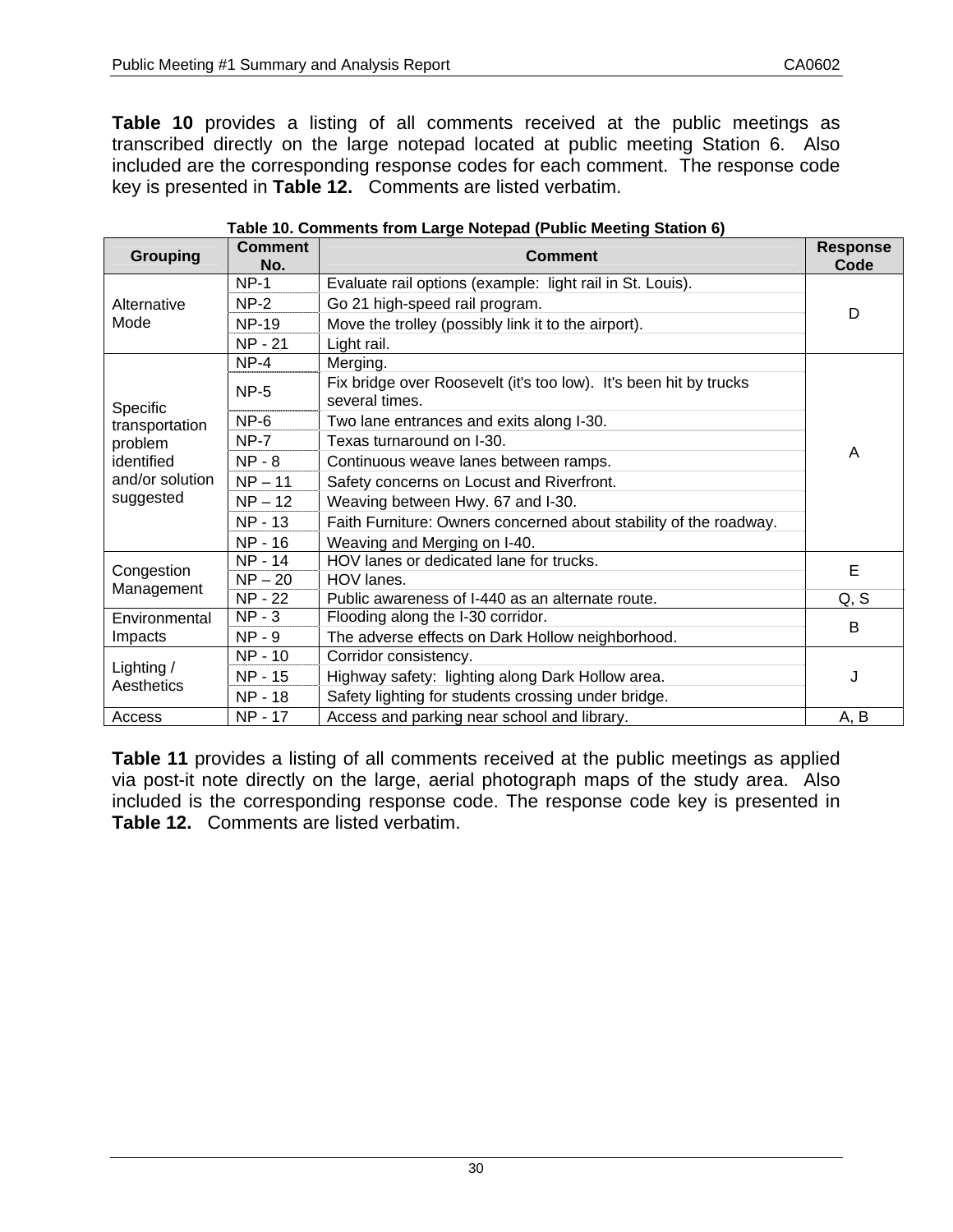| <b>Comment</b><br><b>Number</b> | <b>Comment</b>                                                                                                                                                                  | <b>Response</b><br>Code |
|---------------------------------|---------------------------------------------------------------------------------------------------------------------------------------------------------------------------------|-------------------------|
| <b>MAP - 1</b>                  | Need more than one I-40 WB lane after I-30/I-40 split.                                                                                                                          | A                       |
| $MAP - 2$                       | Confusing diverge. I-40 traffic often goes to Park Hill. Post-it note comment placed<br>near I-40 W and Hwy. 65N / Hwy. 107N split.                                             | A                       |
| $MAP - 3$                       | Need more signs showing right lane exit only. Post-it note comment placed near<br>Main St. Bridge.                                                                              | A, E                    |
| $MAP - 4$                       | Make Curtis Sykes on-ramp EB I-40 only. Make North Locust to Lakewood<br>Interchange WB I-40 on-ramp.                                                                           | A                       |
| $MAP - 5$                       | Locust St. bridge replacement? Post-it note comment placed near bridge over<br>railroad tracks between E 9th St. and E 13th St.                                                 | A                       |
| $MAP - 6$                       | Main artery to downtown. Post-it note comment placed near Exit 141B exit off ramp<br>and N Cypress St.                                                                          | R                       |
| $MAP - 7$                       | Maintain 7th street ramps. Downtown (S) and Broadway Bridge connection. Post-it<br>note comment placed near Bishop Lindsey Ave. and N. Cypress St. intersection.                | A                       |
| $MAP - 8$                       | More use of Riverfront Rd. Post-it note comment placed near Main St. Bridge.                                                                                                    | Q, S                    |
| $MAP - 9$                       | Drainage issue; underground pipe/culvert issue (rubble) - South Locust. Post-it note<br>comment placed near S. Locust St.                                                       | A, S                    |
| <b>MAP - 10</b>                 | Rawhorn Furniture. -609. Post-it note comment placed between S. Locust St. and N.<br>Pine St.                                                                                   | R, S                    |
| <b>MAP - 11</b>                 | Replace and widen bridge with special lighting. Post-it note comment placed near I-<br>30 Bridge.                                                                               | A, J                    |
| <b>MAP - 12</b>                 | Add new bridge at Chester.                                                                                                                                                      | G                       |
| MAP - 13                        | Need deceleration lane for Highway 10 exit.                                                                                                                                     | A                       |
| <b>MAP - 14</b>                 | Pedestrian safety is a problem by Axciom; folks are always walking across the on-<br>ramp.                                                                                      | $\mathsf{C}$            |
| <b>MAP - 15</b>                 | Eliminate this interchange, it detracts from the area - steer traffic elsewhere. Post-it<br>note comment placed near E. 2nd St. and I-30 interchange.                           | A                       |
| MAP - 16                        | Improve this interchange. Post-it note comment placed near E. 2nd St. and I-30<br>interchange.                                                                                  | A                       |
| <b>MAP - 17</b>                 | Improve this interchange. Post-it note comment placed near I-630 and I-30<br>interchange.                                                                                       | A                       |
| MAP - 18                        | Lengthen 9th St. on-ramp, obstructed view during merging. Post-it note comment<br>placed near I-30 and I-630 interchange.                                                       | A                       |
| <b>MAP - 19</b>                 | Need two on ramps I-30/I-630.                                                                                                                                                   | A                       |
| <b>MAP - 20</b>                 | Super E problem. Post-it note comment placed near I-30/I-630 interchange.                                                                                                       | Α                       |
| <b>MAP - 21</b>                 | Flyover from I-630 to left lane of I-30 West for airport traffic.                                                                                                               | Α                       |
| $MAP - 22$                      | More Roosevelt ramps on both sides close to Roosevelt Rd.                                                                                                                       | A                       |
| <b>MAP - 23</b>                 | Bridge hit several times. Post-it note comment placed near I-30 overpass over E.<br>Roosevelt Rd.                                                                               | A                       |
| <b>MAP - 24</b>                 | SPUI design at Roosevelt. Post-it note comment placed near I-30 and Roosevelt<br>Rd.                                                                                            | A                       |
| MAP - 25                        | Move Roosevelt Rd. exit closer to Roosevelt and further from I-440 and I-30 ramps.                                                                                              | A                       |
| MAP - 26                        | Congestion due to sag in elevation - poor line of sight. Post-it note comment placed<br>between E. 28th and E. 29th streets near I-30.                                          | A                       |
| <b>MAP - 27</b>                 | Replace all ground mounted lighting with high mast lighting.                                                                                                                    | J                       |
| <b>MAP - 28</b>                 | Add another EB thru lane on I-30 from I-440 on ramp to I-440 off ramp to I-30 EB for<br>a total of 3 lanes through that section.                                                | A                       |
| <b>MAP - 29</b>                 | Improve this section by adding more lanes flyovers and lighting (I-40). Post-it note<br>comment placed near North Hills Blvd.                                                   | A, J                    |
| MAP - 30                        | Radius of this ramp is really tight. If cars pull over to change a flat, it is dark and<br>dangerous! Post-it note comment placed near North Hills Blvd. on south side of I-40. | A, J                    |

| Table 11. Comments from Aerial Photograph Maps (Public Meeting Station 6) |  |  |
|---------------------------------------------------------------------------|--|--|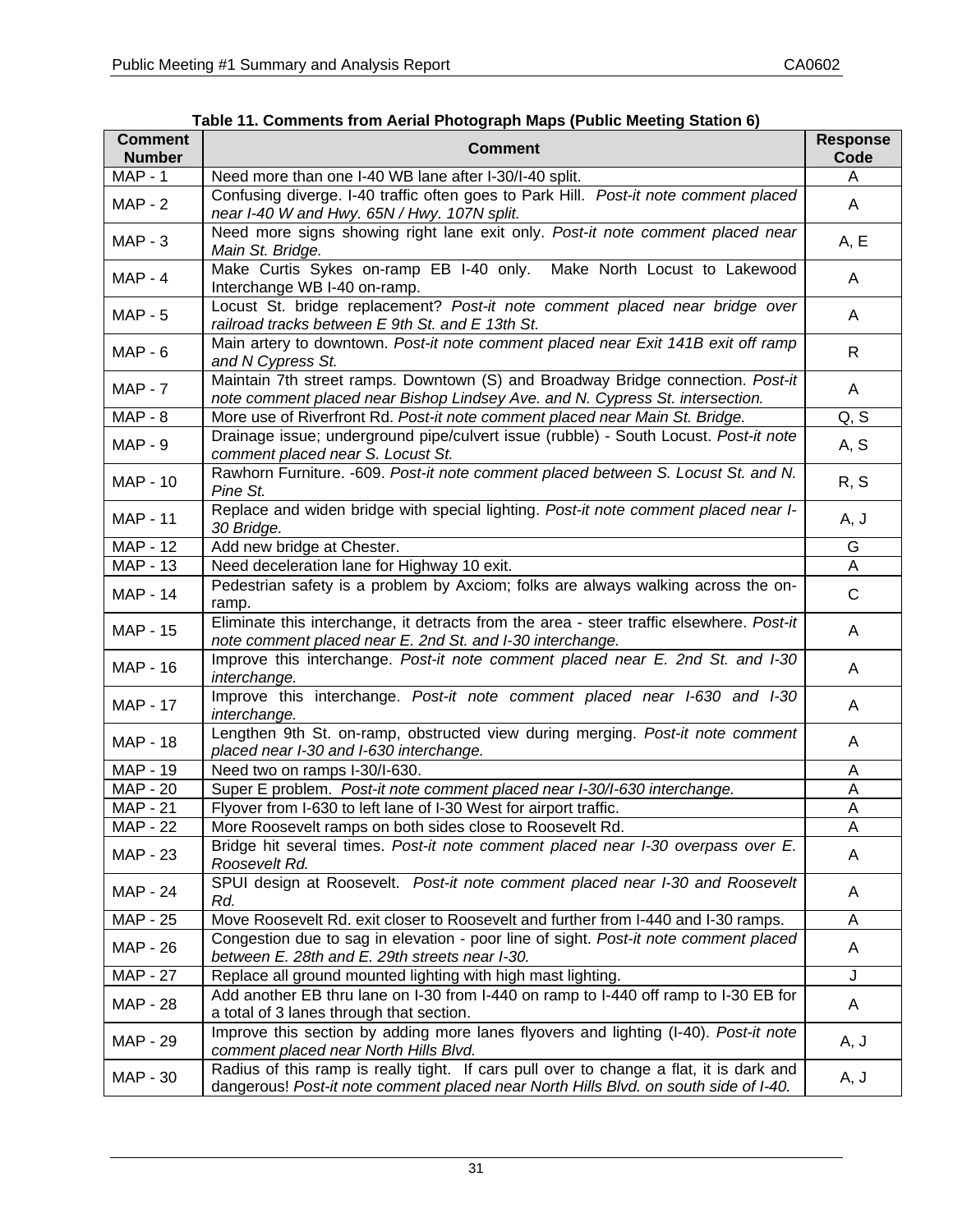| <b>Comment</b><br><b>Number</b> | <b>Comment</b>                                                                                                                                                                         | <b>Response</b><br>Code |
|---------------------------------|----------------------------------------------------------------------------------------------------------------------------------------------------------------------------------------|-------------------------|
| <b>MAP - 31</b>                 | Improve North Hill interchange and add flyovers at the Hwy. 67 and I-30<br>interchanges. Also add more lighting at I-440 to I-430.                                                     | A, J                    |
| <b>MAP - 32</b>                 | Access I-40 east from North Hills Blvd.                                                                                                                                                | A                       |
| $\overline{MAP}$ - 33           | Park Hill exit congestion.                                                                                                                                                             | A                       |
| <b>MAP - 34</b>                 | JFK to I-40E ramp needed.                                                                                                                                                              | A                       |
| $\overline{MAP}$ - 35           | Merging lane way too short to get over I-40E at Main St.                                                                                                                               | A                       |
| <b>MAP - 36</b>                 | Improve North interchange with better lighting and flyovers. Post-it note comment<br>placed near I-30/I-40 interchange.                                                                | A, J                    |
| <b>MAP - 37</b>                 | Get rid of 15th St. interchange. Put it at 13th St.                                                                                                                                    | A                       |
| <b>MAP - 38</b>                 | Connect Cypress St. with a railroad overpass.                                                                                                                                          | $\overline{A}$          |
| MAP - 39                        | A special lane for carpooling, transit, or trucks.                                                                                                                                     | A, D, E                 |
| <b>MAP - 40</b>                 | Stop light improvements at Broadway. Post-it note comment placed near I-<br>30/Broadway intersection.                                                                                  | E                       |
| <b>MAP - 41</b>                 | Expansion could interfere with interior least term habitat. Post-it note comment<br>placed near Riverfront Dr. and I-30.                                                               | B                       |
| $MAP - 42$                      | Make the I-30 Bridge a special design bridge with LED lighting.                                                                                                                        | $\overline{G, J}$       |
| <b>MAP - 43</b>                 | Possibly widen interchange for exit and entrance. Post-it note comment placed near<br>I-30 and 2nd St.                                                                                 | A                       |
| <b>MAP - 44</b>                 | Revise the on/off ramps to minimize the amount of land they use. Post-it note<br>comment placed at 2nd St. and I-30.                                                                   | A, B                    |
| <b>MAP - 45</b>                 | Connect Capitol over the Interstate. Post-it note comment placed near I-30 and<br>Capitol Ave.                                                                                         | A                       |
| <b>MAP - 46</b>                 | I-630 ramp congestion. Post-it note comment placed near I-630 and I-30 N ramp.                                                                                                         | A                       |
| <b>MAP - 47</b>                 | For immediate improvement: make both right lanes exit only between I-630 off<br>ramps and I-630E/I-30E on ramps. That way I-630 traffic won't have to merge onto I-<br>30 east bound.  | A                       |
| MAP - 48                        | SPUI or Texas turnaround type of interchange. Post-it note comment placed near E.<br>Roosevelt Rd. and I-30.                                                                           | A                       |
| MAP - 49                        | Widen I-40.                                                                                                                                                                            | Α                       |
| $\overline{\text{MAP}}$ - 50    | Fix Lakewood entrance!!!!                                                                                                                                                              | Α                       |
| <b>MAP - 51</b>                 | Avoid weaves (toward Jacksonville). Post-it note comment placed near I-40 and Hwy<br>67.                                                                                               | A                       |
| <b>MAP - 52</b>                 | Comment includes a drawing of ramps modifications from I-40 to Hwy. 67. No<br>verbiage. See Attachment D, Map Comments, August 12, 2014 Public Meeting,<br>Comment 52 for drawing.     | A                       |
| <b>MAP - 53</b>                 | High mass lighting and put flyovers. Post-it note comment placed near Hwy. 67 and<br>I-40.                                                                                             | A, J                    |
| <b>MAP - 54</b>                 | Don't widen any part of I-30 from I-40 to I-630, instead use money to run trolley from<br>Roosevelt Rd. to at Least McCain.                                                            | D                       |
| <b>MAP - 55</b>                 | Find a way to "unweave the weave" on I-40 without destroying church, Park<br>Hill/Lakewood, or Dark Hollow. Post-it note comment placed near I-40 toward<br>Memphis.                   | A, B                    |
| MAP - 56                        | Add lanes and reduce access points. Bypass routes are only helping travel time<br>during peak hour. Post-it note comment placed near I-40 toward Memphis.                              | A                       |
| <b>MAP - 57</b>                 | Trail system line from NLRHS property to Riverfront. Post-it note comment placed<br>between North Pine St. and North Vine St.                                                          | $\mathsf C$             |
| <b>MAP - 58</b>                 | Improve street scape under bridges and along high R/W for Bishop Lindsey, 9th St.<br>and Broadway, Curtis Sykes. Post-it note comment placed between E13th St. and<br>railroad tracks. | J                       |
| MAP - 59                        | Move off ramp on Broadway exit south of Bishop Lindsey Dr. Post-it note comment<br>placed at railroad tracks and SA Jones Dr.                                                          | A                       |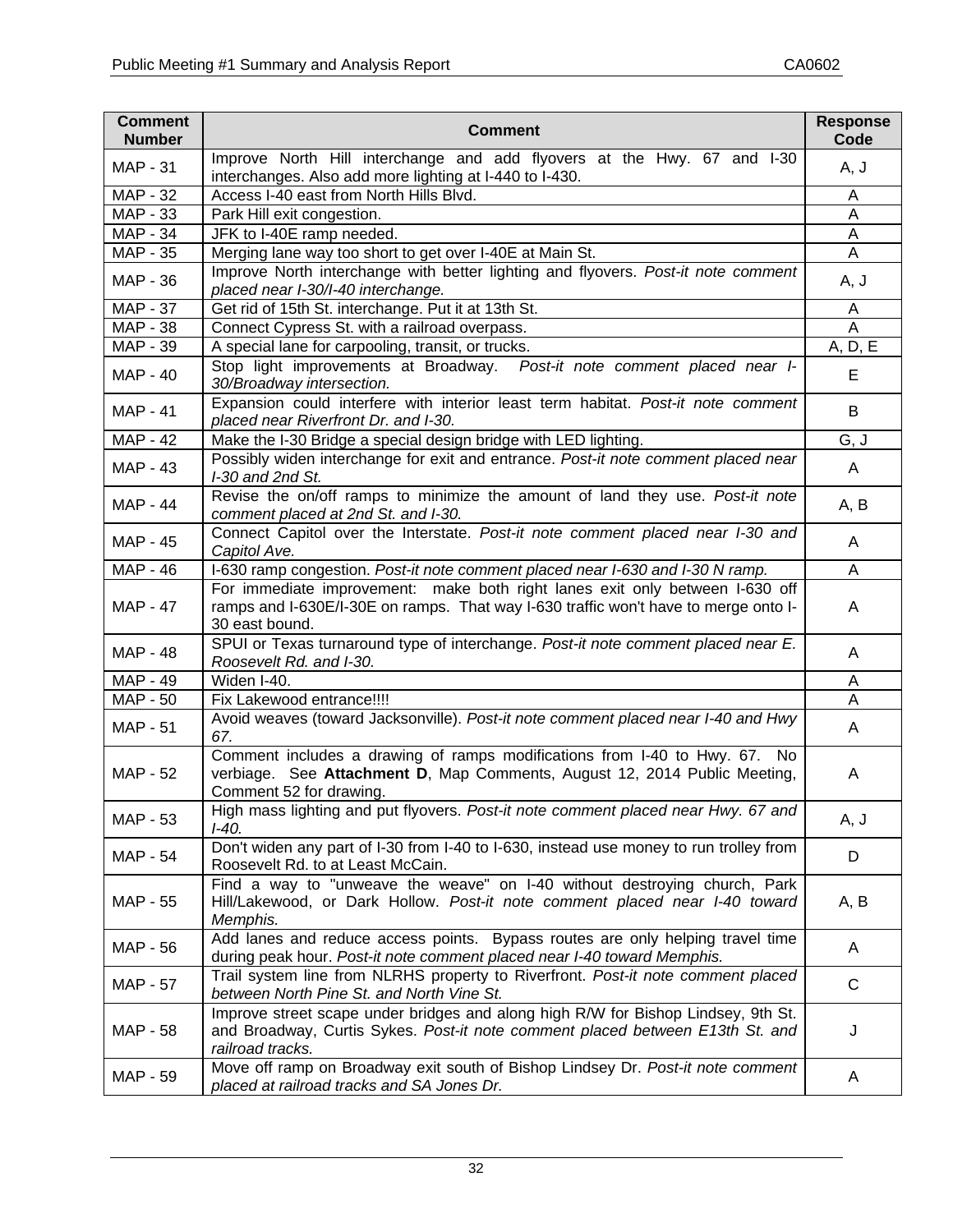| <b>Comment</b><br><b>Number</b> | <b>Comment</b>                                                                                                                                       | <b>Response</b><br>Code |  |
|---------------------------------|------------------------------------------------------------------------------------------------------------------------------------------------------|-------------------------|--|
| <b>MAP - 60</b>                 | Student Housing Admin Building. Post-it note comment placed near North Pine St.<br>between Bishop Lindsey Ave. and SA Jones Dr.                      |                         |  |
| <b>MAP - 61</b>                 | Future parking for S.C. Post-it note comment placed between SA Jones Dr. and<br>North Poplar St.                                                     |                         |  |
| MAP - 62                        | S.C.: slow down traffic on load street. Post-it note comment placed between North<br>Vine St. and North Walnut St.                                   | $\mathsf{R}$            |  |
| MAP - 63                        | Reverse lanes in A.M. and P.M. Post-it note comment placed between E 6th St. and<br>E 5th St.                                                        | E                       |  |
| <b>MAP - 64</b>                 | School - pedestrian traffic east/west (corner of E 7th and North Beech St.). Post-it<br>note comment placed between E 7th St. and North Beech St.    | B, C                    |  |
| MAP - 65                        | Re-do I-30 and byway for more left turn lanes if not SPUI. Post-it note comment<br>placed between E 14th St. and Washington St.                      | A                       |  |
| MAP - 66                        | Protect basketball courts under I-30 (preserve or replace). Post-it note comment<br>placed near Verizon Arena.                                       | B, J                    |  |
| MAP - 67                        | Reroute traffic to I-440. Post-it note comment placed between Riverfront Dr. and<br>South Vine St.                                                   | Q                       |  |
| MAP - 68                        | Design a bridge, don't just engineer one. This is the main entrance to two cities.<br>Build a gateway. Post-it note comment placed near I-30 Bridge. | B, J                    |  |
| MAP - 69                        | Create a greater connection from east to west of I-30. Post-it note comment placed<br>near I-30 Bridge.                                              | J                       |  |
| <b>MAP - 70</b>                 | Same footprint, do not mess up park. Post-it note comment placed near Wetlands<br>(Little Rock side).                                                |                         |  |
| <b>MAP - 71</b>                 | Longer acceleration lane. Post-it note comment placed near President Clinton Ave.                                                                    |                         |  |
| <b>MAP - 72</b>                 | Too short to merge. Post-it note comment placed near President Clinton Ave.                                                                          | A                       |  |
| <b>MAP - 73</b>                 | This ramp is scary. Post-it note comment placed near President Clinton Ave.                                                                          |                         |  |
| <b>MAP - 74</b>                 | Too many access points along I-30. Post-it note comment placed between Sherman<br>St. and South Rock St.                                             |                         |  |
| <b>MAP - 75</b>                 | Protect the park. Post-it note comment placed near Dean Kumpuris Dr.                                                                                 |                         |  |
| MAP - 76                        | Longer on ramps. Post-it note comment placed near Dean Kumpuris Dr.                                                                                  |                         |  |
| <b>MAP - 77</b>                 | Keep same number of off ramps, do not kill city. Post-it note comment placed<br>between E 3rd St. and E Capitol Ave.                                 |                         |  |
| <b>MAP - 78</b>                 | Create a land bridge between 6th and 9 <sup>th</sup> Streets.                                                                                        | J                       |  |
| <b>MAP - 79</b>                 | Bury this section to reconnect the city. Post-it note comment placed between Ferry<br>St. and Sherman St.                                            | A, J                    |  |
| <b>MAP - 80</b>                 | Greater pedestrian access to Hanger Hill neighborhood via 6th and 9th St.<br>overpasses.                                                             | $\mathsf C$             |  |
| <b>MAP - 81</b>                 | Protect the Woodruff House. Post-it note comment placed between E 8th St. and E<br>7th St.                                                           | B                       |  |
| MAP - 82                        | Protect the park. Post-it note comment placed between McMath Ave. and Pulaski<br>County Lane.                                                        | B                       |  |
| MAP - 83                        | Fix issue with traffic merging to one lane. Post-it note comment placed near I-630/I-<br>30 interchange.                                             |                         |  |
| <b>MAP - 84</b>                 | Pauline Reichardt House - protect it. Post-it note comment placed between E 13th<br>St. and E 12th St.                                               |                         |  |
| MAP - 85                        | Additional capacity on I-630 ramp. Post-it note comment placed near I-630/I-30<br>interchange.                                                       | A                       |  |
| MAP - 86                        | Use light rail I-30 and I-630; save livability.                                                                                                      | B, D                    |  |
| <b>MAP - 87</b>                 | How can interstate improve a neighborhood? Post-it note comment placed between<br>Vance St. and Park Lane.                                           | B                       |  |
| <b>MAP - 88</b>                 | Add lanes and reduce access points. Post-it note comment placed between E 23rd<br>St. and E 21st St.                                                 | A                       |  |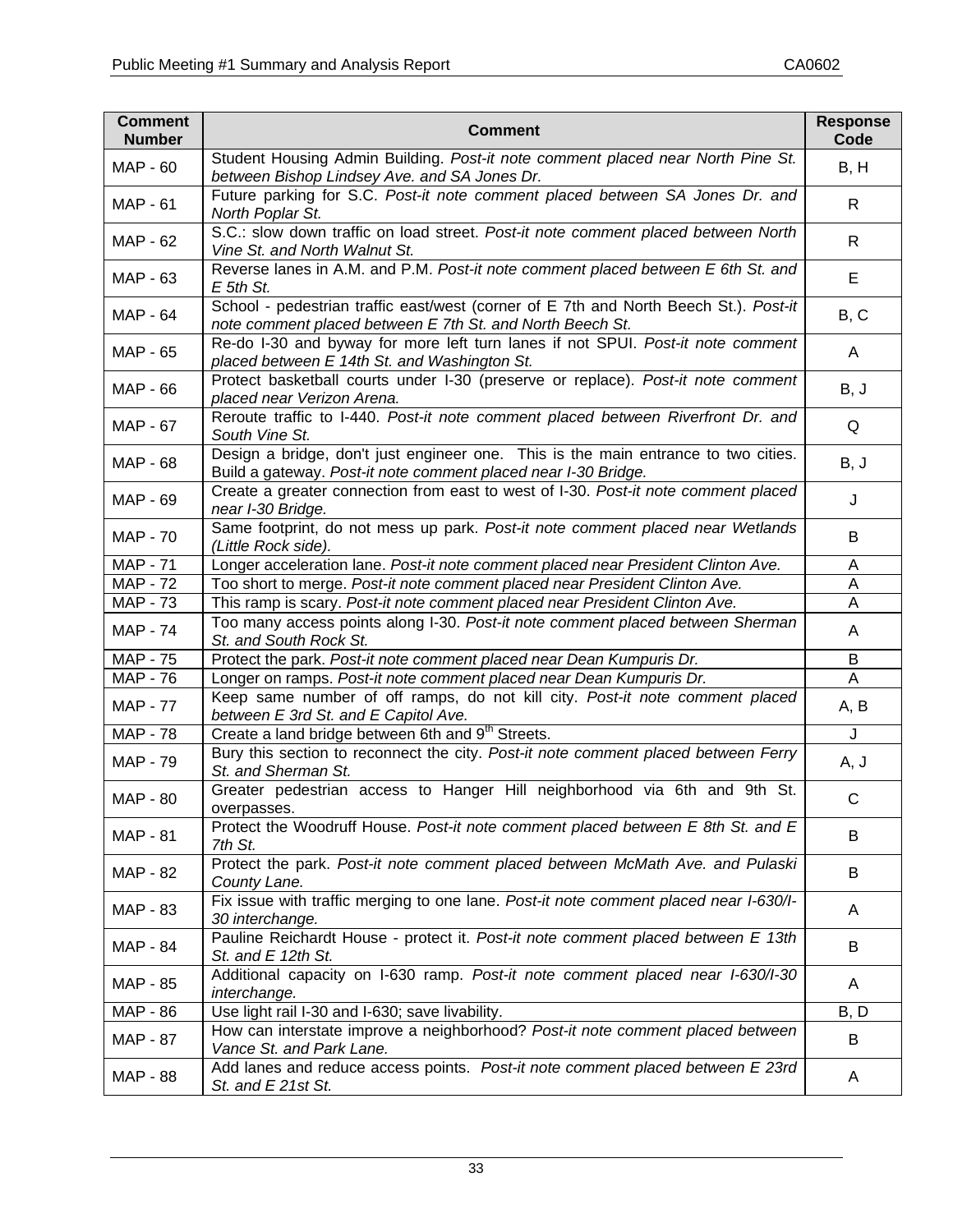| <b>Comment</b><br><b>Number</b> | <b>Comment</b>                                                                                                                                                                                                                                         | <b>Response</b><br>Code |  |
|---------------------------------|--------------------------------------------------------------------------------------------------------------------------------------------------------------------------------------------------------------------------------------------------------|-------------------------|--|
| <b>MAP - 89</b>                 | Consider light rail when analyzing cross sections and right-of-way purchases. Post-it<br>note comment placed between McAlmont St. and E 22nd St.                                                                                                       |                         |  |
| MAP - 90                        | Please don't take my house. Post-it note comment placed between Vance St. and<br>Park Lane.                                                                                                                                                            |                         |  |
| <b>MAP - 91</b>                 | Redo Roosevelt overpass. Pier in wrong place, clearance too low.                                                                                                                                                                                       |                         |  |
| MAP - 92                        | Use construction opportunity to include other transportation options around Fouche<br>Creek like walking and biking. Post-it note comment placed near I-30/I-440/I-530<br>interchange.                                                                 | C, J                    |  |
| MAP - 93                        | Expand lanes I-530 Northwood. Post-it note comment placed near I-30/I-440/I-530<br>interchange.                                                                                                                                                        | A                       |  |
| <b>MAP - 94</b>                 | Make public aware of this underutilized access means of travel. Post-it note<br>comment placed near I-30/I-440/I-530 interchange.                                                                                                                      | Q                       |  |
| <b>MAP - 95</b>                 | I-440 alternate route to NLR empty usually of traffic. Post-it note comment placed<br>near I-30/I-440/I-530 interchange.                                                                                                                               | Q                       |  |
| MAP - 96                        | Minimize impact on wetlands. Post-it note comment placed near I-30/I-440/I-530<br>interchange.                                                                                                                                                         | B                       |  |
| MAP - 97                        | Add right hand exit with flyover for I-40 east bound to Hwy. 67 north bound. Post-it<br>note comment placed near I-40 and Hwy.67/Hwy. 167.                                                                                                             | A                       |  |
| <b>MAP - 98</b>                 | Increase traffic lanes (add); remove access points to increase mobility. Post-it note<br>comment placed near I-40 and North Hills Blvd.                                                                                                                | A                       |  |
| MAP - 99                        | Raise grade on North Hills at this point - floods frequently. Problem transition issue<br>from AHTD to NLR right-of-way. Post-it note comment placed near North Hills Blvd.                                                                            | A                       |  |
| MAP - 100                       | Remove North Hills interchange. Ramps too close to both I-30 and Hwy. 67.                                                                                                                                                                              |                         |  |
| MAP - 101                       | Add right hand exit with flyover for I-40 WB to I-30 WB.                                                                                                                                                                                               |                         |  |
| MAP - 102                       | Hwy. 67 needs additional lanes - it is carrying a tremendous load and will continue to<br>worsen. Don't underestimate patterns in NE Arkansas SEMO. Post-it note comment<br>placed near I-40 to Hwy. 67.                                               | A                       |  |
| MAP - 103                       | SEMO would like to see interstate designed to north out of Little Rock. Hwy. 67 is<br>interstate standards why not make it interstate?                                                                                                                 |                         |  |
| MAP - 104                       | Current Hwy. 67 lane configuration is all wrong, especially south from McCain (most<br>shift two lanes to stay on Hwy. 67S to I-40 plus 2 more to reach I-30 to Little Rock).<br>Post-it note comment placed between Barbara Dr. and Hwy. 67/Hwy. 167. | A                       |  |
| MAP - 105                       | Please think of corridor for many different modes of transportation. Post-it note<br>comment placed between North Locust St. and E 18th St.                                                                                                            | D                       |  |
| MAP - 106                       | If bridge is to be rebuilt, put in bicycle/pedestrian way. Post-it note comment placed<br>near 1-30 over railroad tracks in North Little Rock.                                                                                                         | G, C                    |  |
| MAP - 107                       | Please make crossings bicycle/pedestrian friendly and inviting. Post-it note<br>comment placed between Bishop Lindsey Ave. and SA Jones Dr.                                                                                                            | C                       |  |
| MAP - 108                       | Charge a fee; observation deck - help pay for maintenance of bridge. Post-it note<br>comment placed near I-30 Bridge.                                                                                                                                  | J                       |  |
| MAP - 109                       | Extend merge lane. Post-it note comment placed near I-30 bridge.                                                                                                                                                                                       |                         |  |
| MAP - 110                       | Flybys not ramps! And when high traffic [use] stoplights (timing). Post-it note<br>comment placed near I-30 bridge.                                                                                                                                    |                         |  |
| MAP - 111                       | Add extra lane to keep from having a bottleneck here. Post-it note comment placed<br>near President Clinton Ave.                                                                                                                                       | A                       |  |
| MAP - 112                       | Remove LaHarpe Dr. - helps Clinton/LaHarpe danger.                                                                                                                                                                                                     | A                       |  |
| MAP - 113                       | Improvement to access to River Market and downtown. Not renovations of access.<br>Post-it note comment placed between Sherman St. and South Rock St.                                                                                                   | A                       |  |
| MAP - 114                       | Trees and shade structures on bridges would be nice for pedestrians. Please make<br>crossing the interstate inviting to walkers and bicyclists. Post-it note comment placed<br>between Rector St. and McLean St.                                       | C, J                    |  |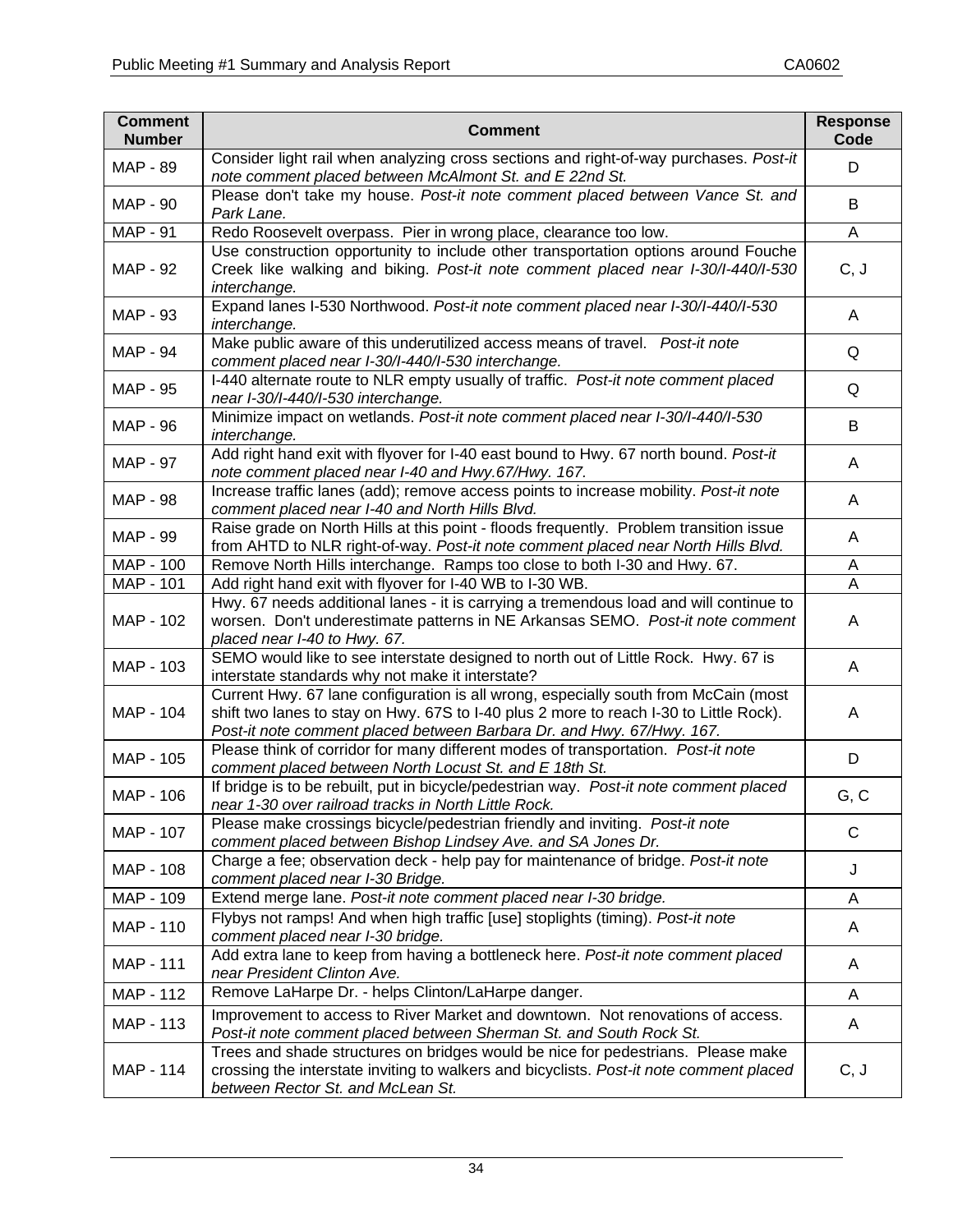| <b>Comment</b><br><b>Number</b> | Comment                                                                                                                                                                        | <b>Response</b><br>Code |  |
|---------------------------------|--------------------------------------------------------------------------------------------------------------------------------------------------------------------------------|-------------------------|--|
| MAP - 115                       | Bike path: Ferry St. - park - access I-630 (replace that bridge) work with city and<br>AHTD for joint use. Post-it note comment placed between Ferry St. and South Rock<br>St. | A, C, J                 |  |
| MAP - 116                       | Please work with cities to create a bicycle/pedestrian trail along corridor. Post-it note<br>comment placed between McMath Ave. and Ferry St.                                  |                         |  |
| MAP - 117                       | Land bridge between 6 <sup>th</sup> and 9 <sup>th</sup> Streets.                                                                                                               | C, J                    |  |
| MAP - 118                       | Land bridge between 6 <sup>th</sup> and 9 <sup>th</sup> Streets.                                                                                                               | C, J                    |  |
| MAP - 119                       | Woodruff House - protect it! Post-it note comment placed near E 89th St.                                                                                                       | B.                      |  |
| MAP - 120                       | Two lanes on I-30 W coming from I-630 E. Post-it note comment placed between E<br>17th St. and McAlmont St.                                                                    |                         |  |
| MAP - 121                       | "Car Pool" helps eliminates pile ups. Mandatory lane for it! Post-it note comment<br>placed between E 21st St. and E 19th St.                                                  |                         |  |
| MAP - 122                       | Our House education building. Post-it note comment placed between E 24th St. and<br>E Roosevelt Rd.                                                                            | B, H                    |  |
| MAP - 123                       | Lights, lights, lights throughout!!! Post-it note comment placed near I-30/I-440/I-530<br>interchange.                                                                         |                         |  |
| MAP - 124                       | Merge. Post-it note comment placed near I-30/I-440/I-530 interchange.                                                                                                          |                         |  |

**Table 12** below presents the key to the response codes presented in **Tables 7 - 11.**

| <b>Response</b><br>Code | <b>General Topic Addressed</b>                                                                      | <b>Response</b>                                                                                                                                                                                                                                                                                                                                                                                                                                                                                                                                                                                                                                                                                                                                                                                                                                                                                                                                                                                                                                                                                                                                                                                                                                                                                                                                                                                                                      |
|-------------------------|-----------------------------------------------------------------------------------------------------|--------------------------------------------------------------------------------------------------------------------------------------------------------------------------------------------------------------------------------------------------------------------------------------------------------------------------------------------------------------------------------------------------------------------------------------------------------------------------------------------------------------------------------------------------------------------------------------------------------------------------------------------------------------------------------------------------------------------------------------------------------------------------------------------------------------------------------------------------------------------------------------------------------------------------------------------------------------------------------------------------------------------------------------------------------------------------------------------------------------------------------------------------------------------------------------------------------------------------------------------------------------------------------------------------------------------------------------------------------------------------------------------------------------------------------------|
| A                       | Identification of a specific<br>transportation need or<br>solution to address issues of<br>concern. | Input regarding the need for improvements within the I-30 PEL study<br>area or potential solutions to address issues of concern identified as<br>part of the August 2014 public meetings will be used in the<br>development of the draft purpose and need, as well as the study<br>goals and objectives. In addition, these specific problems and<br>suggestions will be considered in the development and evaluation of<br>draft alternatives. These draft alternatives, also called the Universe<br>of Alternatives, will be presented at the second public meeting<br>scheduled for November 2014. Moving forward, an alternatives<br>screening process will be used to sequentially narrow the Universe<br>of Alternatives to a set of Preliminary Alternatives, then Reasonable<br>Alternatives, and ultimately to the PEL Recommendations for<br>continued project development. The alternatives screening process<br>and draft Preliminary Alternatives will also be presented at the<br>second public meeting, and the Reasonable Alternatives and PEL<br>Recommendations at a future public meeting anticipated in early<br>2015. Note that a set amount of funding is currently available for<br>improvements along I-30/I-40 in the study area, and accordingly,<br>PEL recommendations could include a prioritized set of<br>improvements along I-30/I-40 that are comparable to the set amount<br>of available funding. |

### **Table 12. Comment Response Code Key for Public Meeting #1**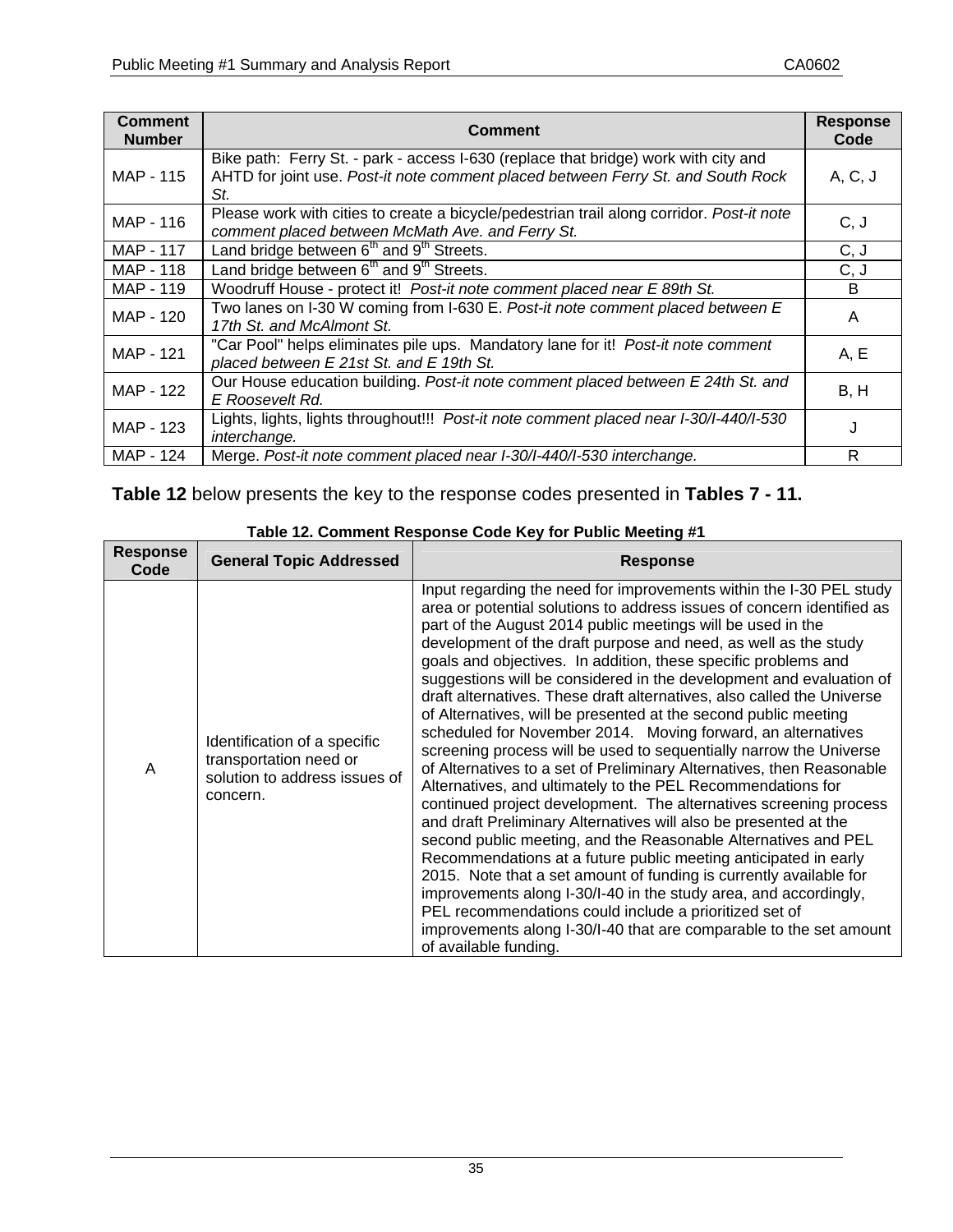| <b>Response</b><br>Code | <b>General Topic Addressed</b>                                                                                                                                 | <b>Response</b>                                                                                                                                                                                                                                                                                                                                                                                                                                                                                                                                                                                                                                                                                                                                                                                                                                                                                                                                                                                                                                                                                                         |
|-------------------------|----------------------------------------------------------------------------------------------------------------------------------------------------------------|-------------------------------------------------------------------------------------------------------------------------------------------------------------------------------------------------------------------------------------------------------------------------------------------------------------------------------------------------------------------------------------------------------------------------------------------------------------------------------------------------------------------------------------------------------------------------------------------------------------------------------------------------------------------------------------------------------------------------------------------------------------------------------------------------------------------------------------------------------------------------------------------------------------------------------------------------------------------------------------------------------------------------------------------------------------------------------------------------------------------------|
| B                       | Concerns about potential<br>social, economic and<br>environmental impacts<br>and/or request for protection<br>of environmental resources<br>in the study area. | Social, economic, and environmental resources (such as historic<br>districts, neighborhoods/residences, parks, businesses, air and<br>water, habitats, etc.) will be considered during the development,<br>evaluation and screening of draft alternatives for the I-30 PEL Study<br>in an effort to avoid and/or minimize any potential future negative<br>impacts on these resources. Once the draft alternatives have been<br>developed and refined for additional study under the NEPA process,<br>they will be specifically evaluated for their ability to address the<br>needs within the study area, as well as for their potential impacts on<br>social, economic, and environmental resources. Efforts would be<br>made to avoid, minimize, or mitigate potential environmental<br>impacts associated with the proposed alternative(s) for the project.                                                                                                                                                                                                                                                         |
| C                       | Suggestion of<br>bicycle/pedestrian<br>improvements.                                                                                                           | Suggested bicycle and pedestrian facilities needs and<br>improvements will be considered during the development and<br>evaluation of draft alternatives for the I-30 PEL Study.                                                                                                                                                                                                                                                                                                                                                                                                                                                                                                                                                                                                                                                                                                                                                                                                                                                                                                                                         |
| D                       | Suggestion for transit<br>improvements and/or<br>system-wide coordination.                                                                                     | Transit improvements will be considered during the development<br>and evaluation of draft alternatives for the I-30 PEL Study. Potential<br>transit alternatives evaluated will include arterial bus transit, I-30<br>express bus transit, bus on shoulder, dedicated bus lanes, arterial<br>bus rapid transit, light rail, heavy rail, commuter rail, and high speed<br>rail. The I-30 PEL Study Team will work with local transit providers<br>to examine the existing transit needs with the I-30 PEL study area,<br>as well as how proposed solutions may complement the existing<br>and planned transit system.                                                                                                                                                                                                                                                                                                                                                                                                                                                                                                    |
| E                       | Suggestion and/or comment<br>regarding congestion<br>management strategies and<br>strategies for improving non-<br>recurring congestion.                       | Congestion management strategies, as well as strategies for<br>improving non-recurring congestion, will be considered during the<br>development and evaluation of draft alternatives for the I-30 PEL<br>Study. Congestion management strategies evaluated will include<br>information systems/advanced traveler information (e.g., dynamic<br>message sign displays to drivers), managed lanes, reversible lanes,<br>ramp metering (i.e., signals placed at the end of ramps to manage<br>the number of vehicles entering the traffic stream), hard shoulder<br>running, travel demand management, transportation system<br>management, signage improvements, arterial improvements (i.e.<br>increasing capacity and safety on existing parallel arterial roads),<br>and consideration of land use policies. Strategies for improving<br>non-recurring congestion evaluated will include the utilization of<br>crash investigation sites, roadside/motorist assist enhancements,<br>improvements to detour routes during construction, implementing<br>variable speed limits, and implementing a queue warning system. |
| F                       | Suggestion and/or<br>comments regarding<br>construction of a new<br>location route/river crossing.                                                             | An alternative route/bypass route on new location crossing the<br>Arkansas River will be considered during the development and<br>evaluation of draft alternatives for the I-30 PEL Study.                                                                                                                                                                                                                                                                                                                                                                                                                                                                                                                                                                                                                                                                                                                                                                                                                                                                                                                              |
| G                       | Suggestion or comments<br>regarding I-30 Arkansas<br><b>River Bridge condition</b><br>and/or improvements.                                                     | Bridge rehabilitation, bridge replacement, and a bridge with elevated<br>lanes will be considered during the development and evaluation of<br>draft alternatives for the I-30 PEL Study.                                                                                                                                                                                                                                                                                                                                                                                                                                                                                                                                                                                                                                                                                                                                                                                                                                                                                                                                |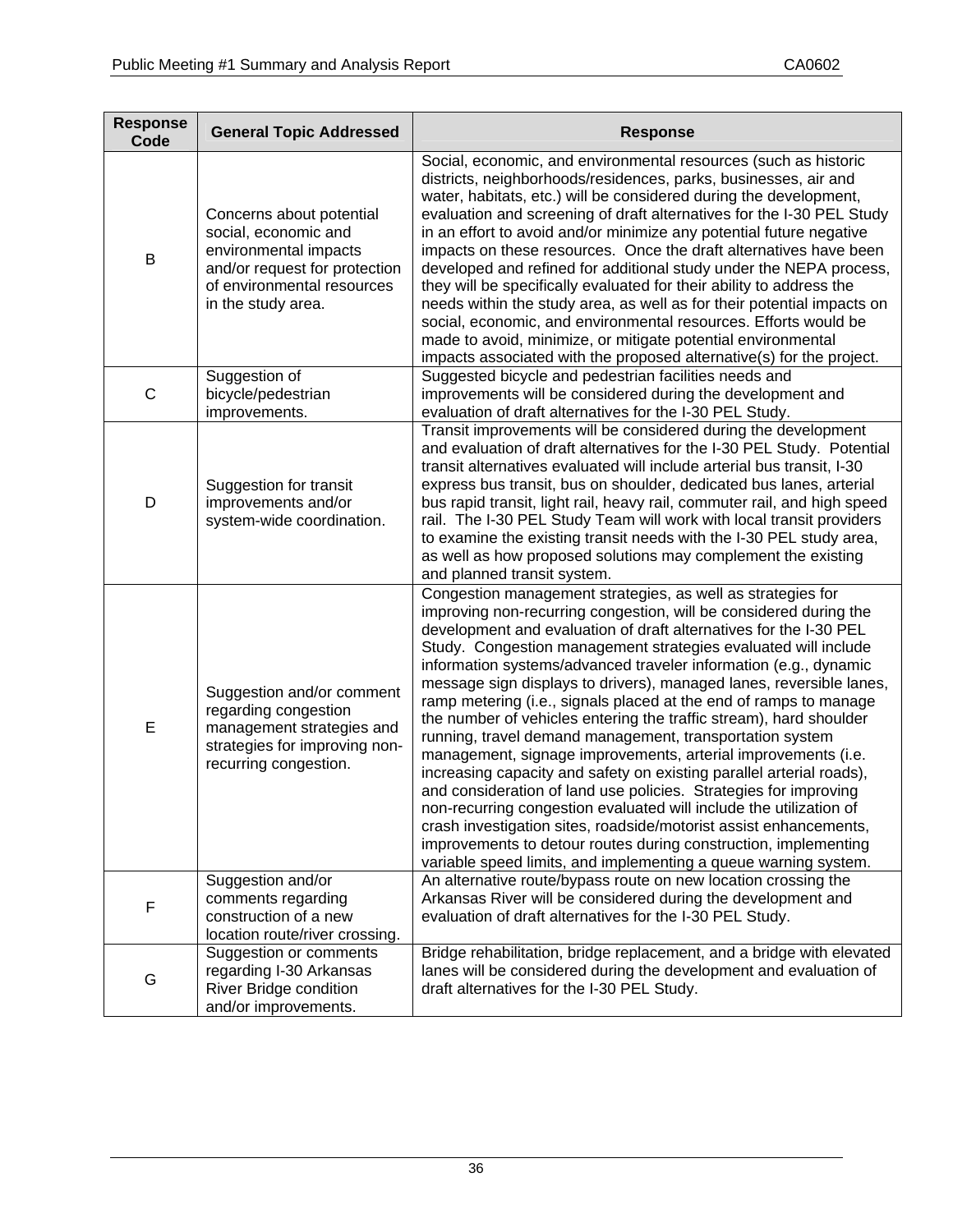| <b>Response</b><br>Code | <b>General Topic Addressed</b>                                                                      | <b>Response</b>                                                                                                                                                                                                                                                                                                                                                                                                                                                                                                                                                                                                                                                                                                                                                                                                                                                                                                                                                                                                                                                                 |
|-------------------------|-----------------------------------------------------------------------------------------------------|---------------------------------------------------------------------------------------------------------------------------------------------------------------------------------------------------------------------------------------------------------------------------------------------------------------------------------------------------------------------------------------------------------------------------------------------------------------------------------------------------------------------------------------------------------------------------------------------------------------------------------------------------------------------------------------------------------------------------------------------------------------------------------------------------------------------------------------------------------------------------------------------------------------------------------------------------------------------------------------------------------------------------------------------------------------------------------|
| Н                       | Suggestion to add to or<br>update I-30 PEL Study<br>maps.                                           | Revisions to the maps will be made, as appropriate. Note that the<br>study area for the cultural resources analysis, also known as the<br>area of potential effect (APE), was a 100-foot buffer on either side of<br>I-30 and I-40 from the existing ROW. This APE and the associated<br>historic resources within this APE were coordinated and reviewed by<br>the Arkansas State Historic Preservation Officer (SHPO). All historic<br>resources within and intersecting the 100-foot APE are included in<br>the constraints analysis and mapping. In relation to the William E.<br>Woodruff House, this structure is listed on the National Register of<br>Historic Places, but is located outside of the 100-foot APE.<br>Accordingly, it is not included in the constraints analysis and<br>mapping.                                                                                                                                                                                                                                                                       |
| J.                      | Questions/concerns about<br>or suggestions for the I-30<br>PEL Study public<br>involvement process. | Public participation is a key component of the I-30 PEL process.<br>Every effort will be made to ensure that the public has open access<br>to I-30 PEL Study information and ample opportunities to participate<br>in the decision-making process. Members of the public are invited to<br>visit the study's website and ATHD Twitter page, and to contact the<br>Study Team with any questions or concerns or to request a group<br>presentation:<br>Email: Info@ConnectingArkansasProgram.com<br>Phone: 501-255-1519<br>Website: www.ConnectingArkansasProgram.com<br>$\bullet$<br>Twitter: https://twitter.com/AHTD<br>Mail: Connecting Arkansas Program<br>RE: I-30 PEL Study<br>4701 Northshore Dr.<br>North Little Rock, AR 72118<br>Future public meetings will be announced through newspapers,<br>local news, radio announcements, Twitter, email notifications, email<br>and/or mail-out fliers to adjacent property owners and previous<br>public meeting attendees that left contact information, and<br>distribution fliers handed out within the local community. |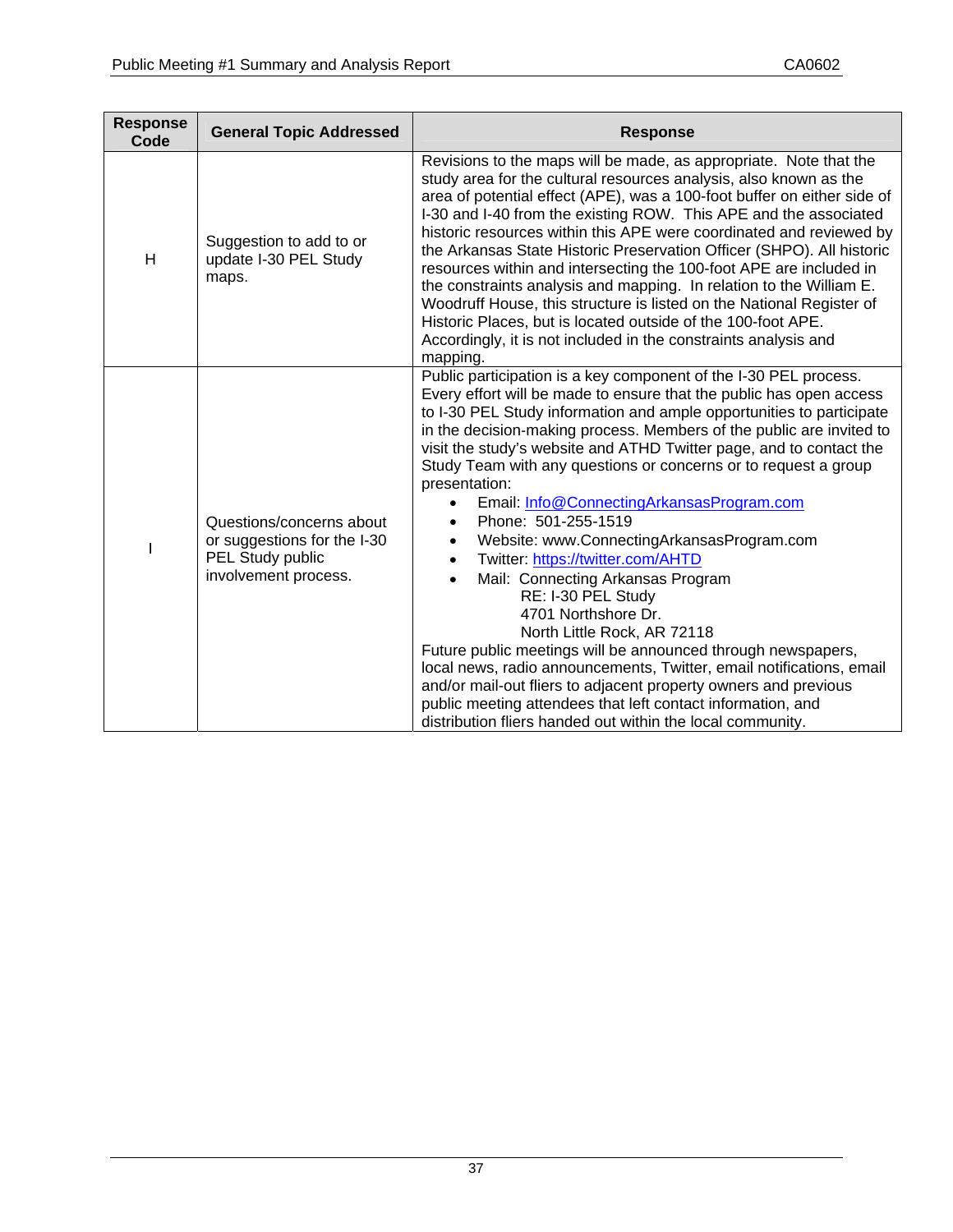| <b>Response</b><br>Code | <b>General Topic Addressed</b>                                                    | <b>Response</b>                                                                                                                                                                                                                                                                                                                                                                                                                                                                                                                                                                                                                                                                                                                                                                                                                                                                                                                                                                                                                                                                                                                                                                                                                                                                                                                                                                                                                                                                                                                                                                                                                                                        |
|-------------------------|-----------------------------------------------------------------------------------|------------------------------------------------------------------------------------------------------------------------------------------------------------------------------------------------------------------------------------------------------------------------------------------------------------------------------------------------------------------------------------------------------------------------------------------------------------------------------------------------------------------------------------------------------------------------------------------------------------------------------------------------------------------------------------------------------------------------------------------------------------------------------------------------------------------------------------------------------------------------------------------------------------------------------------------------------------------------------------------------------------------------------------------------------------------------------------------------------------------------------------------------------------------------------------------------------------------------------------------------------------------------------------------------------------------------------------------------------------------------------------------------------------------------------------------------------------------------------------------------------------------------------------------------------------------------------------------------------------------------------------------------------------------------|
| J                       | Questions/concerns about<br>aesthetic issues.                                     | Various aspects related to aesthetics and context sensitive solutions<br>(CSS)*, such as lighting, landscaping, enhancing east-west<br>connectivity, and the overall development of a transportation facility<br>that complements the surrounding physical setting, will be<br>considered as part of the PEL process. Visioning workshops will be<br>conducted to obtain early feedback and develop a foundation for<br>continued community outreach. One visioning workshop will be<br>conducted with stakeholders during the PEL process, and another<br>visioning workshop will be held during the NEPA phase of project<br>development. Stakeholders will include representatives from the<br>City of North Little Rock (appointed by the Mayor of North Little<br>Rock), City of Little Rock (appointed by the Mayor of Little Rock)<br>and Pulaski County (appointed by the County Judge). During the<br>first visioning workshop, and with an understanding of the purpose<br>and need and goals and objectives of the PEL Study, stakeholders<br>will have the opportunity to incorporate their ideas and priorities for<br>the I-30 corridor. From this visioning workshop, renderings of<br>possible solutions that preserve and enhance aesthetic, historic and<br>community resources will be developed. During the NEPA phase, a<br>second visioning workshop will be held with stakeholders that<br>examines potential CSS and design concepts in greater detail.<br>Based on stakeholder feedback and available funding,<br>CSS/aesthetic guidelines will be developed following this second<br>visioning workshop and utilized, pending AHTD approval. |
| Κ                       | Question about resolutions<br>passed outside of public<br>meeting comment period. | For a resolution to be included as part of the public meeting<br>summary, it needs to be submitted by August 29, 2014. However, if<br>a resolution is passed after the comment period, it can be submitted<br>to the PEL Study Team and the resolution will receive a response.<br>It will also be included in the PEL Study public participation<br>documents.                                                                                                                                                                                                                                                                                                                                                                                                                                                                                                                                                                                                                                                                                                                                                                                                                                                                                                                                                                                                                                                                                                                                                                                                                                                                                                        |
| L                       | Questions/concerns about<br>funding.                                              | A major improvement project proposing to widen I-30 between I-530<br>and I-40 was included as part of the Connecting Arkansas Program<br>(formerly the One-half Cent Sales Tax for Transportation), which<br>was submitted to Arkansas voters in November 2012 as proposed<br>Constitutional Amendment Number (No.) 1, "An Amendment to<br>Provide Additional Funding for Highways, County Roads, City<br>Streets, Bridges, and Surface Transportation." Arkansans passed<br>Constitutional Amendment No. 1 with over 54% of the vote. With<br>approval of Constitutional Amendment No. 1, the Arkansas state<br>sales tax increased a half-cent for ten years, beginning July 1, 2013.<br>The design and construction of 31 needed statewide widening<br>projects (including I-30 from I-530 to I-40) will be funded with the<br>estimated \$1.8 billion anticipated to accrue from tax support for<br>roadway improvements. Because of their close proximity, the AHTD<br>combined the I-30 widening project with planned pavement<br>rehabilitation work on I-40, between I-30 and Hwy. 67/Hwy. 167.                                                                                                                                                                                                                                                                                                                                                                                                                                                                                                                                                                |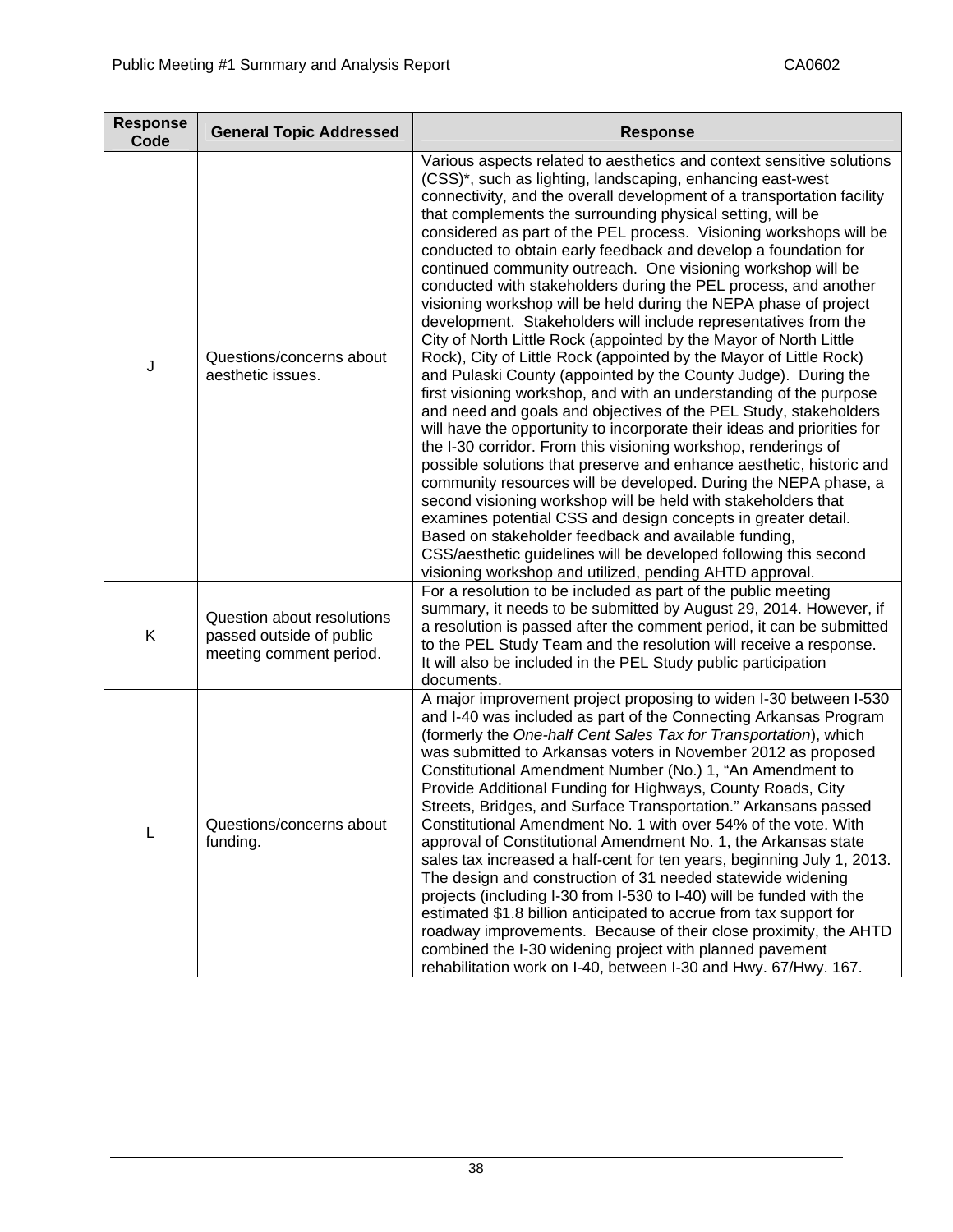| <b>Response</b><br>Code | <b>General Topic Addressed</b>                                      | <b>Response</b>                                                                                                                                                                                                                                                                                                                                                                                                                                                                                                                                                                                                                                                                                                                                                                                                                                                                                                                                                                                                                                                                                                                                                                                                                                                                                                                                                                                                                                                                                   |
|-------------------------|---------------------------------------------------------------------|---------------------------------------------------------------------------------------------------------------------------------------------------------------------------------------------------------------------------------------------------------------------------------------------------------------------------------------------------------------------------------------------------------------------------------------------------------------------------------------------------------------------------------------------------------------------------------------------------------------------------------------------------------------------------------------------------------------------------------------------------------------------------------------------------------------------------------------------------------------------------------------------------------------------------------------------------------------------------------------------------------------------------------------------------------------------------------------------------------------------------------------------------------------------------------------------------------------------------------------------------------------------------------------------------------------------------------------------------------------------------------------------------------------------------------------------------------------------------------------------------|
| M                       | Questions/concerns about<br>construction impacts.                   | Although it is unknown how many lanes would remain open during<br>construction because alternatives have not been developed yet,<br>traffic flow on I-30/I-40 would be maintained during construction. If<br>improvements are implemented to the I-30 Bridge, the number of<br>lanes remaining open to traffic would depend on if the I-30 Bridge is<br>rehabilitated and/or widened or replaced. For example, if a<br>widening alternative is recommended, it is possible that the existing<br>6-lane bridge could be temporarily reduced to 4-lanes during<br>construction, assuming no shift in the centerline of the bridge and<br>that widening would take place on both sides. The number of lanes<br>remaining open could be different given a shift in the centerline or if<br>widening were to occur primarily on one side. If a replacement<br>alternative is recommended, it is possible that all six lanes could<br>remain open while a new bridge is constructed. Although temporary<br>congestion may occur as a result of project construction, all<br>practicable steps would be taken to minimize the inconvenience to<br>motorists, transit users, bicyclists and pedestrians. All practicable<br>steps would also be taken to maintain access to residential and<br>business areas in the project vicinity during construction. Measures<br>to control noise and dust due to construction activities would be<br>considered and incorporated into construction specifications. |
| N                       | Additional contact<br>requested/needed.                             | Commenter was contacted by a member of the I-30 PEL Study<br>Team to answer questions/provide clarification.                                                                                                                                                                                                                                                                                                                                                                                                                                                                                                                                                                                                                                                                                                                                                                                                                                                                                                                                                                                                                                                                                                                                                                                                                                                                                                                                                                                      |
| $\circ$                 | Questions/concerns about<br>public outreach during<br>construction. | AHTD has a public information office that provides notifications<br>through various communications methods, including notifying the<br>media, utilizing social media and contacting affected stakeholders<br>among other tactics. During construction, AHTD will work to notify<br>the public in as much advance as possible and to the extent<br>practicable, and will continually work to improve communications<br>throughout the process.                                                                                                                                                                                                                                                                                                                                                                                                                                                                                                                                                                                                                                                                                                                                                                                                                                                                                                                                                                                                                                                     |
| P                       | Questions/concerns about<br>project delivery.                       | Improvements to I-30 will be delivered using the design-build-to-a-<br>budget method. This method fixes the maximum amount available<br>to all design-build teams (D-B Teams) proposing on the project<br>(consistent with the voter-approved funding level – see Response<br>Code L) to deliver a project that meets the project goals while<br>maximizing the amount of specific project improvements that can be<br>built for the fixed budget. Experience using this delivery method has<br>shown that D-B Team innovations yield project time savings, high<br>quality, and additional improvements for the fixed budget while<br>meeting all project goals and requirements.                                                                                                                                                                                                                                                                                                                                                                                                                                                                                                                                                                                                                                                                                                                                                                                                                |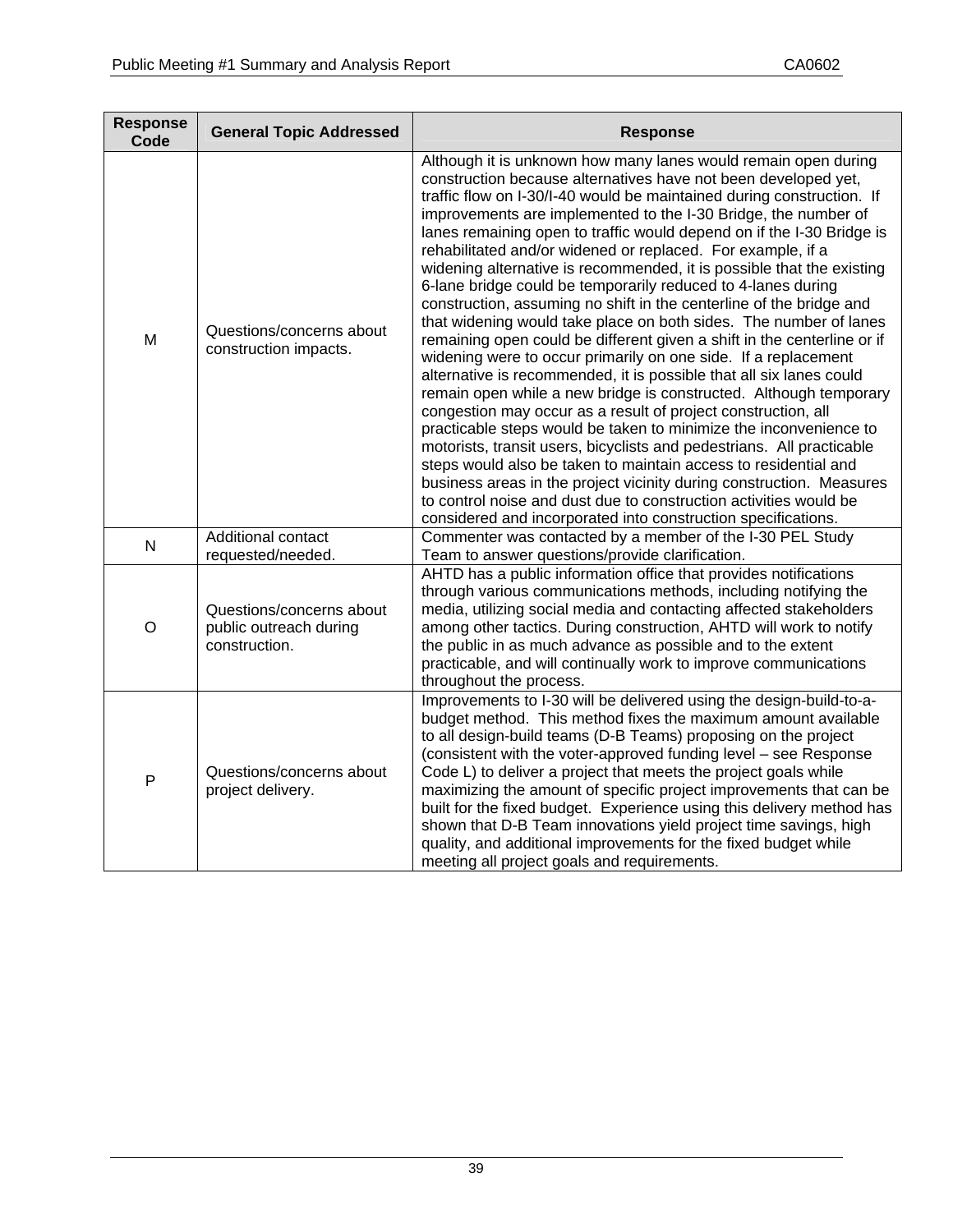| <b>Response</b><br>Code | <b>General Topic Addressed</b>                                           | <b>Response</b>                                                                                                                                                                                                                                                                                                                                                                                                                                                                                                                                                                                                                                                                                                                                                                                                                                                                                                                                                                                                                         |
|-------------------------|--------------------------------------------------------------------------|-----------------------------------------------------------------------------------------------------------------------------------------------------------------------------------------------------------------------------------------------------------------------------------------------------------------------------------------------------------------------------------------------------------------------------------------------------------------------------------------------------------------------------------------------------------------------------------------------------------------------------------------------------------------------------------------------------------------------------------------------------------------------------------------------------------------------------------------------------------------------------------------------------------------------------------------------------------------------------------------------------------------------------------------|
| Q                       | Questions/concerns about<br>travel characteristics on I-<br>$30/1 - 40.$ | The I-30 PEL Study Team recognizes the importance of<br>understanding travel characteristics (e.g., trip origins and<br>destinations) in the identification of transportation solutions that best<br>meet the need of motorists. The I-30 PEL traffic analysis and<br>evaluation measures will be designed to identify the problems and<br>best fitting solutions for the study area. Also as part of the I-30 PEL<br>Study traffic analysis, the Study Team will perform a comprehensive<br>multimodal analysis of I-30 and its effect on other transportation<br>systems. Solutions will address highway capacity, transit, travel<br>demand management, transportation system management,<br>intelligent transportation systems, bicycle/pedestrian and access<br>management needs. Improvements will also address recurring and<br>non-recurring congestion in the corridor.  To address interregional<br>traffic, the I-30 traffic analysis will include I-430 and I-440 to<br>understand their impacts on I-30 in the study area. |
| R                       | Unclear comment                                                          | The Study Team was unable to discern the comment's full<br>meaning/context.                                                                                                                                                                                                                                                                                                                                                                                                                                                                                                                                                                                                                                                                                                                                                                                                                                                                                                                                                             |
| S                       | General comment or<br>suggestion                                         | Comment noted.                                                                                                                                                                                                                                                                                                                                                                                                                                                                                                                                                                                                                                                                                                                                                                                                                                                                                                                                                                                                                          |

*Notes: \* As defined by the FHWA, CSS is a collaborative, interdisciplinary approach that involves stakeholders in developing a transportation facility that complements its physical setting and preserves scenic, aesthetic, and historic and environmental resources while maintaining safety and mobility. Source: http://www.fhwa.dot.gov/planning/csstp/faq/*

## **3.0 CONCLUSION AND NEXT STEPS**

Initial feedback from the first series of public meetings generally supports the need for transportation solutions in the study area in order to alleviate congestion, improve safety, improve existing roadway deficiencies (i.e., too many ramps, weaving problems, etc.), and improve access and connectivity across I-30 through Little Rock and North Little Rock. Many comments also supported the accommodation and/or improvement of mass transportation and bicycle and pedestrian facilities. Meeting attendees also commented on environmental constraints and requested avoidance and protection of historic resources.

The input gathered at these public meetings on problems and proposed solutions will be used to develop the purpose and need and goals and objectives for the project, as well as the draft alternatives to address transportation needs. These draft alternatives, also called the Universe of Alternatives, will be presented at the second public meeting scheduled for November 2014. Moving forward, an alternatives screening process will be used to sequentially narrow the Universe of Alternatives to a set of Preliminary Alternatives, then Reasonable Alternatives, and ultimately to the PEL Recommendations for continued project development. The alternatives screening process and draft Preliminary Alternatives will also be presented at the second public meeting on November 6, 2014, and the Reasonable Alternatives and PEL Recommendations at a future public meeting anticipated in early 2015.